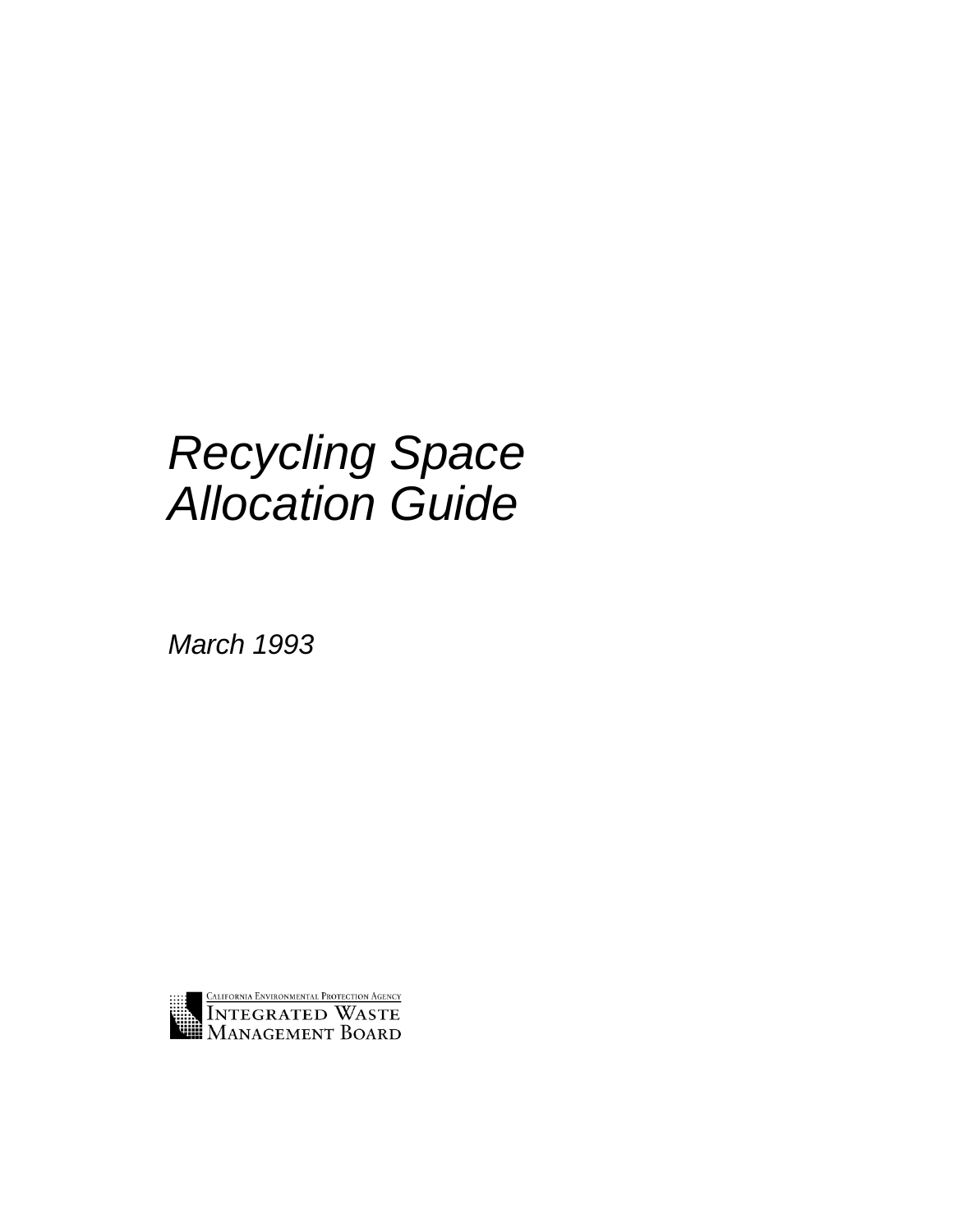#### **S T A T E O F C A L I F O R N I A** Gray Davis Governor

Winston Hickox Secretary, California Environmental Protection Agency

 $\bullet$ 

# **INTEGRATED WASTE MANAGEMENT BOARD**

Linda Moulton-Patterson Board Chair

> Dan Eaton Board Member

Steven R. Jones Board Member

José Medina Board Member

Michael Paparian Board Member

David A. Roberti Board Member

 $\blacksquare$ 

Ralph E. Chandler Executive Director

For additional copies of this publication contact:

Integrated Waste Management Board Public Affairs Office 8800 Cal Center Drive, MS 12 Sacramento, CA 95826 www.ciwmb.ca.gov (800) CA WASTE (California Only) or (916) 341-6300

> Publication #310-00-012 Printed on Recycled Paper

Copyright 1993, 2000 by the Integrated Waste Management Board. Originally published, March 1993. Reprinted with minor revisions, June 2000. All rights reserved. This publication, or parts thereof, may not be reproduced in any form without permission.

This report was prepared by staff of the Integrated Waste Management Board to provide information or technical assistance. The statements and conclusions of this report are those of the Board staff and not necessarily those of the Board members or the State of California. The State makes no warranty, expressed or implied, and assumes no liability for the information contained in the succeeding text. Any mention of commercial products or processes shall not be construed as an endorsement of such products or processes.

*The Integrated Waste Management Board (IWMB) does not discriminate on the basis of disability in access to its programs. IWMB publications are available in accessible formats upon request by calling the Public Affairs Office at (916)341-6300. Persons with hearing impairments can reach the IWMB through the California Relay Service, 1-800-735-2929.*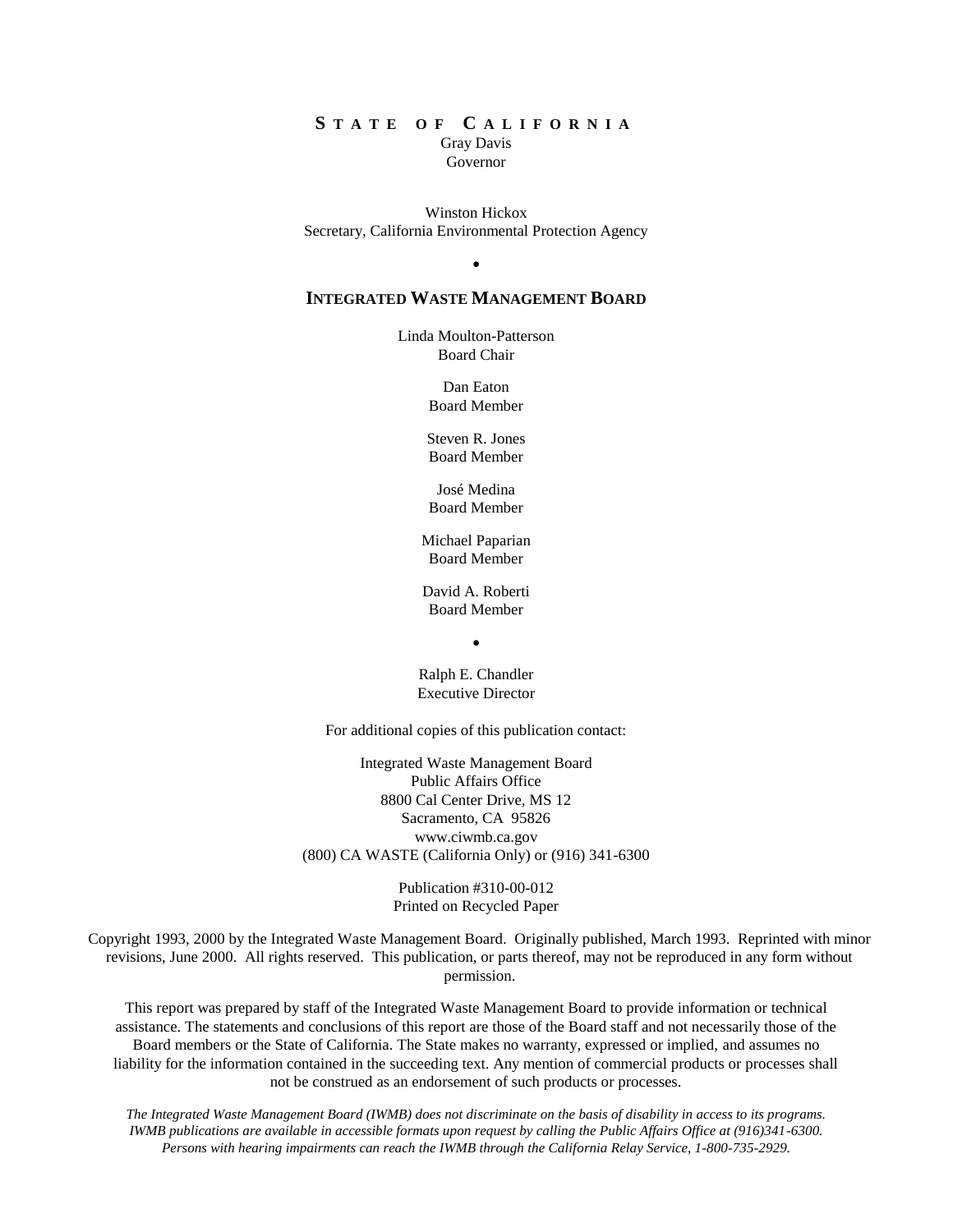# **Table of Contents**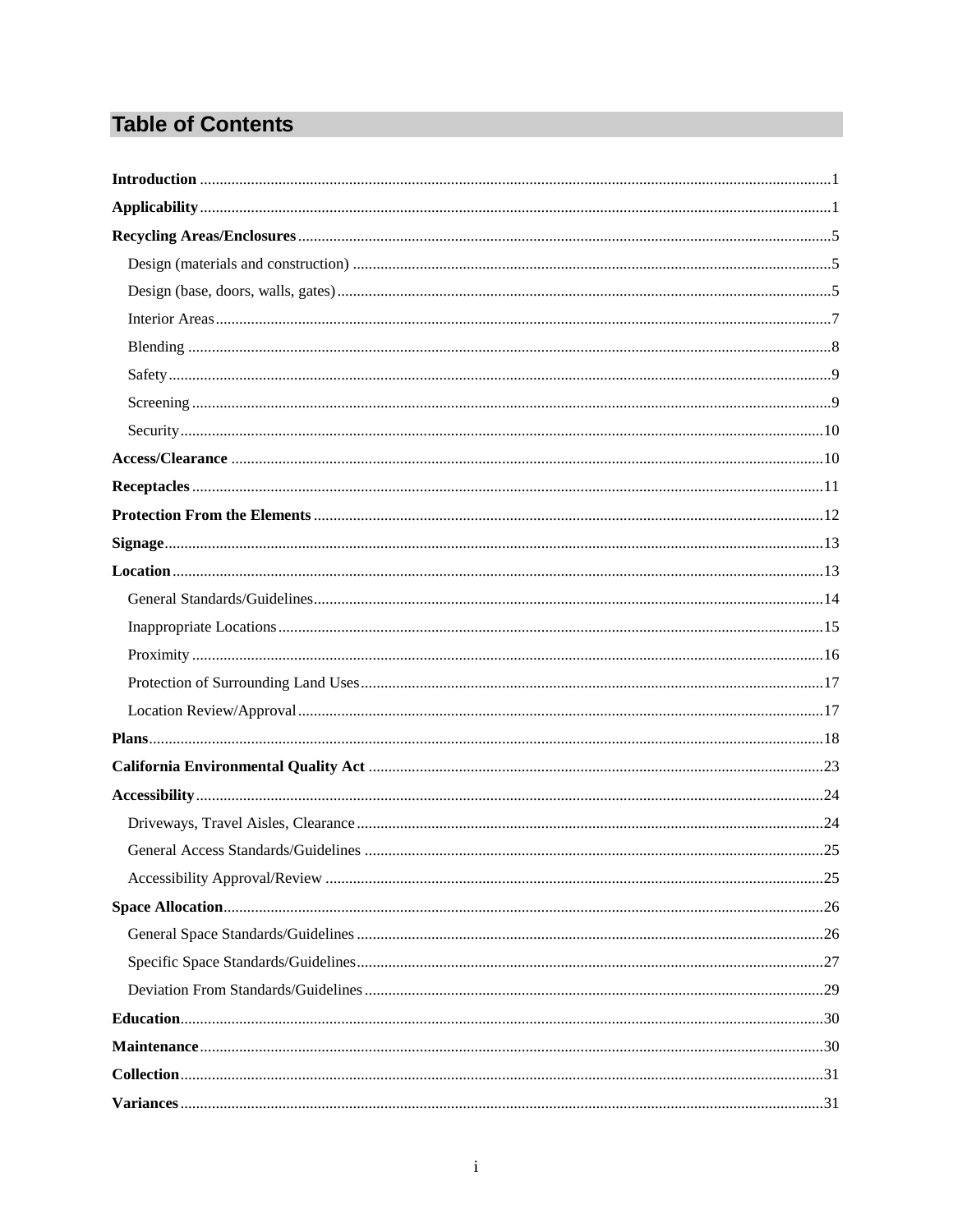| Appendix A: Model Ordinance Relating to Areas for Collecting and Loading |  |
|--------------------------------------------------------------------------|--|
|                                                                          |  |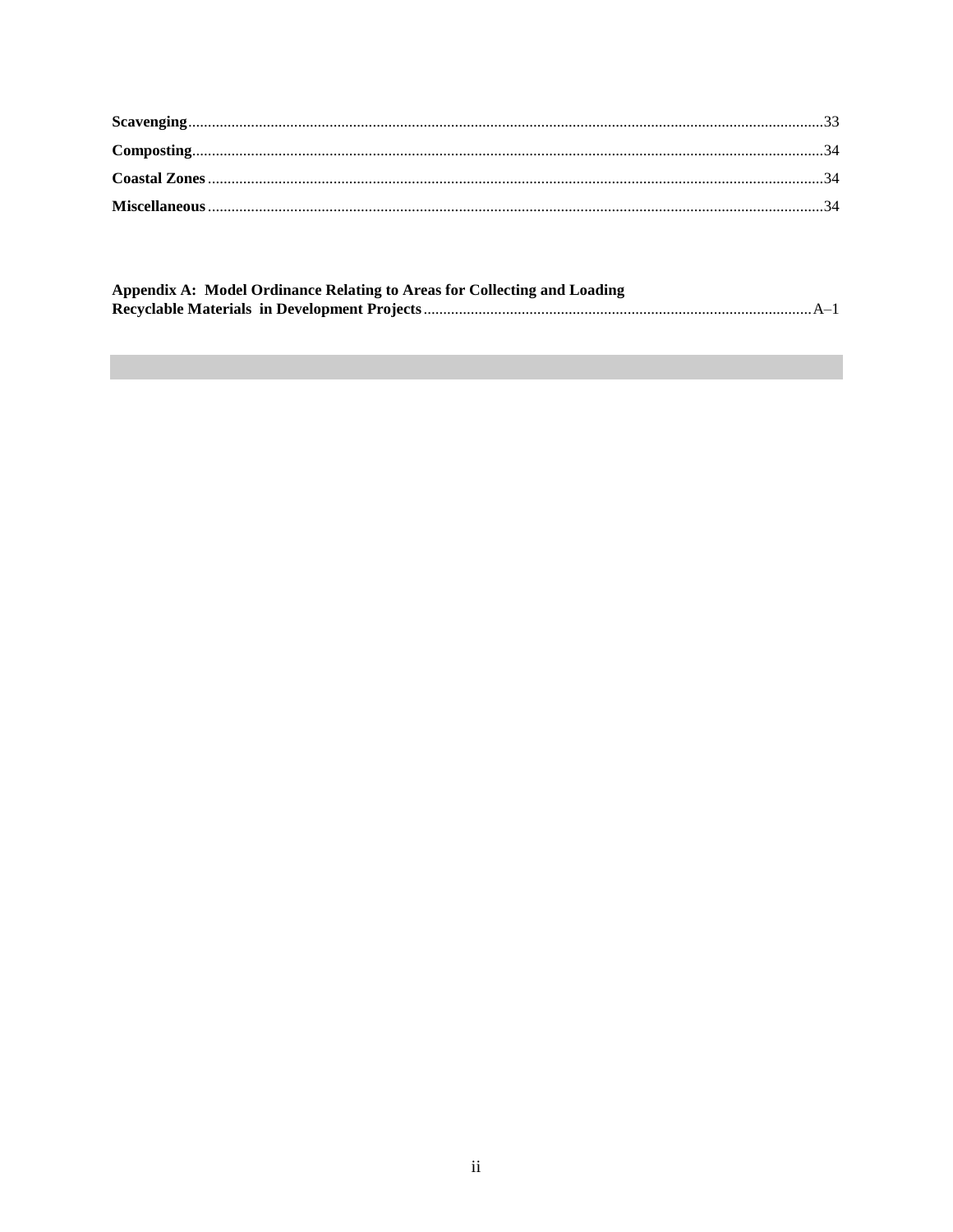# **Introduction**

On October 11, 1991, Assembly Bill No. 1327, Farr, (Stats. 1991, Ch. 842) was signed by the Governor. This bill added Chapter 18 (commencing with Section 42900) to Part 3 of Division 30 of the Public Resources Code. Chapter 18 is known as the California Solid Waste Reuse and Recycling Access Act of 1991 (Act).

Chapter 18 requires the California Integrated Waste Management Board to develop, by March 1, 1993, a model ordinance for adoption by any local agency relating to adequate areas for collection and loading of recyclable materials in development projects. Local agencies are required to adopt the model, or an ordinance of their own, governing adequate areas for collection and loading of recyclable materials in development projects by September 1, 1993. If, by that date, a local agency has not adopted its own ordinance, the model ordinance adopted by the CIWMB will take effect and shall be enforced by the local agency.

This guide was developed to assist local agencies in developing a recycling space allocation ordinance. The provisions of several ordinances passed or proposed by local agencies along with information from various other sources have been isolated and categorized to form this guide. Reading through the guide will give you a general idea of the issues involved in writing a recycling space allocation ordinance and how other local agencies have addressed those issues.

Not all the ordinances from which this guide was derived were written in response to the Act nor are they necessarily complete as mandated by the Act. Several of the ordinances are still at the draft stage. Please keep these facts in mind if you are considering integrating language from this guide into an ordinance for your jurisdiction.

# **Applicability**

The definition of "development project" is spelled out in Public Resources Code (PRC) Section 42905:

". . . 'development project' means any of the following:

- (a) A project for which a building permit will be required for a commercial, industrial, or institutional building, marina, or residential building having five or more living units, where solid waste is collected and loaded and any residential project where solid waste is collected and loaded in a location serving five or more units.
- (b) Any new public facility where solid waste is collected and loaded and any improvements for areas of a public facility used for collecting and loading solid waste."

This definition outlines the minimum types of development projects that each local agency must address in an ordinance relating to adequate areas for collecting and loading recyclable materials.

What follows are excerpts from passed or proposed local government ordinances outlining the types of development projects to which the ordinances apply. These excerpts may not meet the minimum requirements required by The California Solid Waste Reuse and Recycling Access Act of 1991 (Act) (Public Resources Code Sections 42900 through 42911). In the event that a local agency may want to require standards exceeding those required by the Act, the following excerpts are included in this guide for reference purposes only. Local agencies are advised to consult with their legal counsel to assure that their existing or proposed ordinances fulfill statutory requirements.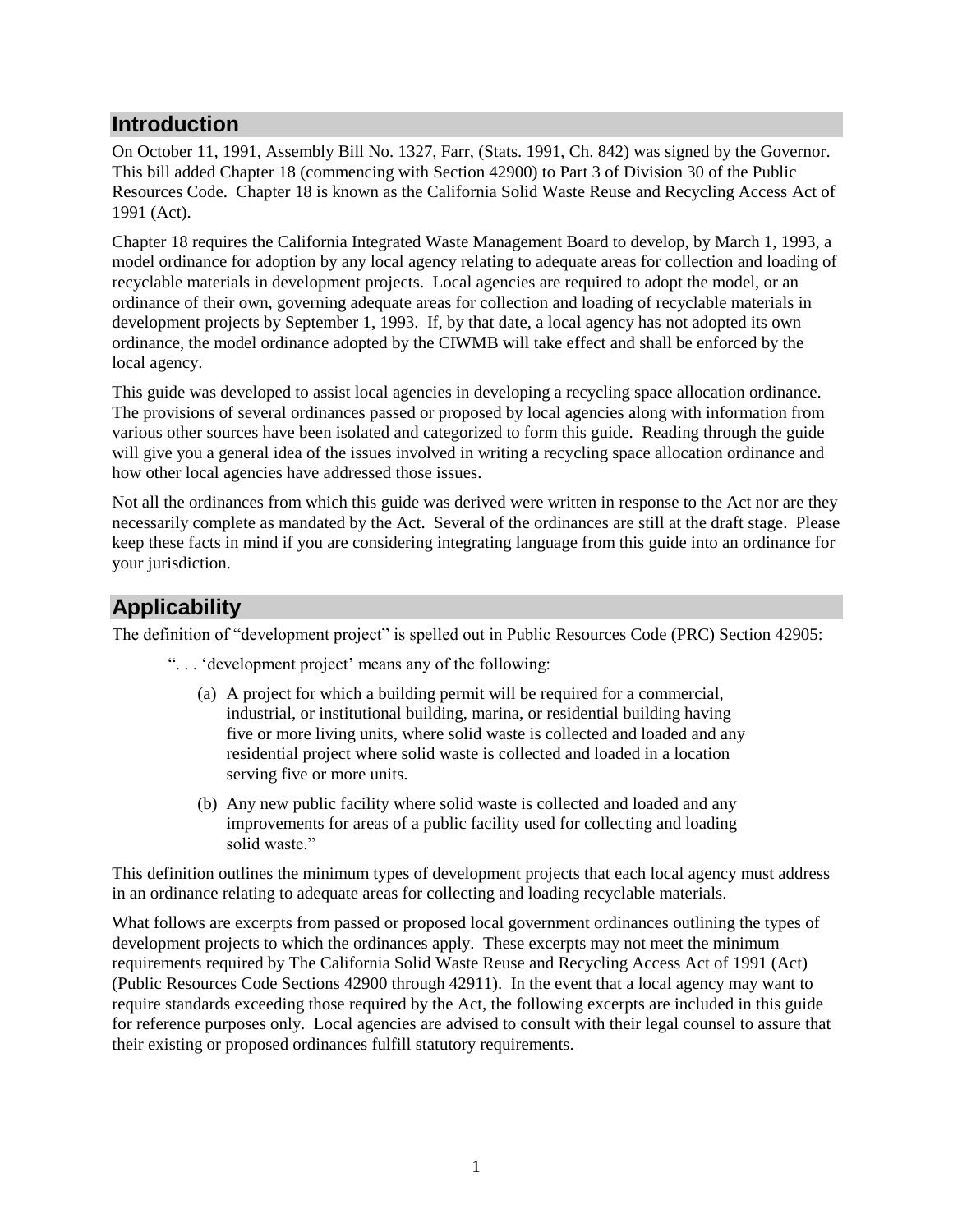# **City of Sacramento**

"Recycling and Trash Enclosures with receptacles of sufficient volume and number to meet the requirements . . . shall be required for the following types of new developments:

- 1. Multiple Family Residential with 5 or more units;
- 2. Any commercial, office, public/quasi-public project where garbage receptacle(s) are being used and the receptacle(s) are not stored wholly within the building;
- 3. Any industrial project where garbage receptacle(s) are being used and the garbage receptacle(s) are not screened by landscaping, fencing or a structure.

"Recycling and trash receptacles of sufficient volume and number to meet the requirements in . . . shall be required for every other new commercial, office, industrial, or public/quasi-public development."

# **City of Santa Rosa**

"In all zoning districts recycling and waste collection areas appropriate to serve all uses (except single-family and multiple-family dwelling groups under four units) are required."

# **City of Sunnyvale**

"All single family uses or multi-family uses of three units or less shall store containers for recyclable materials, trash and refuse in such manner that containers are screened from public view from the front of the property."

# **City of Sunnyvale**

"All multi-family uses of four or more units, and all commercial and industrial uses . . . approved after the effective date of this section, shall provide adequate and accessible enclosures for the storage of recyclable materials, trash and refuse in proper containers."

# **City of Sacramento**

"These regulations apply to:

- 1. Multi-Family Residential Uses with 5 or more units.
	- a. New developments of this type are required to submit a Statement of Recycling Information and meet the Volume Requirements and Design Guidelines for Enclosures and Receptacles."
	- b. Existing developments of this type are required to submit a Statement of Recycling Information and meet the Volume Requirements and Design Guidelines for Enclosures and Receptacles. The property owner will be properly notified of the new regulations and must comply within a specified period of compliance.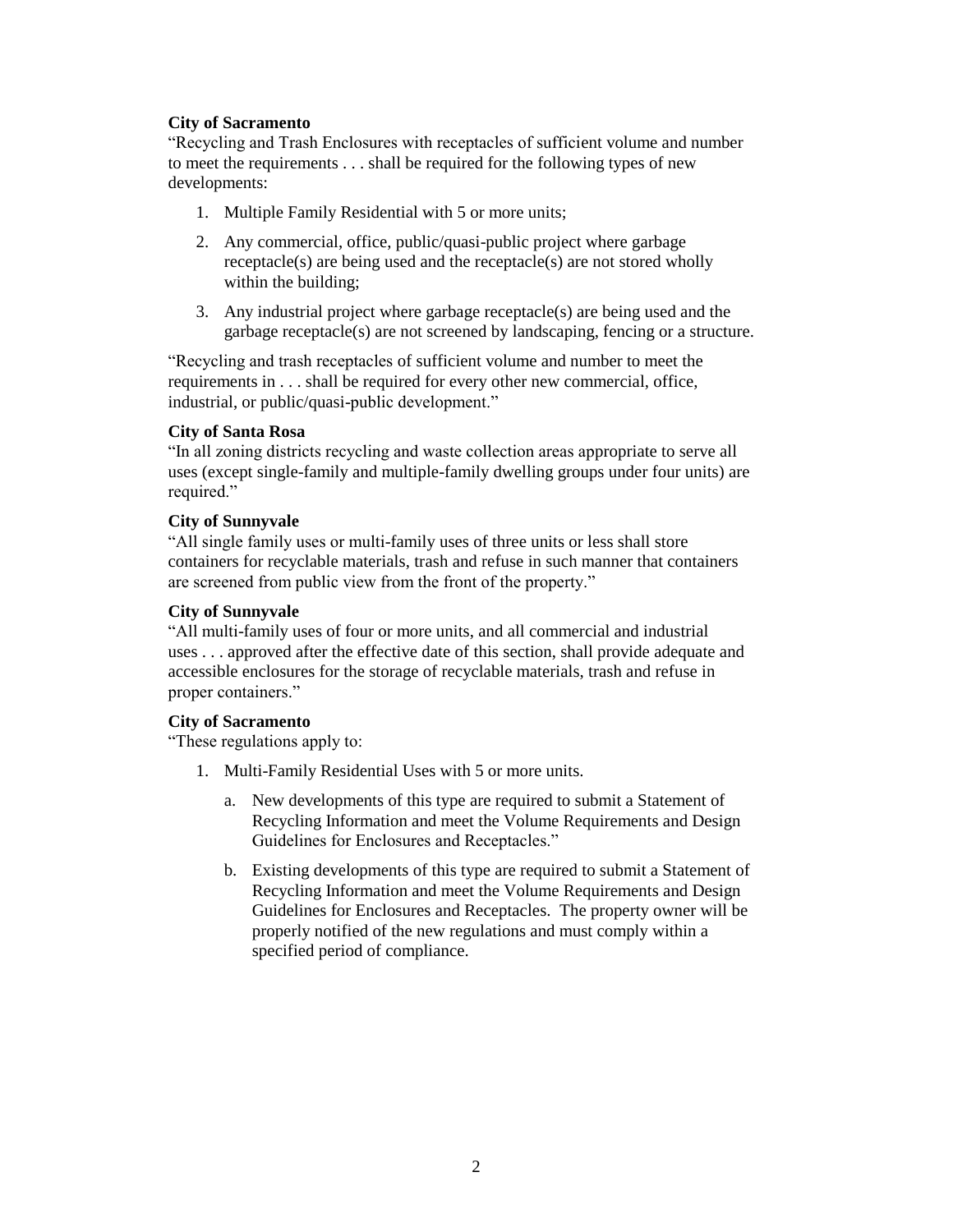- 2. Commercial, Office, Industrial, and Public/Quasi-Public Uses
	- a. New development of these types are required to submit a Statement of Recycling information and meet the Volume Requirements and Design Guidelines for Enclosures and Receptacles.
	- b. Existing developments of these types are required to submit a statement of Recycling Information and meet the Volume Requirements and Design Guidelines for Enclosures and Receptacles. The property owner will be properly notified of the new regulations and must comply within a specified period of compliance."

#### **County of Monterey**

"Developments in excess of five dwelling units on a lot shall provide a trash enclosure area for the residents of the development."

#### **City of Palo Alto**

"All new multiple-family residential development, including multiple-family residential development that is a part of a mixed used development, for which final Architectural Review Board approval is received on or after February 6, 1992, shall provide . . ."

# **City of Palo Alto**

"This requirement shall only apply to multiple-family developments that utilize dumpsters rather than individual curbside pickup for trash collection."

#### **City of Concord**

". . . all existing facilities and development over ten thousand (10,000) square feet shall design and implement city-approved Source Reduction/Recycling Plans for white paper, computer paper, glass, cans, cardboard, polystyrene, paper products, and other recoverable materials in accordance with the Guidelines for Source Reduction/Recycling Plans on file with the Planning Division of the City of Concord."

# **City of Concord**

"All new development, new occupancies requiring City approval, and physical expansions of buildings or uses exceeding ten thousand (10,000) square feet shall submit a Source Reduction/Recycling Plan addressing white paper, computer paper, glass, cans, cardboard, polystyrene, paper products, and other recoverable materials in accordance with the Guidelines for Source Reduction/Recycling Plans on file with the Planning Division of the City of Concord."

#### **City of Concord**

"Residential development which includes common facilities shall include a plan for recycling in the design of common areas."

# **City of Concord**

"The following are exempt from the requirements [to submit Reduction/Recycling Plans]:

- A. Single family dwellings and other uses which participate in the City-wide curbside recycling program.
- B. Individual tenants of multi-tenant buildings.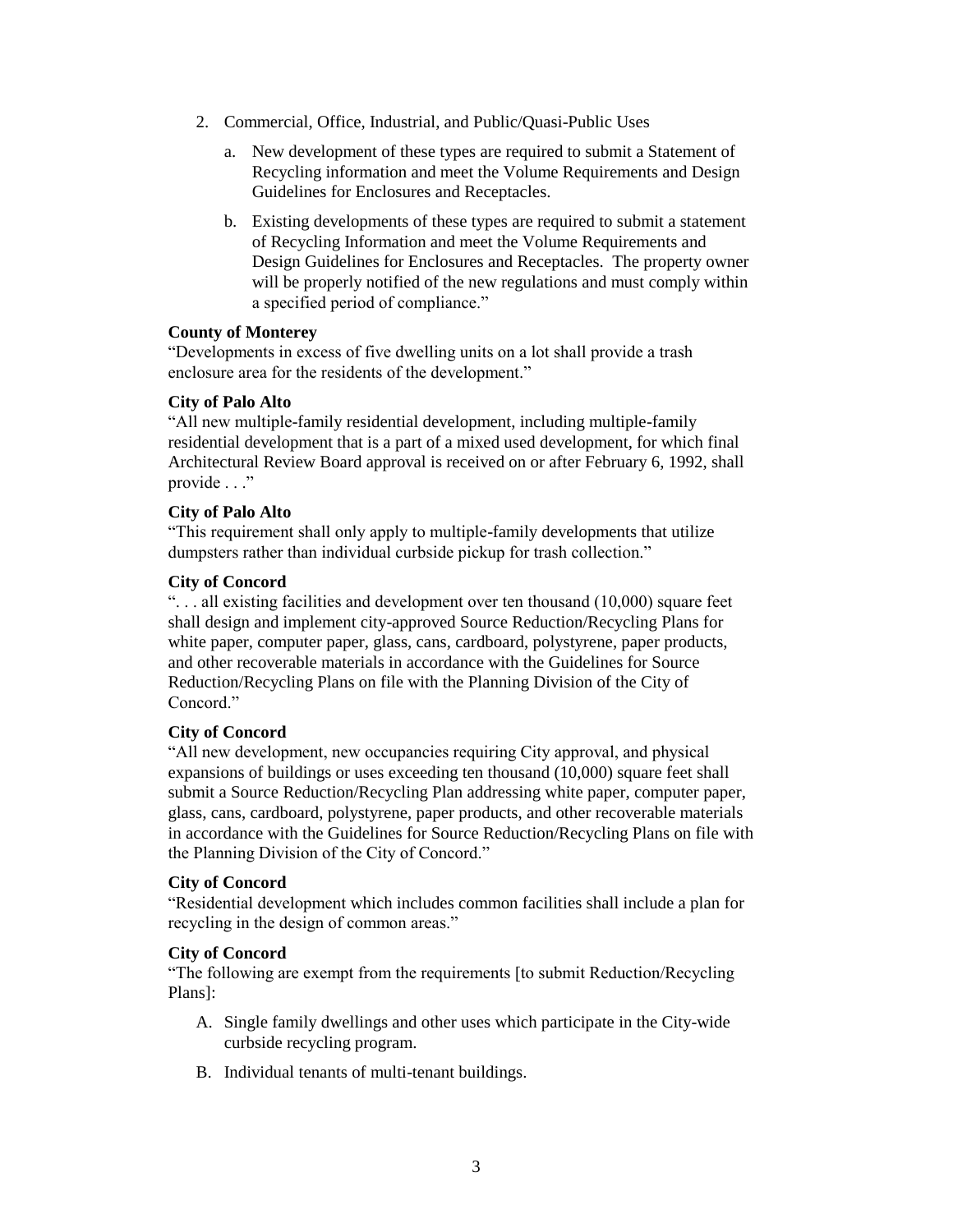C. New occupancies of existing development of ten thousand (10,000) square feet or less."

### **City of San Diego**

"Multiple-family residential projects with all zones and planned districts of the City of San Diego shall provide trash and recycling storage areas as hereinafter specified..."

#### **City of San Diego**

"Nonresidential uses and projects within all zones and planned districts of the city shall provide exterior trash and recyclable material storage areas as hereinafter specified."

#### **City of Sacramento**

"A Statement of Recycling Information is required for each new commercial, office, industrial, public/quasi-public, and multi-family residential development consisting of five or more units prior to issuance of a building permit and each existing commercial, office, industrial, public/quasi-public and multi family residential development consisting of five or more units after proper notification and prior to the closing date for compliance."

#### **County of Fairfax, Virginia**

"Major waste generators are business properties which meet any of the following thresholds:"

- (a) Single business operated for profit which generates an annual total waste stream of 100 tons or more.
- (b) Business complexes or institutions which generate an annual combined waste stream of 100 tons or more.
- (c) Office buildings and office complexes having an annual average occupancy of 200 persons or more."

The following excerpts address the applicability of local government ordinances to modifications to existing development projects.

#### **City of Palo Alto**

"All new development for which final Architectural Review Board approval is received on of after February 6, 1992, including approved modifications that add 30 percent or more floor area to uses existing on or before to February 6, 1992..."

# **City of Palo Alto**

"All new non-residential developments, and any modifications to non-residential uses which add 30 percent or more floor area to the existing floor area."

#### **City of Sunnyvale**

"Any modifications to uses existing prior to the effective date of this section which add 30 percent or more floor area to the existing floor area shall conform to the [specified] requirements..."

# **City of Concord**

"All new development, new occupancies requiring City approval, and physical expansions of buildings or uses exceeding ten thousand (10,000) square feet shall submit a Source Reduction/Recycling Plan addressing white paper, computer paper, glass, cans, cardboard, polystyrene, paper products, and other recoverable materials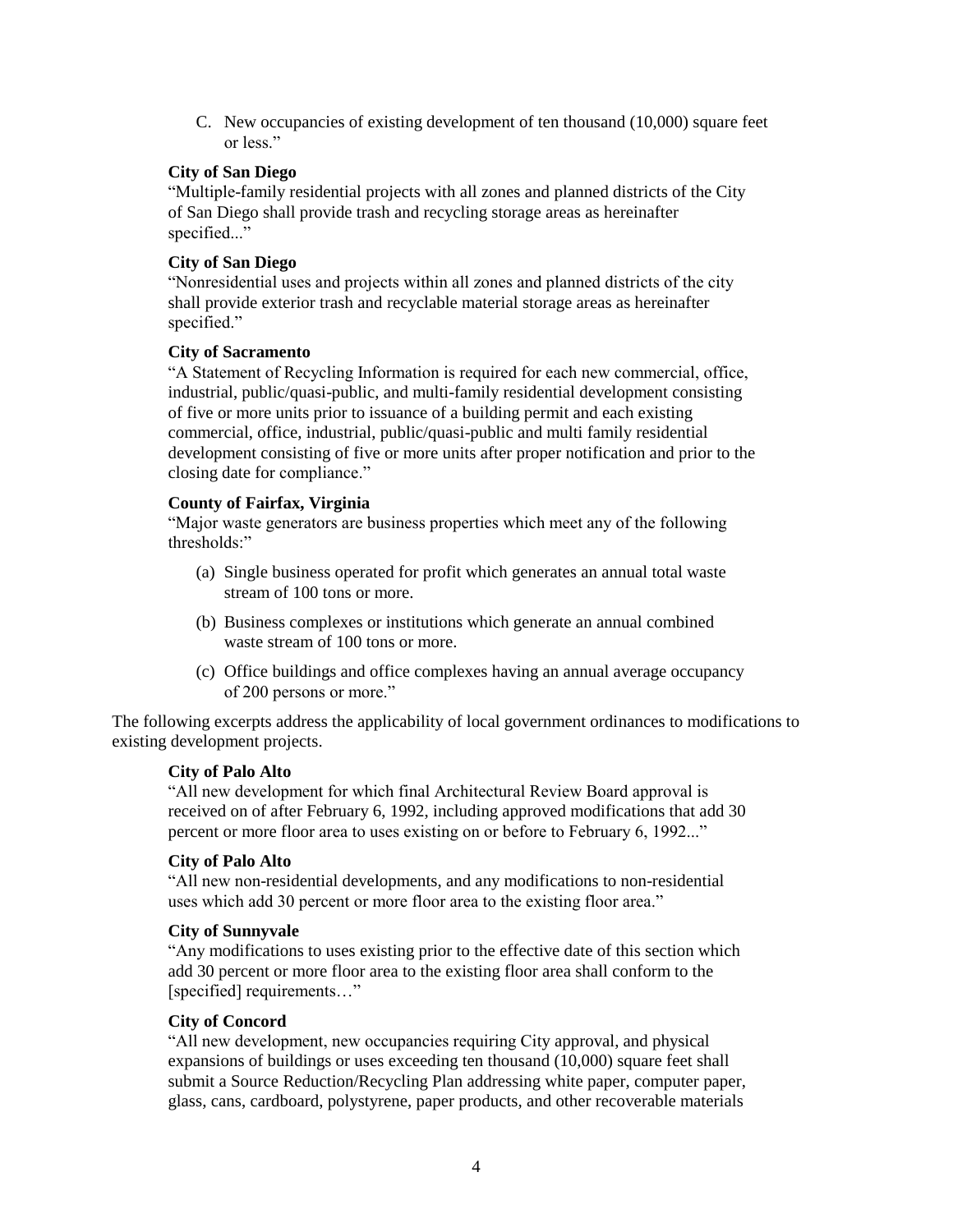in accordance with the Guidelines for Source Reduction/Recycling Plans on file with the Planning Division of the City of Concord."

# **Recycling Areas/Enclosures**

# *Design (materials and construction)*

### **City of Sunnyvale**

"Minimum requirement for construction materials are:

- 1) In residential zones, wood or masonry materials compatible with the main structure.
- 2) In commercial zones, masonry with exterior material that matches the main structure and a steel door.
- 3) In industrial zones, slatted chain link."

#### **City of Palm Desert**

"Minimum construction standards shall be as designed in Exhibits A, B, and C of this ordinance . . . or approved by the Environmental Conservation Manager; provided that the enclosure shall be of adequate size, and shall be properly located for functional use by the user and the disposal company and shall be view-obscured from all sides and shall be built of approved materials compatible to the buildings, walls, and surroundings."

#### **City of San Carlos**

"Trash enclosures shall be constructed of galvanized chain link fence material equipped with redwood slats, or a solid material, such as wood or masonry, matching the main structure may be used. Architectural Review and a Building Permit shall be required."

#### **City of Palo Alto**

"The design and construction... of recycling areas and enclosures shall be subject to approval by the Architectural Review Board, in accord with design guidelines adopted by that board."

# *Design (base, doors, walls, gates)*

#### **County of Ventura**

"To prevent holes in the asphalt from developing as a result of bin impact, each enclosure should be built on a concrete slab with a thickness of six inches. Additionally, a minimum four foot wide, six inch thick concrete apron should be constructed in front of each refuse/recycling enclosure."

#### **County of Ventura**

"To prevent accidental damage to the wall of the structure, a concrete curbing should set the structure's wall six inches back from the bin."

#### **City of Salinas**

"The walls of each recycling and trash enclosure shall be constructed of solid masonry material with an exterior surface finish compatible to the main structure(s)."

#### **County of Ventura**

"The walls of the enclosures should be six feet high."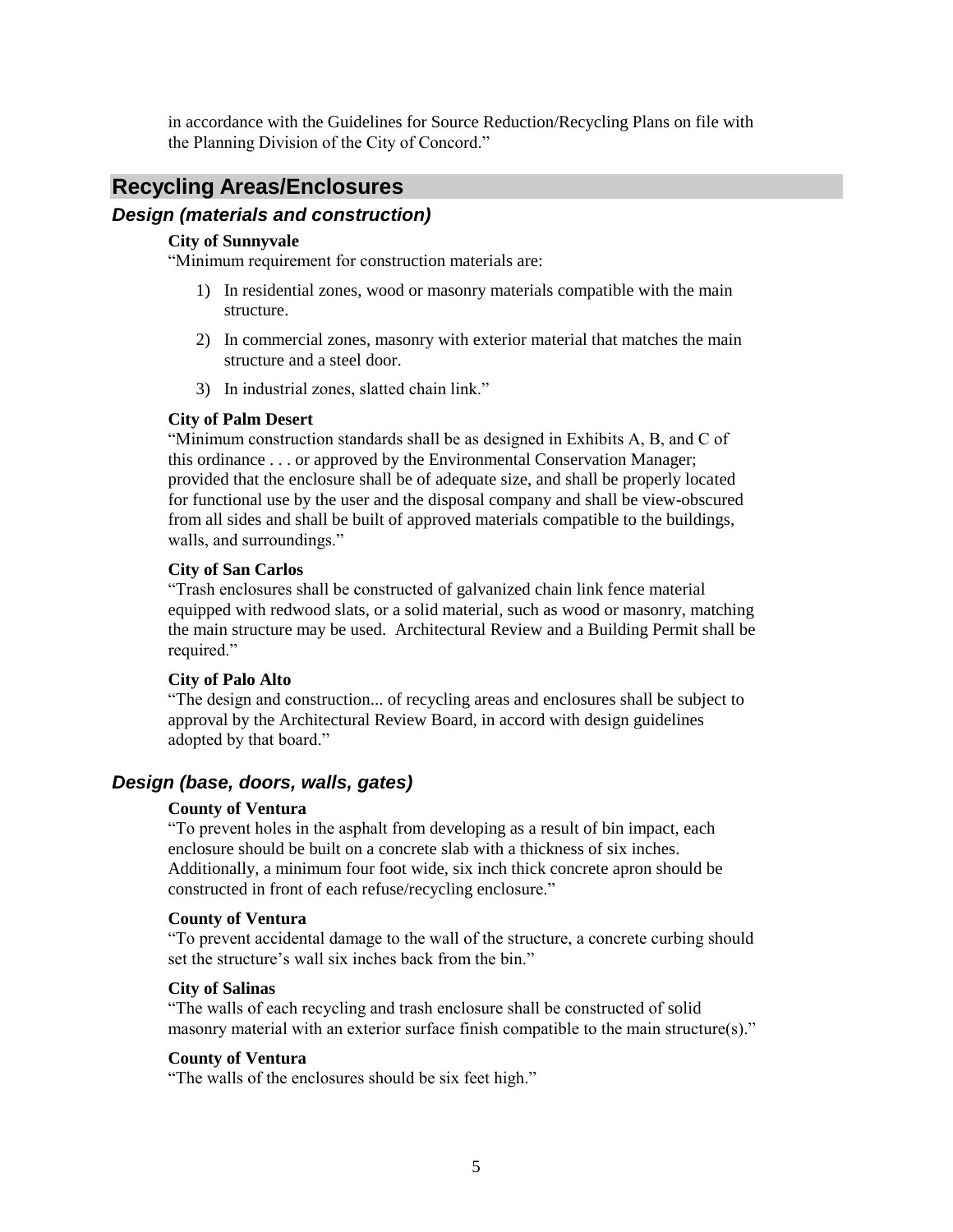#### **City of Sacramento**

"The walls of each recycling and trash enclosure shall be constructed of solid masonry material with decorative exterior surface finish compatible to the main structure(s). Split face concrete block finish is recommended."

#### **City of Sacramento**

"Each recycling and trash enclosure shall have decorative solid heavy gauge metal gates and be designed with cane bolts to secure the gates when in the open and closed positions."

### **County of Ventura**

"Each refuse/recycling enclosure shall have gates and should be designed with cane bolts to secure the gates when in the open position."

#### **San Diego Association of Governments**

"Gates should either swing outward or slide parallel to wall."

#### **City of Salinas**

"Each recycling and trash enclosure shall have decorative solid heavy gauge metal gates."

#### **City of Sacramento, City of Salinas**

"In cases where space for 2 three cubic yard bins is required (107" x 84" or 168" x 53.5"), the opening of any bin enclosure must be at least 84 inches (the size of a three cubic yard bin). This requirement applies to the amount of space exposed when the gate is fully opened."

"The walls of each recycling and trash enclosure shall be a minimum of six feet in height."

# **City of Sacramento**

"A concrete apron shall be constructed either in front of each recycling and trash enclosure or at the point of receptacle pick-up by the recycling collection or waste removal vehicle to minimize damage to the surrounding asphalt paving. The minimum dimensions of the concrete apron for a two cubic yard receptacle shall be 10 feet wide and 20 feet long. Paving material shall consist of five-inch aggregate base rock and six-inch portland cement paving. Receptacles that are larger than two cubic yards shall require a larger concrete apron, subject to the approval of the City Building Inspection Division."

# **City of Sacramento**

"The concrete apron shall be increased to 15 feet wide and 20 feet long whenever a crane-lifted recycling receptacle will be used."

#### **City of Palo Alto**

"The gate or door shall be an appropriate size to allow adequate access of the containers by the City's collection contractor."

# **City of Palo Alto**

"The minimum required height of enclosure walls is six (6) feet."

#### **City of Palo Alto**

"A concrete apron shall be constructed either in front of each enclosure or at the point of receptacle pick up by the collection vehicle."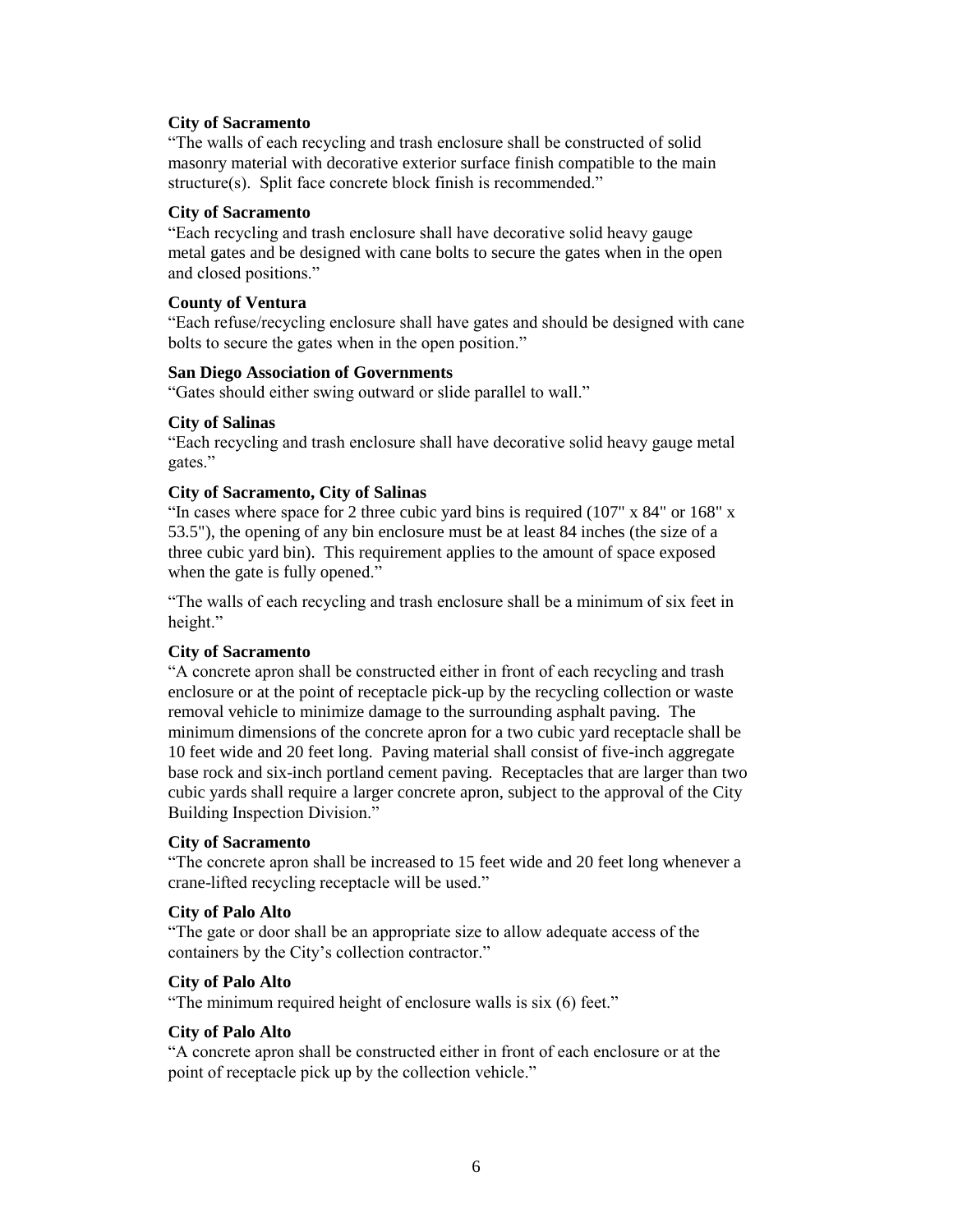#### **City of Palo Alto**

"Each exterior recycling enclosure should be enclosed on four sides, one of which includes a gate or door."

#### **City of Sunnyvale**

"Each recycling and trash container shall be enclosed on four sides, one of which includes a door, unless said containers are stored within a building."

#### **City of Sunnyvale**

"The height of recycling and trash enclosures shall be a minimum of six feet."

#### **City of Sunnyvale**

"A concrete pad shall be constructed in front of each enclosure and shall be oriented and of such dimensions that the vehicle rests on said pad when loading and unloading bins and containers to prevent damage to driveway.

- (A) Pad shall have level surface (no slope) where rollout bins and containers are used.
- (B) Paving material for concrete pad shall consist of five inch aggregate base material and six inch Portland cement paving or equivalent materials approved by the director of community development."

#### **County of Ventura**

"The area directly in front of any rubbish or recycling bins should be less than a 2 percent slope to make manipulation of the bins as easy as possible."

# *Interior Areas*

# **City of Palo Alto**

"Where storage areas are located in an enclosed area, such as a parking garage, arrangements may be made with the City's waste hauler to have pickup occur outside the structure."

#### **City of Palo Alto**

"Developers are encouraged to include recycling space or systems within each individual residence, such as roll-out drawers for recycling containers below the sink (recommended allocation is 3 cubic feet)."

#### **County of Sacramento**

"The recommended interior space allocation for storage of recyclable materials is three cubic feet per dwelling unit."

#### **County of Sacramento**

"Developers are encouraged to include innovative interior and exterior designs and storage areas to make recycling and backyard composting more convenient and accessible to the occupant."

#### **City of Palo Alto**

"Developers are encouraged to include recycling space or systems within each individual residence, such as roll-out drawers for recycling containers below the sink (recommended allocation is 3 cubic feet)."

#### **County of Ventura**

"Developers are encouraged to include recycling space or systems within each office or individual residence, such as roll-out drawers for recycling containers below the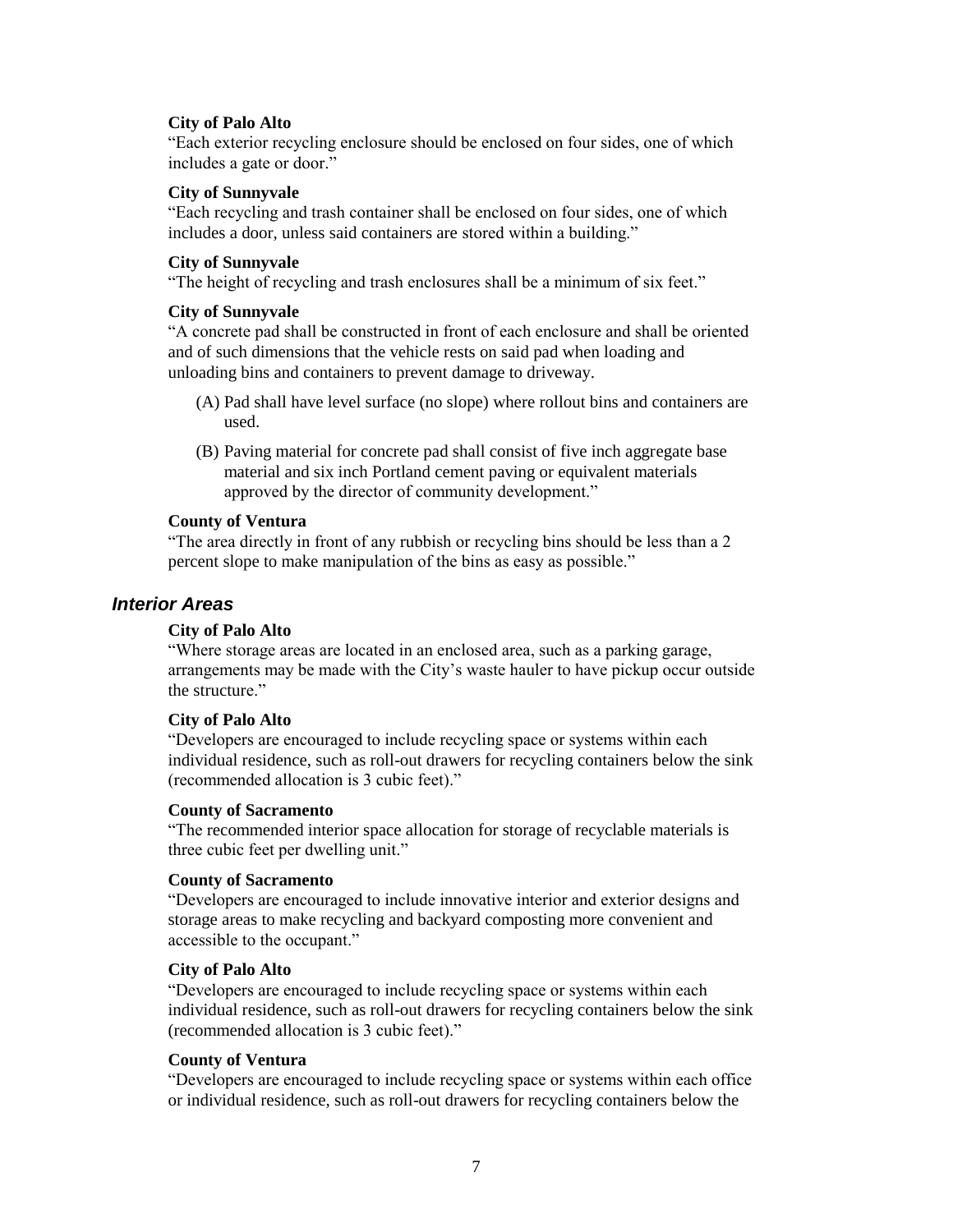sink (recommended allocation is 3 cubic feet). Recycling chutes, if they are used, should be fire-proof, cleanable, and secure."

#### **County of Ventura**

"In multi-story buildings, the developer is encouraged to provide a space for recycling bins and rubbish disposal on each floor, in addition to a main collection area accessible for pickup of rubbish and recyclables."

#### **City of Palo Alto**

"In multi-story buildings, the developer is encouraged to provide a space for recycling bins on each floor, in addition to a main collection area accessible for pickup of recyclables."

# **City of Sacramento, City of San Carlos**

"Residential developers and property owners are encouraged to include recycling space or systems within the residence; such as roll-out drawers below the sink for recycling receptacles; fire-proof, cleanable, secure chutes from the living space to the garage receptacles/containers, etc."

# *Blending*

# **City of San Carlos**

"Trash enclosures shall be constructed to be as inconspicuous as possible."

# **City of San Carlos**

"The perimeter of the recycling and trash enclosure shall be planted where practical with drought resistant landscaping, including a combination of shrubs and/or climbing evergreen vines, wherever possible."

# **City of Sacramento**

"The perimeter of the recycling and trash enclosure shall be planted with landscaping, including a combination of shrubs and/or climbing evergreen vines."

# **City of Salinas**

"A 2 foot perimeter surrounding each recycling and trash enclosure, exclusive of access to the enclosure, shall be planted with landscaping."

# **City of Palo Alto, County of Ventura**

"The perimeter of the recycling enclosure should be planted with landscaping, such as a combination of shrubs and/or evergreen vines."

# **City of Palo Alto**

"The structure should be constructed of an opaque material and should incorporate the architectural features of the project."

# **County of Santa Cruz**

"Accessory uses [such as garbage areas, recycling areas, exterior storage areas, etc.] shall be integrated into the site design, and grouped together into "service yards" where feasible, in order to minimize on-site and off-site impacts."

# **County of Santa Cruz**

"[Recycling areas]...shall be architecturally consistent with the primary structures of the site and compatible with the surrounding area. Architectural consistency can be achieved by repeating building forms, materials, colors, or detailing."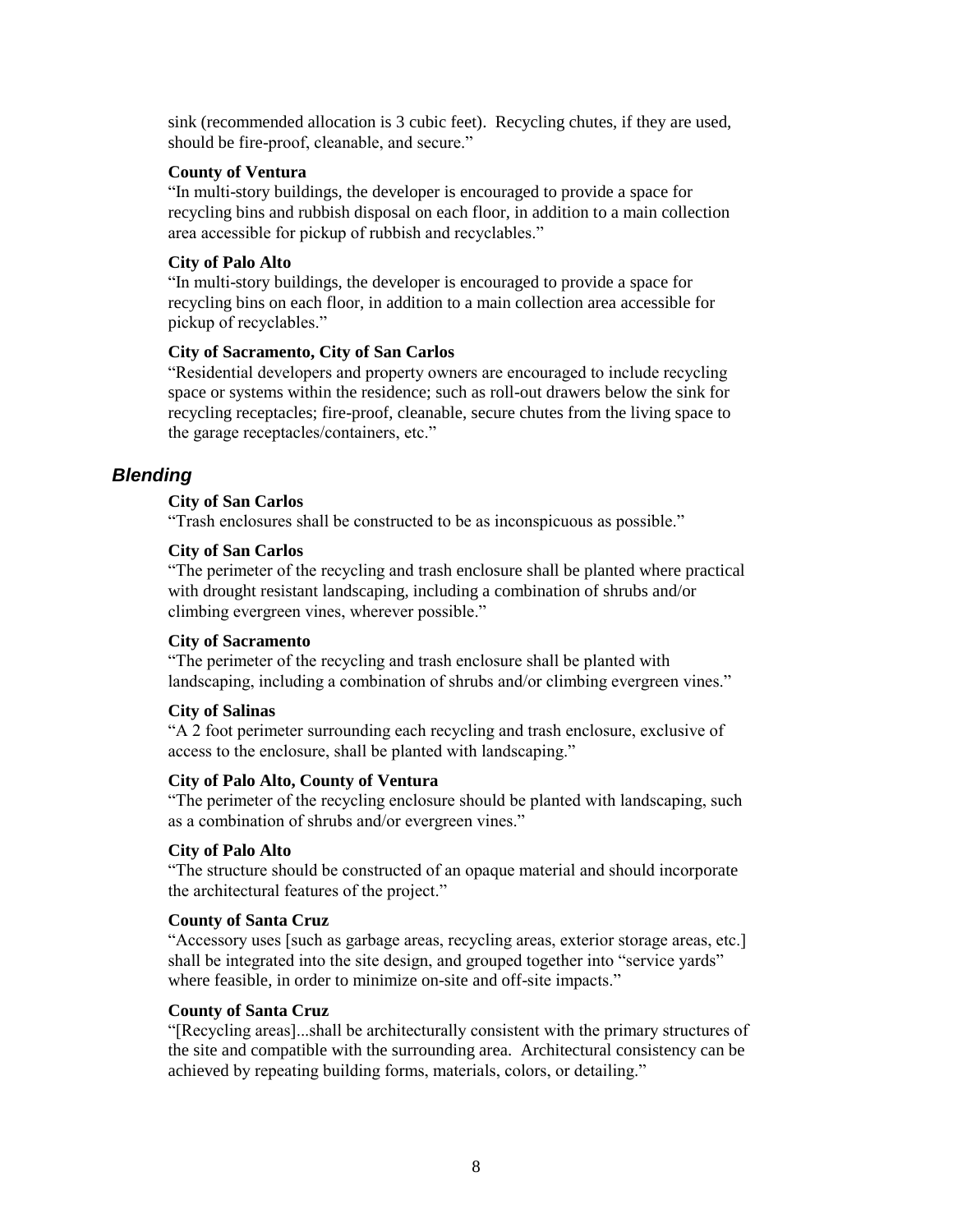#### **County of Ventura**

"The bin enclosures should have minimize visual impact by, whenever practical, being located in such a manner as to not be visible from the street. Also, whenever possible, the gate of the enclosure should not open toward the street."

# **County of Ventura**

"The bin enclosures should be designed to be architecturally compatible with nearby structures and with the existing topography and natural vegetation."

# *Safety*

#### **County of Monterey**

"Adequate fencing to ensure safety of the residents and the public [is required]."

# *Screening*

#### **City of San Carlos**

"The contents of the enclosure shall be screened from public view."

#### **City of San Diego**

"If the exterior storage area for a residential project is located outside or on the exterior of any structure/building, the storage area for two to six (2-6) dwelling units shall be screened with a minimum four-foot-high solid enclosure, and projects of seven (7) or more dwelling units shall be screened with a minimum six-foot-high solid enclosure."

### **City of San Diego**

"If the exterior storage area [for a non-residential project] is located outside or on the exterior of any structure it shall be screened with a minimum six-foot-high solid enclosure."

# **City of Sunnyvale**

"All single family uses or multi-family uses of three units or less shall store containers for recyclable materials, trash and refuse in such manner that containers are screened from public view from the front of the property. Recycling and trash containers may remain in public view for purposes of collection as provided..."

#### **City of Palo Alto**

"The enclosure should fully screen recyclable containers and materials from view."

#### **City of Sunnyvale**

"The enclosure shall fully screen trash and recyclable containers and materials from public view."

#### **City of Santa Rosa**

"Screening of collection areas from public view [is required]."

#### **County of Santa Cruz**

"[Recycling areas] which may be visible from public streets and adjacent properties shall be screened. Acceptable methods of screening include wood fencing, masonry walls, dense hedges, landscape earth berms, or a combination of these devices. Chain- link fencing will usually not be acceptable."

#### **County of Santa Cruz**

"When landscaping is required to screen views of a site or site uses, the plant materials shall be appropriately sized and spaced so that a dense screen grows in a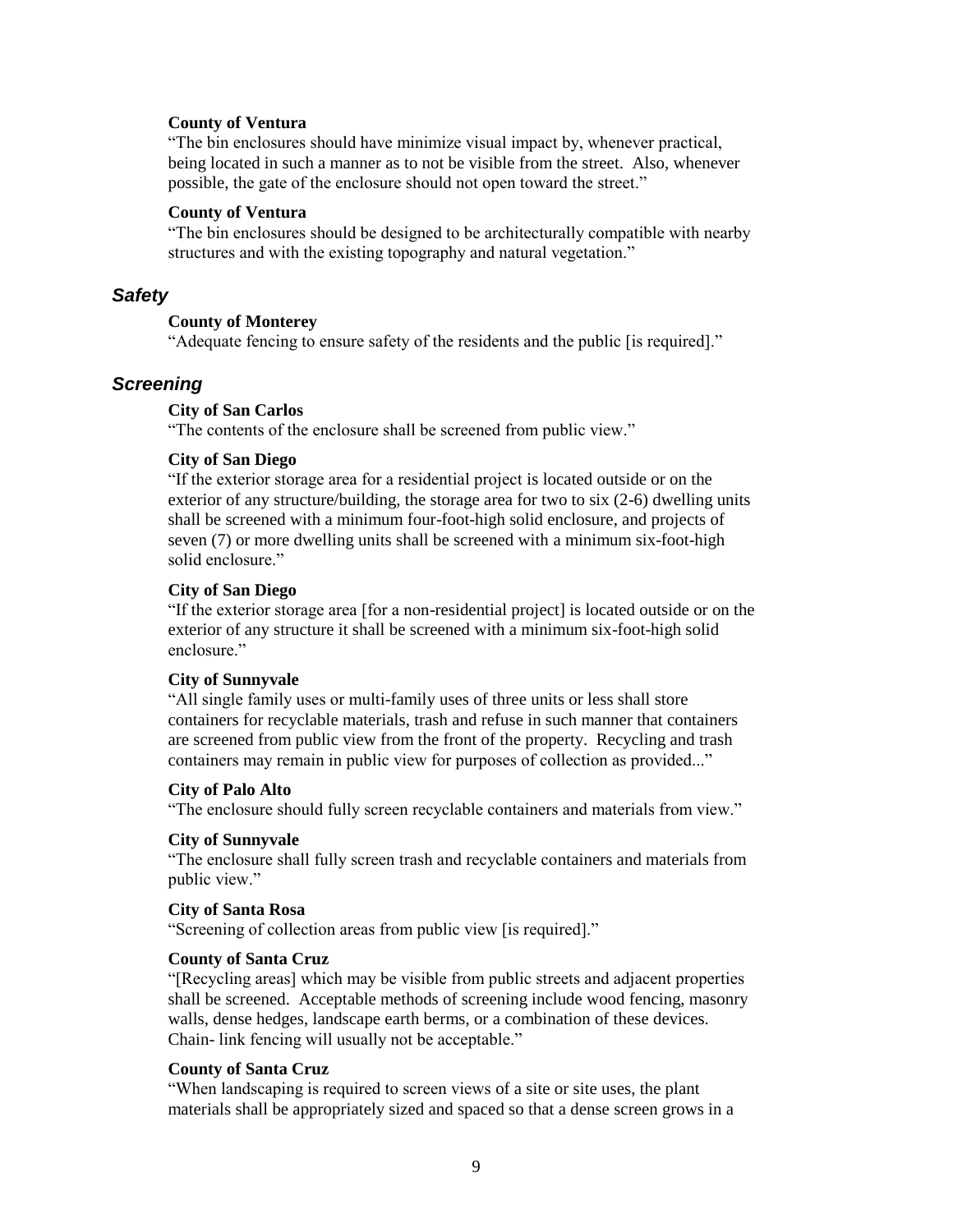short period of time and views of object on the opposite side are effectively screened."

# **County of Santa Cruz**

"A fence or wall, when required as a screening device, shall be of solid wood or masonry, or other material, modulated and landscaped where appropriate to provide visual relief from continuous wall or fence surfaces."

# *Security*

In some areas where theft of recyclables is a concern, it may be necessary to address the issue of security. The security of a recycling area should never be in conflict with fire codes.

#### **City of Sacramento**

"The recycling and trash enclosure and receptacles may be secured to prevent the theft of recyclable materials by unauthorized persons yet the enclosure shall be accessible for disposal of materials by authorized persons."

# **Access/Clearance**

# **City of San Carlos**

"Trash enclosures should be easily accessible to collection vehicles and collection personnel."

# **City of Sacramento**

"The recycling and trash enclosure shall be designed to allow 18 feet of overhead clearance whenever crane-lifted dome recycling receptacles will be used."

# **City of Palo Alto**

"Driveways or travel aisles shall provide unobstructed access for collection vehicles and provide a minimum clearance of 15 feet vertical clearance."

# **City of Palo Alto**

"In loading areas, minimum overhead vertical clearance shall be 20 feet."

# **County of Sacramento**

"Enclosures shall be properly located for functional use by occupants and by the disposal and hauling company(ies) providing collection services."

# **County of Fairfax, Virginia**

"It is not required, but **highly recommended** that design of recycling systems for ...[multi-family buildings] provide the capability to facilitate source separation and collection of principal recyclable materials in addition to newspapers. Additional materials may include, but are not limited to corrugated cardboard, color sorted container glass, aluminum beverage cans, steel food cans, PET soda bottles and HDPE milk jugs."

# **County of Fairfax, Virginia**

"Apartments, condominiums, and multi-family dwelling units shall be designed to facilitate the separation of newspapers from solid waste, provide for the storage of newspapers to be recycled and provide ease of access for collection from the storage areas"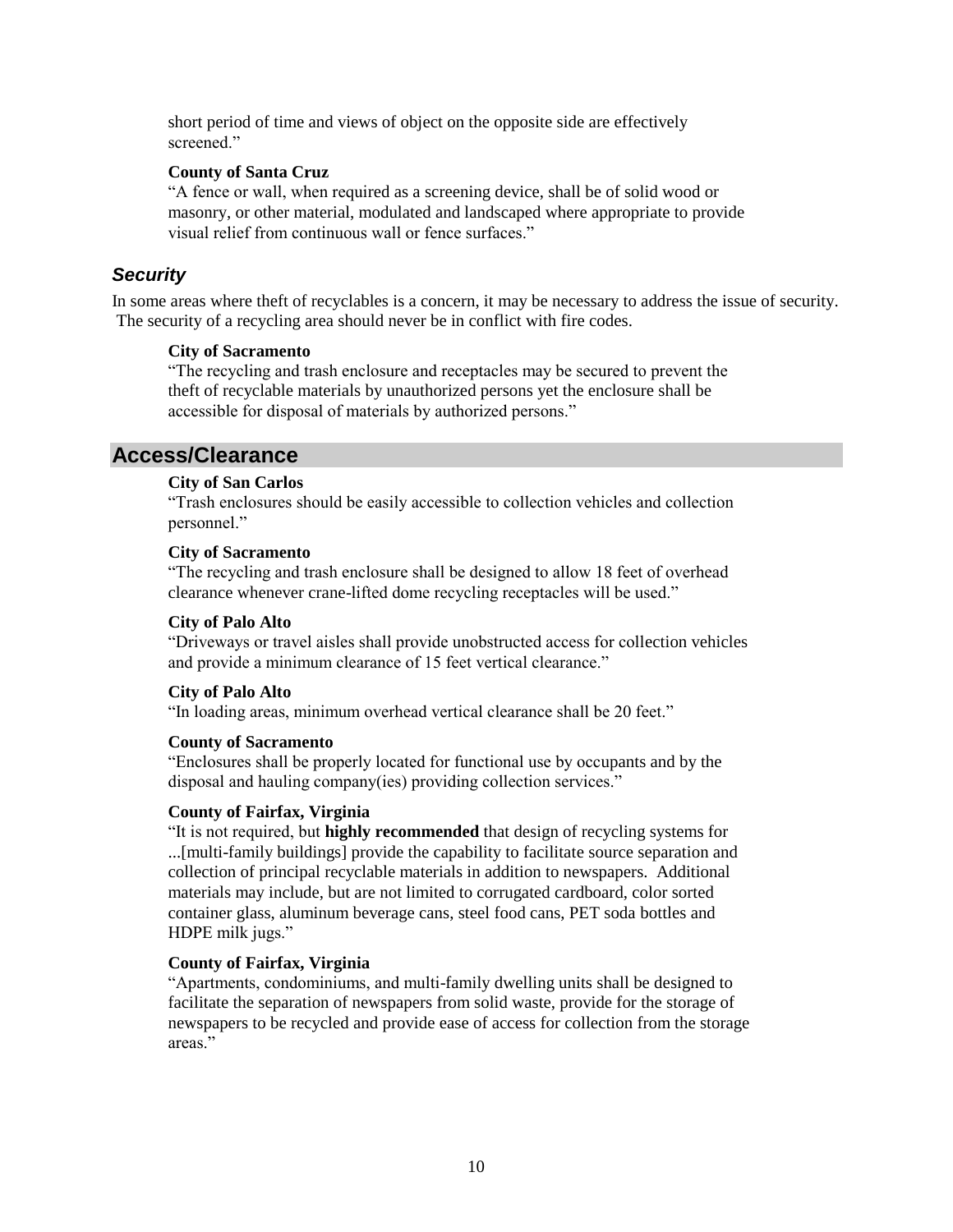# **Receptacles**

# **County of Sacramento**

"The solid waste container and recycling container shall be of a size sufficient to provide adequate storage for solid wastes and recyclable materials generated by the development."

# **City of San Carlos**

"Location, type and placement of bins and containers shall be reviewed and approved by the Planning Department."

# **City of Sacramento**

"Location, type, and placement of receptacles shall be subject to approval by the city."

# **City of Sunnyvale**

"An adequate number of bins and containers shall be supplied for each enclosure, as determined by the director of community development and under the advice of the solid waste program manager."

# **City of Palo Alto**

"An adequate number of bins and container to allow for storage of source separated materials collected through the City recycling program, including but not limited to newspapers, cans, glass, PET (plastic soda bottles with the CA REDEMPTION VALUE markings), corrugated cardboard, and white and computer paper, shall be supplied for each enclosure, as advised by the Public Works Department."

# **San Diego Association of Governments**

"Containers cannot block each other."

# **City of San Bruno**

"Receptacles containing recyclable materials for multi-residential complex, commercial and/or institutional locations shall be of a size and serviceability agreed to by the authorized recycling agent and thereafter placed at the designated collection location."

# **City of Sacramento**

"[Recycling areas] shall use receptacles that are constructed and maintained with durable waterproof and rust proof material, covered when site is not attended, secure from unauthorized entry or removal of material and shall be of a capacity sufficient to accommodate materials collected and collection schedule."

# **City of Sacramento**

"Receptacles shall be clearly marked to identify the type of material which may be deposited..."

# **City of Davis**

"As of the effective date of this ordinance, existing communally serviced residences, as defined in ...this chapter, consisting of ten (10) or more units, shall make carts available for use by tenants and shall be required to provide and maintain space on site for recycling carts. The city's waste removal entity shall supply the recycling carts."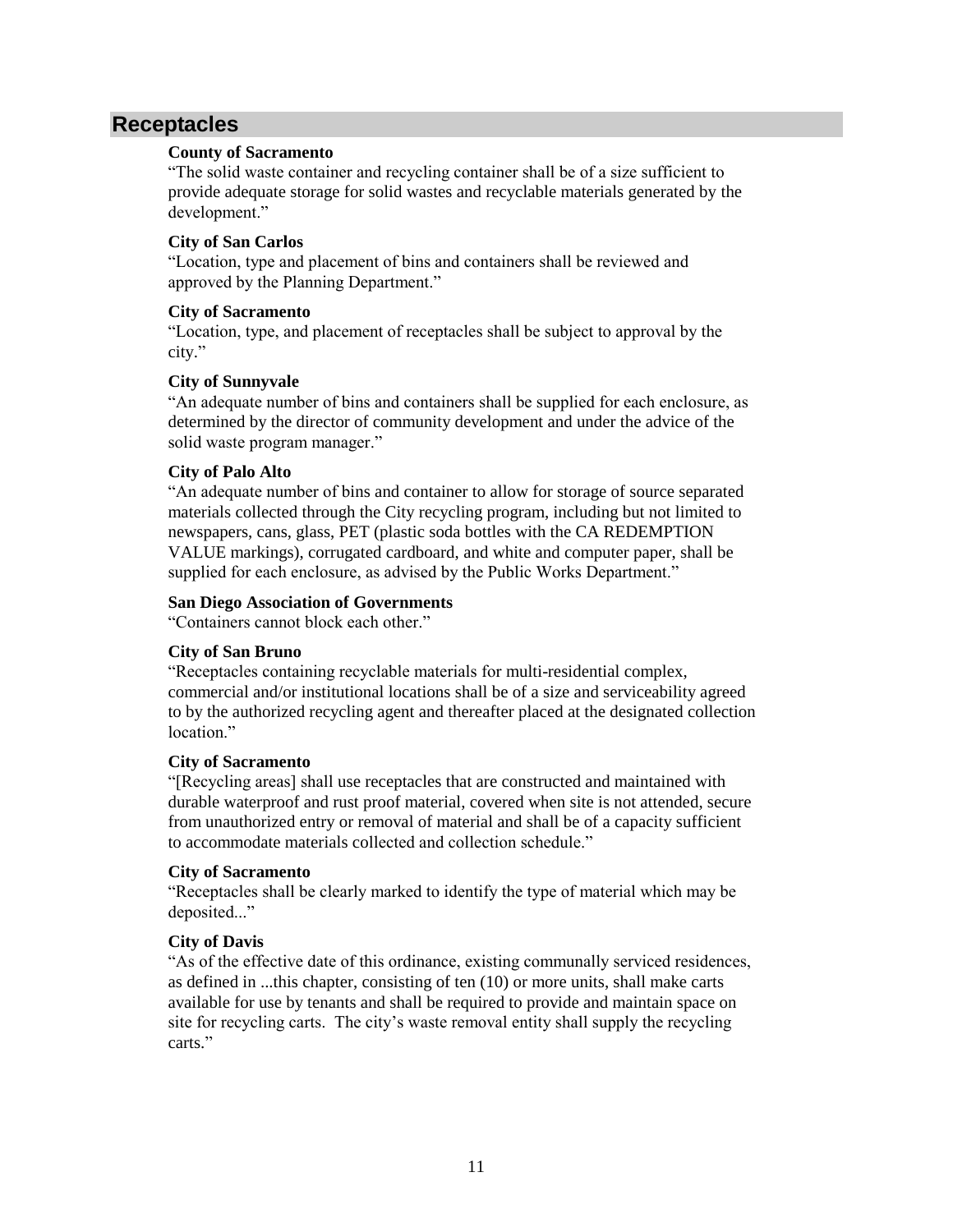#### **City of San Carlos**

"Location, type and placement of bins and containers shall be reviewed and approved by the Planning Department."

#### **City of Sacramento**

"The property owner is responsible for supplying and maintaining adequate receptacles for recycling and waste disposal."

#### **City of Scotts Valley**

"Recyclable material must be free of contamination which would inhibit the recyclability of the material. For this purpose, only the specific recyclable materials for which bins are provided by the handler shall be placed in those bins. No other materials may be placed in said bins."

#### **City of San Bruno**

"Receptacles containing recyclable materials for residential units shall be placed at curbside for collection by the authorized recycling agent; but shall not be placed at curbside earlier than 12 hours prior to the date and time for scheduled collection, nor left remaining at curbside longer than 12 hours following the date and time for scheduled collection."

"Pursuant to the terms and conditions of any exclusive contract between the City of San Bruno and the authorized recycling agent, each residential unit shall be provided with suitable and sufficient receptacles to store segregated recyclable materials to be made available for curbside pick-up. The color, style and markings of such receptacles shall be mutually agreed upon between the City of San Bruno and the authorized recycling agent."

# **City of San Bruno**

"Initial provision of residential receptacles shall be made at no charge to persons participating in the San Bruno Recycling Program. All such residential receptacles shall be and remain the property of the authorized recycling agent, and shall not be used for any purpose other than the segregation and curbside placement of recyclable materials. Participating persons relocating out of the City of San Bruno shall leave all residential receptacles at the premises."

# **City of San Carlos**

"The property owner shall supply (through the local waste removal/recycling entity) and maintain adequate bins and containers for recycling."

# **Protection From the Elements**

# **San Diego Association of Governments**

"Rain can damage most paper and cardboard products decreasing the market value and making it difficult to transport. Wet material can also damage other dry material in the collection vehicle. Covering the exterior waste collection area may be a requirement for outdoor storage of recyclable materials. Covering techniques can include completely enclosing the area, partially enclosing the area (roof only), or consist of utilizing waterproof containers that can be placed outdoors."

#### **County of Santa Cruz**

"Provisions shall be made to protect recyclable materials from the rain by covering the storage area, or by the use of covered receptacles."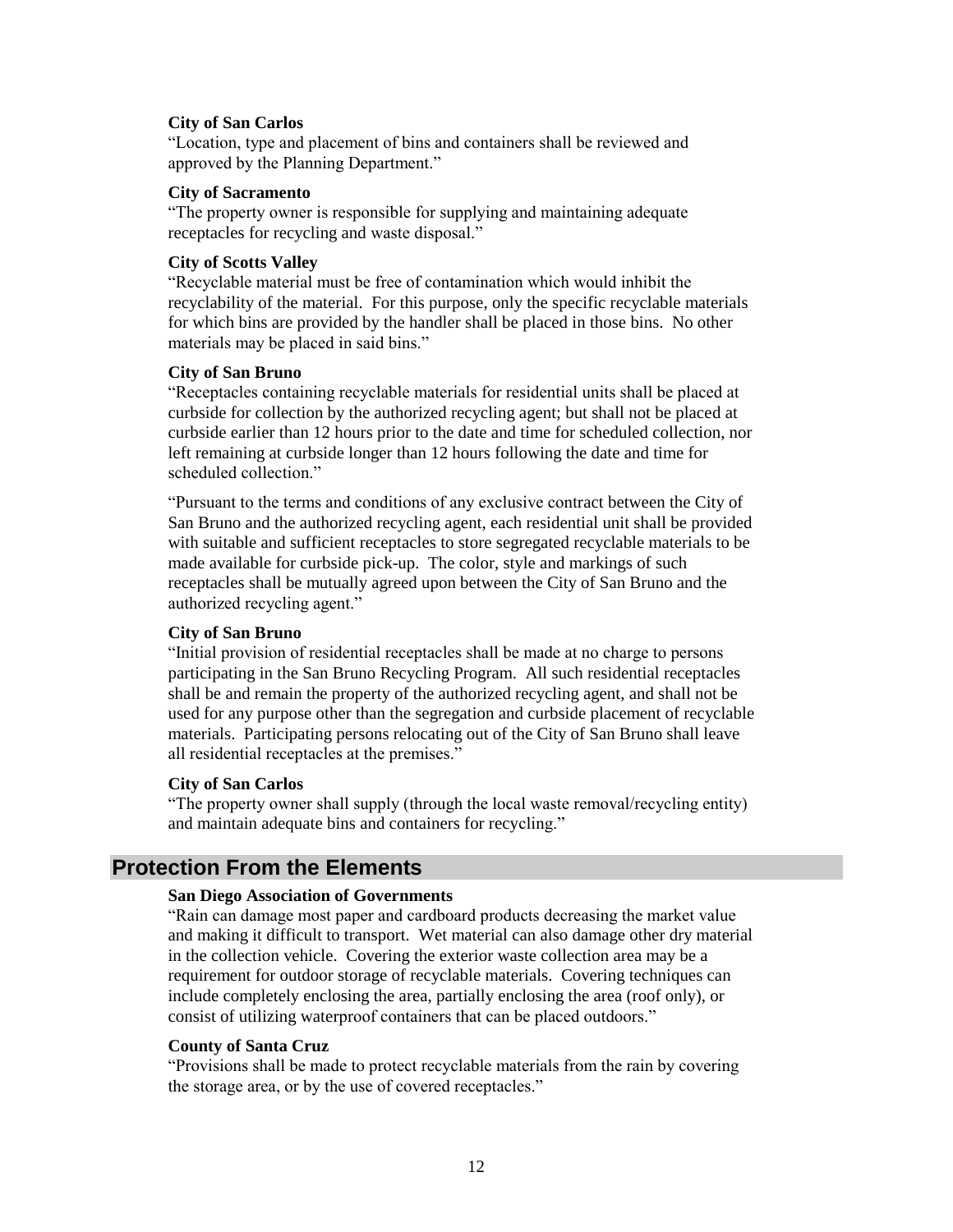# **Signage**

# **City of Salinas**

"Signs shall be conspicuously posted on each recycling and trash enclosure giving instructions on the use of the recycling bins and containers."

# **City of San Carlos**

"Signs shall be posted on each container listing which material shall be disposed of in that container."

# **City of Sacramento**

"Signs shall be permanently posted or painted on each receptacle listing which material shall be disposed of in that receptacle. General instructions about how to recycle shall be posted within the recycling and trash enclosure or near the receptacle area and shall be visible to the enclosure/ receptacle users. The name and phone number of the person responsible for maintenance of the enclosure or receptacles shall be posted. Any sign visible from outside the enclosure shall be no larger than 4 square feet."

# **City of San Diego**

"One sign identifying each exterior trash and recycling storage area is required. Each sign shall not exceed one-square-foot and shall be posted on the exterior of the storage area adjacent to the access point."

# **City of Palo Alto, County of Ventura**

"The international recycling logo shall be placed on the exterior of each enclosure where recycling containers are located."

# **County of Ventura**

"A permanent placard with the phrase 'Recycling saves resources, reduces pollution, and saves landfill space. Thank you for recycling.' should be placed on the exterior of all recycling enclosures."

# **County of Santa Cruz**

"Signage attached to buildings shall relate to the building design by being an integral part of that design or by use of compatible materials and colors."

# **County of Santa Cruz**

"Freestanding signage shall be an integral part of the site or landscape design, or shall be similar to, or consistent with, the design of the proposed building(s)."

# **Location**

One of the main issues that must be addressed in a recycling space allocation ordinance is that of location. Some ordinances do not mandate a specific location where recyclables are to be collected and loaded, but rather leave that determination entirely up to the builder. Different ordinances give the builder discretion, but require review and approval by an office of the local government. In some ordinances, the location of the recycling area is specified in terms of distance from living units, while others simply state that the area must be convenient and not disrupt other site uses.

In order to make recycling convenient, many ordinances have specified that the recycling area be located adjacent to or in the same enclosure as the trash collection area. Others simply state that recycling areas must be at least as convenient as trash areas.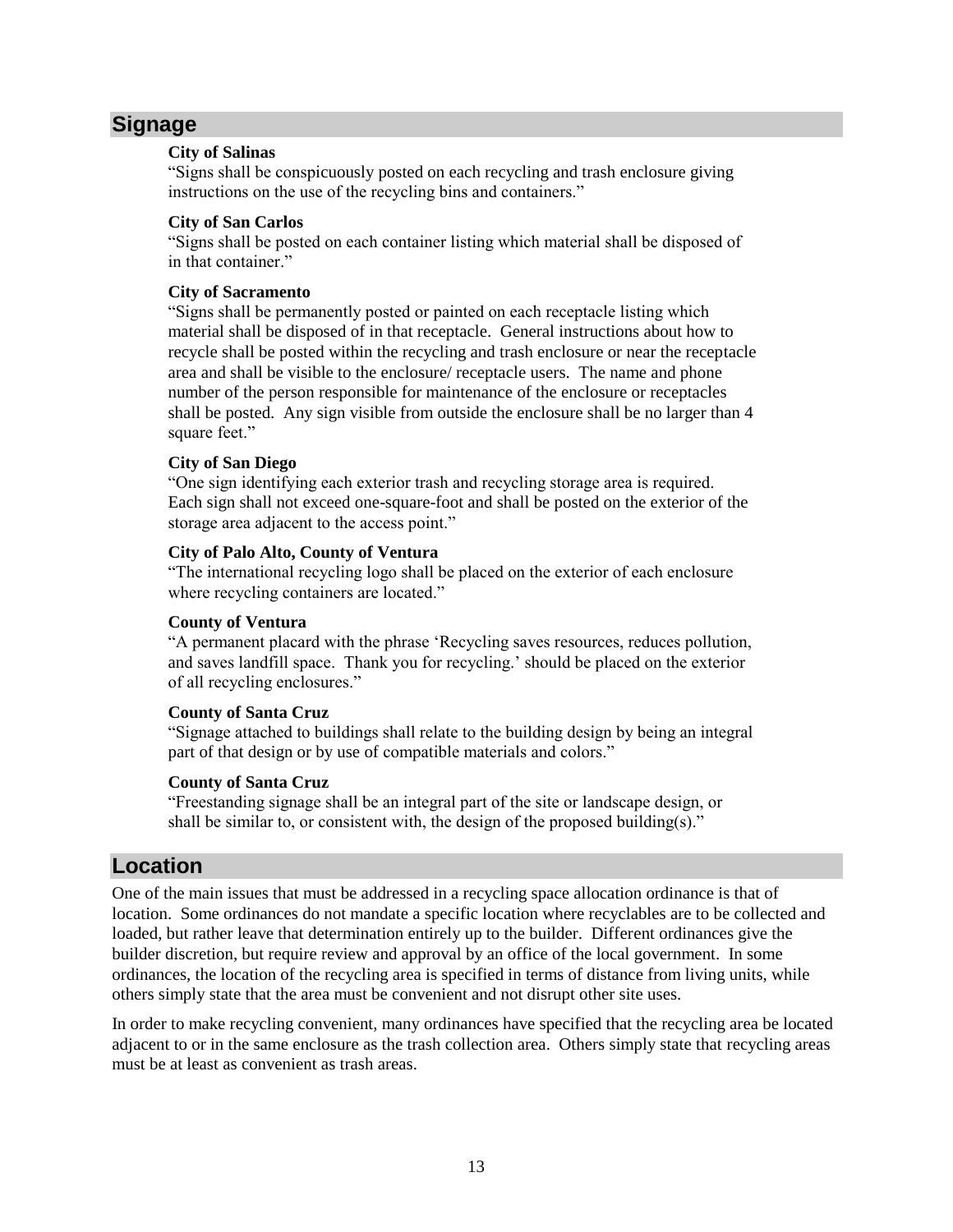# *General Standards/Guidelines*

# **City of Sacramento**

"RECYCLING AND TRASH ENCLOSURE DESIGN GUIDELINES FOR

EXISTING DEVELOPMENT: The following regulation shall apply to all existing development that is multi-family residential with 5 units or more, commercial, office, industrial, or public/quasi-public uses.

- 1. Existing Trash Enclosure:
	- a. If the existing development has an existing trash enclosure, then the required recycling receptacles shall, to the extent possible, be located inside the trash enclosure."
	- b. If it is not possible to locate the required recycling receptacles in the trash enclosure, the recycling receptacles shall be located adjacent to the existing trash enclosure. Any proposed modifications to the existing trash enclosure shall comply with the requirements listed.
- 2. No Existing Trash Enclosure: If the existing development does not have an existing trash enclosure, the required recycling receptacles shall be located adjacent to the existing dumpster or other receptacle. Any proposed recycling and trash enclosure(s) shall comply with the requirements listed."

# **City of San Carlos**

"Existing Development Regulations: The following regulation shall apply to all existing development that is multifamily residential, commercial, office, or industrial uses.

- "1. Existing Trash Enclosure: If the existing development has an existing trash enclosure, the required recycling containers shall be located inside the trash enclosure.
	- a. If it is not possible to locate the required recycling containers in the trash enclosure, the recycling containers shall be located adjacent to the trash enclosure until January 1, 1993, after which time the development must provide recycling enclosures pursuant to applicable provisions of this Chapter.
- "2. No Existing Trash Enclosure: If the existing development does not have an existing trash enclosure, the required recycling containers may be located adjacent to the existing dumpster or other trash container until January 1, 1992, after which time the development must provide a trash enclosure with recycling containers pursuant to [the applicable]...Chapters of this Code."

# **City of Salinas**

- "1. Existing trash enclosures. If existing development has an existing trash enclosure, the required recycling containers shall located inside the trash enclosure. If it is not possible to locate the required recycling containers in the trash enclosure, the recycling containers shall be located adjacent to the trash enclosure and shall be appropriately screened.
- "2. No existing trash enclosures. If the existing development does not have an existing trash enclosure, the required recycling containers shall be located adjacent to the existing trash facilities and shall be appropriately screened in accordance with Subsection C.1..."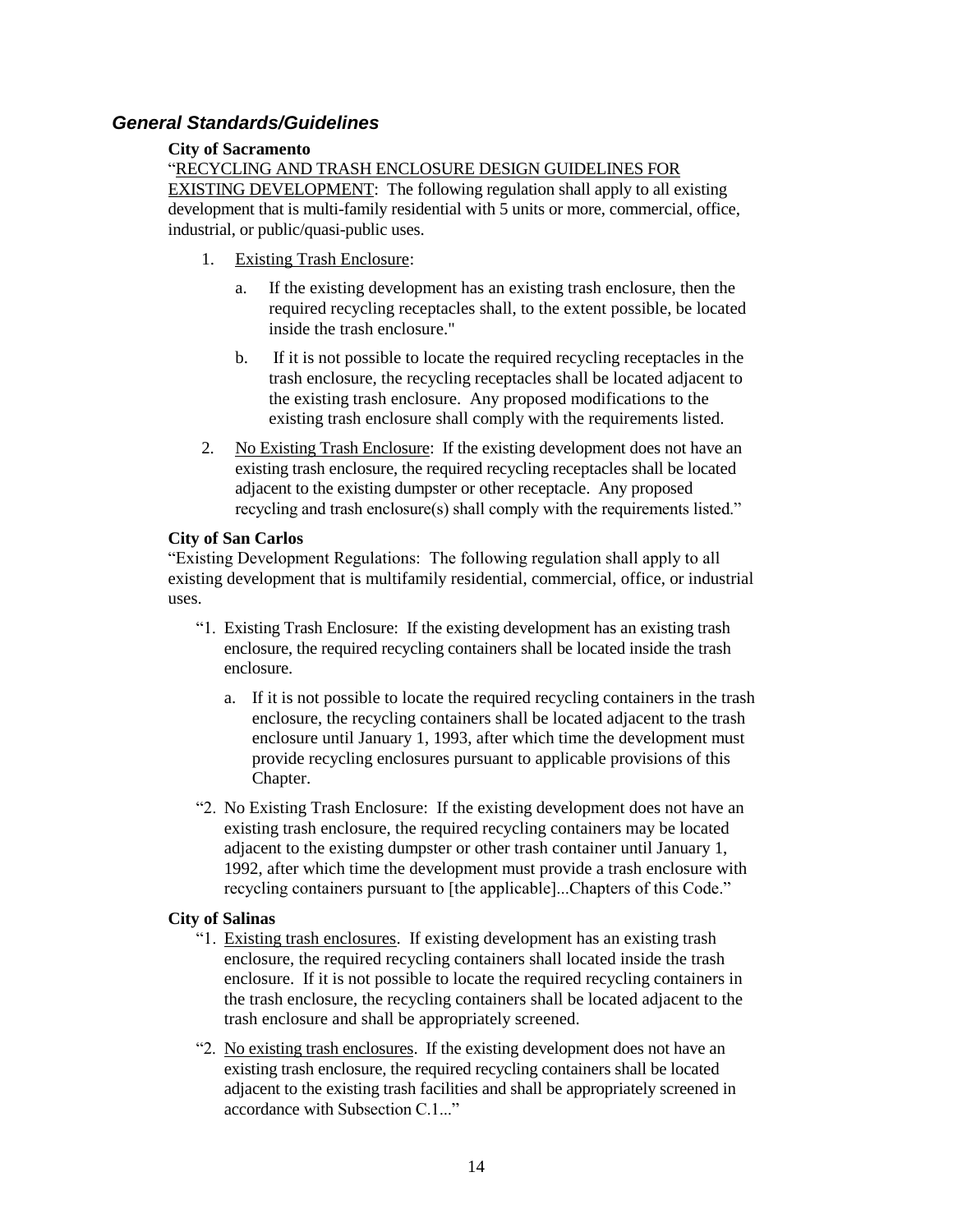#### **City of Santa Rosa**

"In new development, recycling collection areas shall be placed alongside waste collection areas so as to provide convenience for users and promote recycling."

#### **City of Palo Alto, City of Sacramento, City of San Carlos, City of Salinas**

"Whenever feasible, the recycling collection area and the trash collection area should be adjacent to one another in one enclosure."

#### **San Diego Association of Governments**

"Where possible, site trash and recycling containers in one enclosure."

# **County of Sacramento**

"Whenever feasible, the exterior recycling storage area and the trash storage area shall be adjacent to one another within the same enclosure."

#### **City of Palo Alto**

"Recycling areas or enclosures shall be located so they are at least as convenient as the trash location."

#### **County of Ventura**

"Recycling bins must be located in the same enclosure as rubbish bins whenever possible. If, because of space limitations, property configuration, or other considerations, the bins must be in separate locations, the recycling bins must be located so that they are as convenient as the rubbish bins."

#### **San Diego Association of Governments**

"Expansion plans should consider possible impacts to parking space, landscape and setback requirements. Assess the adequacy of space adjacent to the waste collection area for the possibility of expansion. The area may have to be expanded into an existing parking space or landscaped area. This will depend on the local regulations in the specific jurisdiction."

# **City of San Carlos**

"Trash enclosures shall not be located nearer than 20 feet to streets or sidewalks, and shall be located to the rear of a building where possible."

# *Inappropriate Locations*

Certain areas are not appropriate sites for collection and loading of recyclable materials.

# **City of San Carlos**

"Trash enclosures shall not be located nearer than 20 feet to streets or sidewalks, and shall be located to the rear of a building where possible."

# **San Diego Association of Governments**

"In some cases, the waste collection area will be located near or against the set-back line. The waste area cannot protrude into the set-back area."

#### **City of Sacramento**

"Waiver of Setback Requirement: No recycling or trash enclosure or receptacle shall be located in any required setback area. Existing enclosures located in any minimum required setback may be enlarged in order to comply with the recycling design guidelines. The proposed addition shall not exceed 50 square feet in area."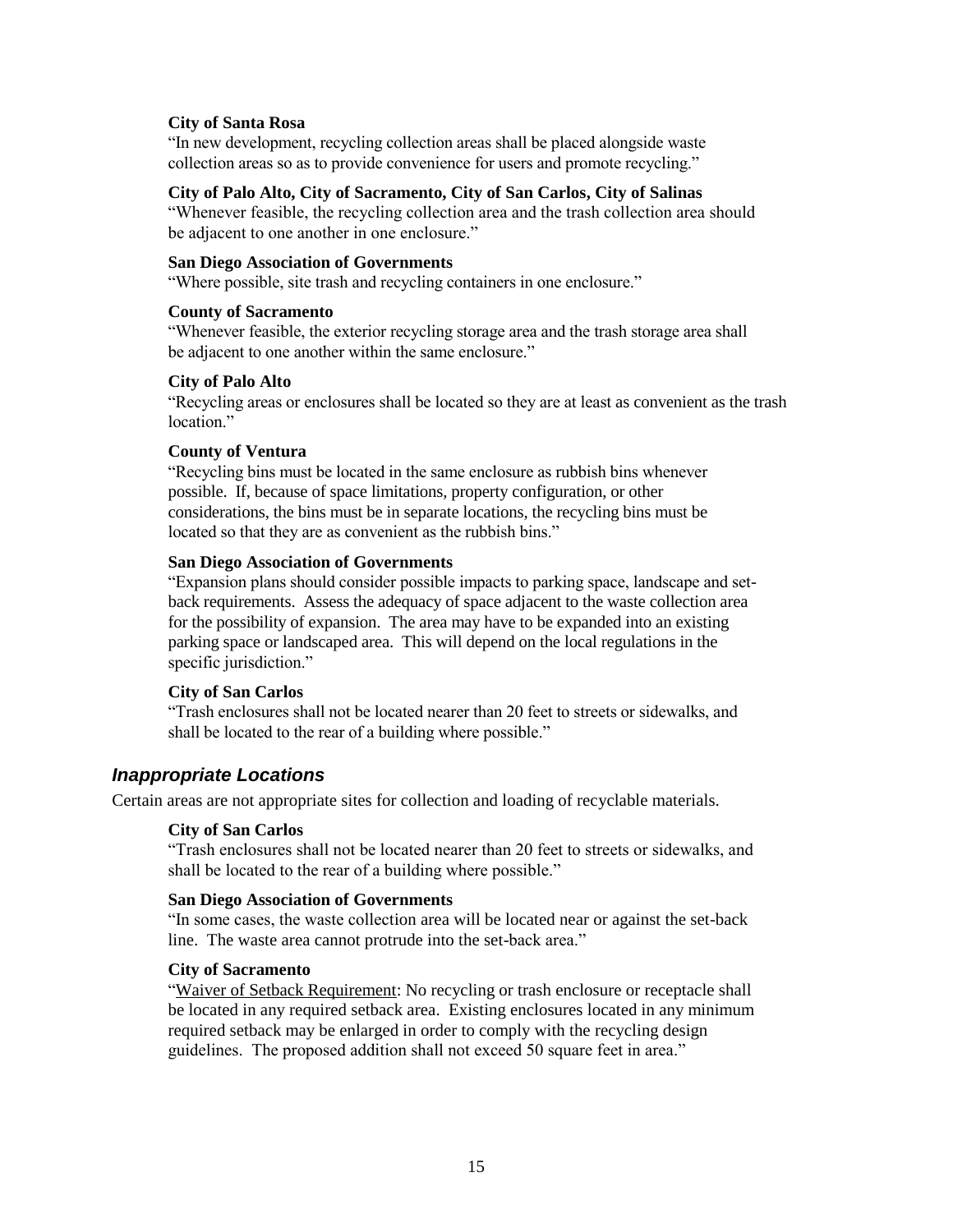#### **City of Sacramento**

"With the [following] exception . . . for existing development, no recycling or trash enclosure or receptacle shall be located in any required parking space. In order to meet the required recycling volume requirement, an existing development may use one parking space for the location of the recycling receptacles, provided the enclosures or receptacles meet the design specifications . . . A parking space that has been converted to recycling receptacles area shall be marked for recycling and shall be adequately barricade by the installation of concrete wheel stops or other method to prevent use as a parking space."

#### **City of Sunnyvale**

"Enclosures and containers shall not be located in any parking, landscape or setback area, except as may be approved by administrative use permit..."

#### **City of Palo Alto**

"Enclosures may not be located in any required parking, landscape, or setback area."

#### **City of Palo Alto**

"Enclosures may not be located in alleyways or other City owned rights-of-way, where they may disrupt circulation patterns."

#### **County of Ventura**

"Rubbish and recycling enclosures may not be located in alleyways or other publicly owned rights-of-way, where they may disrupt circulation patterns."

### **City of San Diego**

"Exterior storage area shall not be located in any required front yard, street side yard, street yard area, any required parking or landscaped areas, or any other area required by the Municipal Code to be constructed or maintained unencumbered according to fire and other applicable building and public safety laws."

#### **City of San Diego**

"The exterior trash and recycling storage area may be located on the outside or the exterior of a structure, or in a designated interior area with access, excluding dwelling units or in rear yards and interior side yards."

# **City of Salinas**

"No recycling or trash enclosures shall be located in any front or corner side yard."

# **City of Salinas**

"No recycling or trash enclosures shall be located in any required parking space, except as provided for in this section."

# **County of Ventura**

"Rubbish and recycling enclosures may not be located in any required parking, landscape, or setback area. The Planning Director or the Planning Director's designee may make exceptions to parking, landscape, or setback requirements where there are no other feasible placement alternatives."

# *Proximity*

# **City of Sacramento, City of San Carlos, County of Ventura**

"Each recycling and trash [rubbish] enclosure within a multi-family residential development shall be no greater than 250 feet from the nearest point of each unit."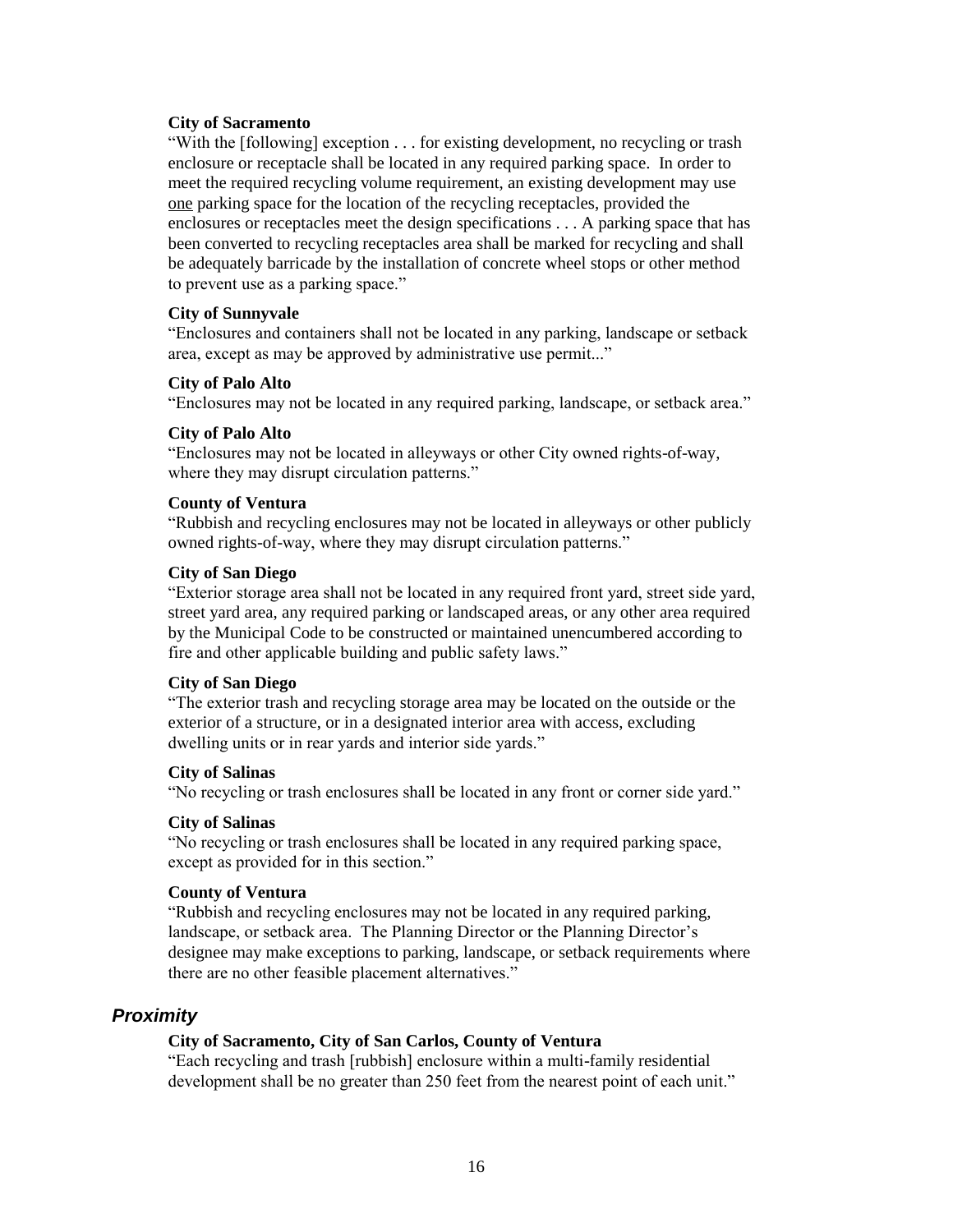#### **City of Sunnyvale**

"Enclosures within multi-family development shall be no greater than 250 feet from the nearest point of each unit, unless otherwise authorized by the director of community development."

#### **City of San Carlos**

"Trash enclosures shall be located more than fifteen (15) feet from any front entrance to a structure."

# **County of Santa Cruz**

"Accessory uses shall be located and designed for ease of access by service vehicles and tenants, and in such a way as to minimize conflicts with circulation, parking, and other site uses."

#### **City of Salinas**

"Waiver of parking, landscaping areas or open space requirement. In order to meet the required recycling and trash enclosure requirements, an existing development may use one parking space, landscaping areas or open spaces for the location of the recycling containers if the Community Development Director can find that the loss of the parking, landscaping area or open space areas will not have a deleterious effect on the need for such areas or the aesthetics of the existing development."

# *Protection of Surrounding Land Uses*

When locating an area for collecting and loading recyclable materials, it is important to take into consideration the affects it will have upon residents of the development it serves as well as neighboring properties.

# **County of Santa Cruz**

"Accessory uses [such as garbage areas, recycling areas, exterior storage areas, etc.] shall be integrated into the site design, and grouped together into "service yards" where feasible, in order to minimize on-site and off-site impacts."

#### **County of Santa Cruz**

"Reasonable protection for adjacent properties from noise may be achieved through site planning, building siting, building orientation, physical barriers such as masonry walls, landscaped earth berms, or setback/buffer areas."

#### **County of Santa Cruz**

"Where noise will impact the building users, the building design shall incorporate buffering to reduce the interior sound levels."

#### **City of Santa Rosa**

"Collection areas shall be sited to minimize nuisance impacts, particularly noise impacts on residential sleeping areas."

# *Location Review/Approval*

#### **County of Monterey**

"The location of and the design of the trash enclosure area shall be approved by the Director of Environmental Health and the Director of Planning and Building Inspection."

#### **City of Sacramento**

"Location, type, and placement of receptacles shall be subject to approval by the city."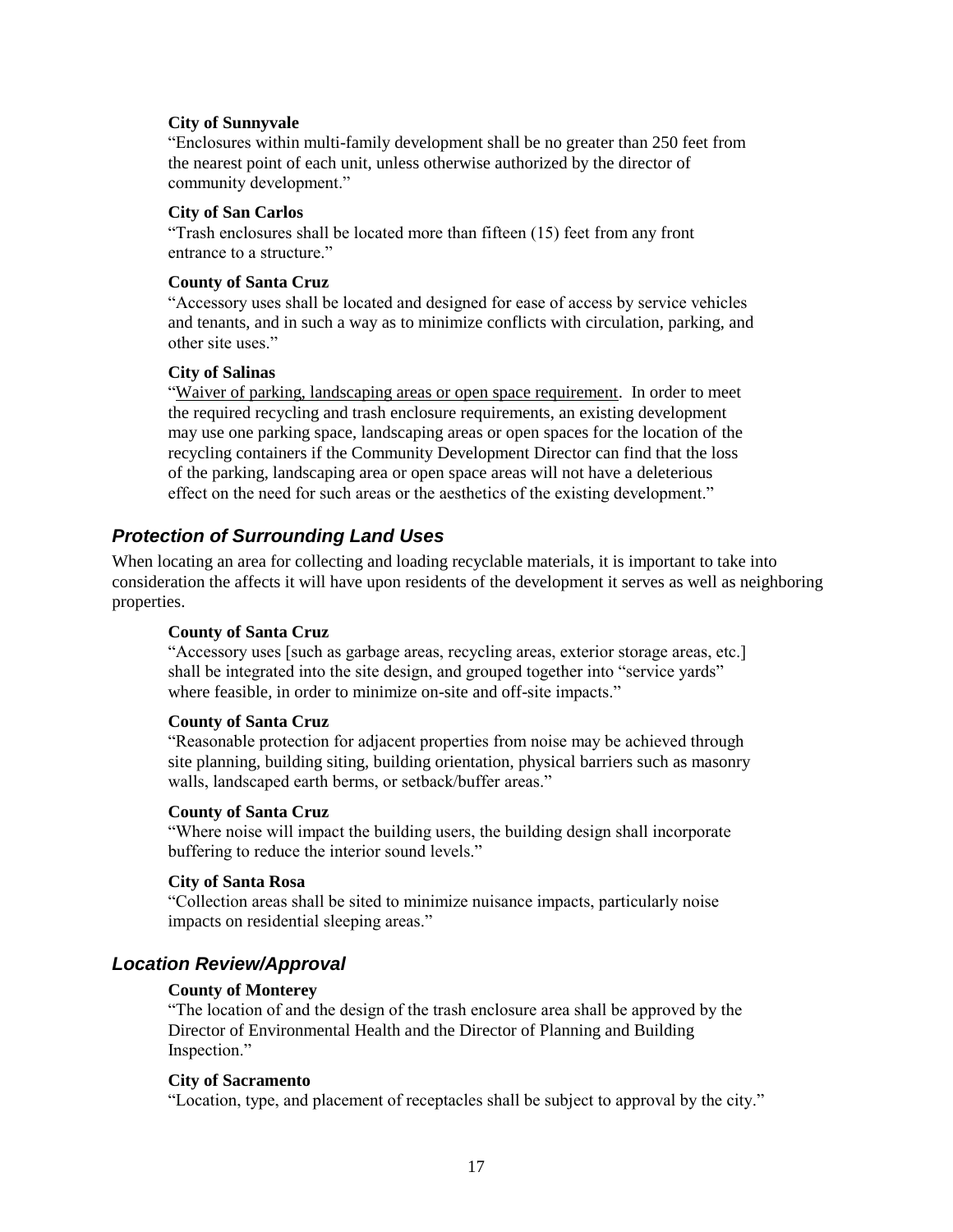#### **County of Santa Cruz**

"The exact size and location of the recyclables storage area shall be determined on a case-by-case basis taking into account types and quantities of recyclable materials to be generated by the proposed land use and by the mode of collection."

# **Plans**

### **City of Santa Rosa**

"Design review approval by the Design Review Board, Director of Community Development, or the Director's designated representative, is required for all recycling and waste collection areas."

#### **City of Sunnyvale**

"Plans shall be submitted to the director of community development showing the proposed design, size and location of recycling and trash enclosures, and the number, type and placement of bins and containers. The plans shall conform to the recycling and trash enclosure design and construction requirements...In addition to these requirements, plans shall conform tot he plan submittal and content requirements for building, special development, use and design permits as appropriate."

"The director of community development shall review plans for conformance with the recycling and trash enclosure design and construction requirements. The solid waste program manager shall advise the director of community development on the design, size and location of enclosures, and the number, type and placement of bins and containers needed in each development, and other requirements of this section. The Department of public safety shall advise the director of community development on fire safety and hazardous materials containment requirements. The director of community development may approve such plans, require modifications, or may impose additional requirements necessary for the safe and efficient collection of solid waste and recyclable materials."

#### **County of Monterey**

"A plan showing the trash enclosure area shall contain the following:

- 1) A site plan of the overall development;
- 2) The location of the trash enclosure area;
- 3) Elevations of the design of the trash enclosure area;
- 4) Adequate fencing to ensure safety of the residents and the public;
- 5) Adequate area for the separation and holding of recyclable materials."

#### **County of Fairfax, Virginia**

- "1. A waste stream calculation shall be submitted to the Department of Public Works, Division of Solid Waste Collection and Recycling, for all commercial and industrially zoned sites to determine if the projected waste stream of the completed project will meet any of the...[specified] thresholds.
- "2. If the project is determined not to meet any threshold, and is therefore not required to have a recycling system, the basis for this determination shall be provided by the architect or engineer or record, with a statement certifying that the project does not meet any threshold of the Business Recycling Plan and therefore, a Recycling System Plan is not required.
- "3. If the project is determined to meet any threshold of the Business Recycling Plan, a Recycling System Plan shall be provided. This requires that the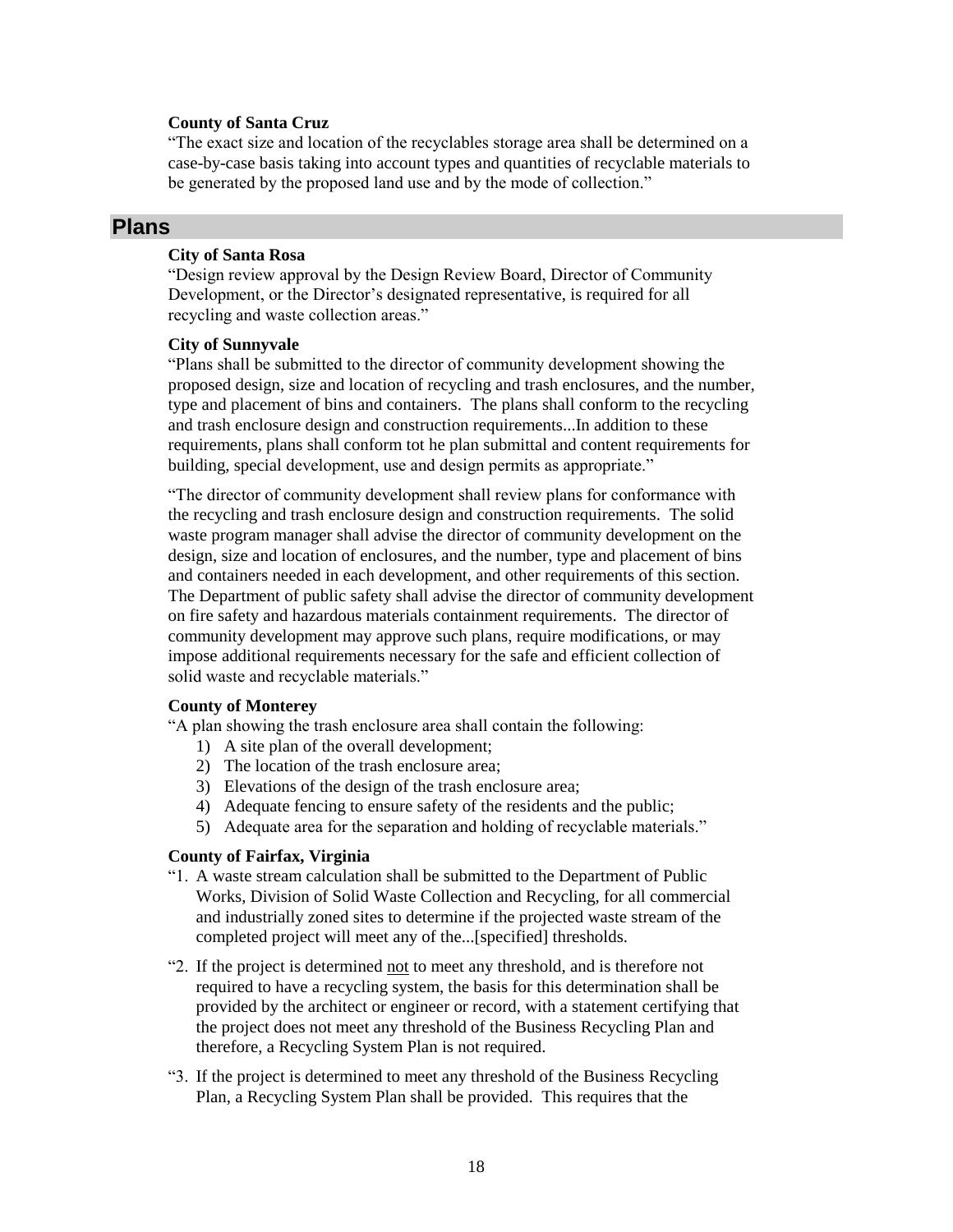developer of each project plan adequate provision for source separation, collection, handling, storage and transportation of the principal recyclable material.

- "4. The following factors shall be noted in the Recycling System Plan Statement.
	- A. Source Separation of Recyclable Material

A statement regarding the following methods shall be employed to describe the methods by which the principal recyclable material will be separated from the waste stream, collected and stored to facilitate transportation of said material to a recycler:

- 1) Individual occupant/workstation collection containers.
- 2) Central collection containers at major points of generation within the building, to facilitate collection of office paper or other materials from individual workstations. Container locations shall be noted on plans.
- 3) Alternate Recycling Systems: If any alternative source separation and/or handling system is used for recyclable material, give a description of such system and note its location on the plans. Example: Office paper or apartment newspaper collection chute into dedicated collection containers in sprinklered central storage area.
- B. Storage of Recyclable Material
	- 1) Centralized storage rooms shall be noted on plans, meet all applicable fire prevention codes and be accessible to recycling vendor's collection equipment. They shall provide adequate space for separation of recyclable materials from refuse requiring disposal.
	- 2) Large, outside (commercial) containers, such as metal dumpsters or covered, wheeled bins or carts, which provide rodent proof, fire and weather resistant storage of principal recyclable materials
	- 3) Alternate Recycling Storage Systems: If any alternative storage system is employed for recyclable material, give a description and note its location on the plans. Example:
		- a. Centralized cardboard compactor,
		- b. Centralized document destruction/baling area,
		- c. Centralized glass or can crushing area,
		- d. Hotel/bar/restaurant container glass storage area,
		- e. Used oil storage tank.
	- 4) Where applicable, all site plans must show details of storage areas used for recycling, which meet all applicable fire protection, setback and screening requirements, indicating the number of units to use each recycling storage facility and the frequency and type of collection.
- C. Collection

A statement regarding which of the following entities will provide collection of source separated recyclable material for transportation to a recycler.

1) County of \_\_\_\_\_\_\_\_\_\_\_\_\_, Division of Solid Waste Collection Recycling (applicable to County government facilities only).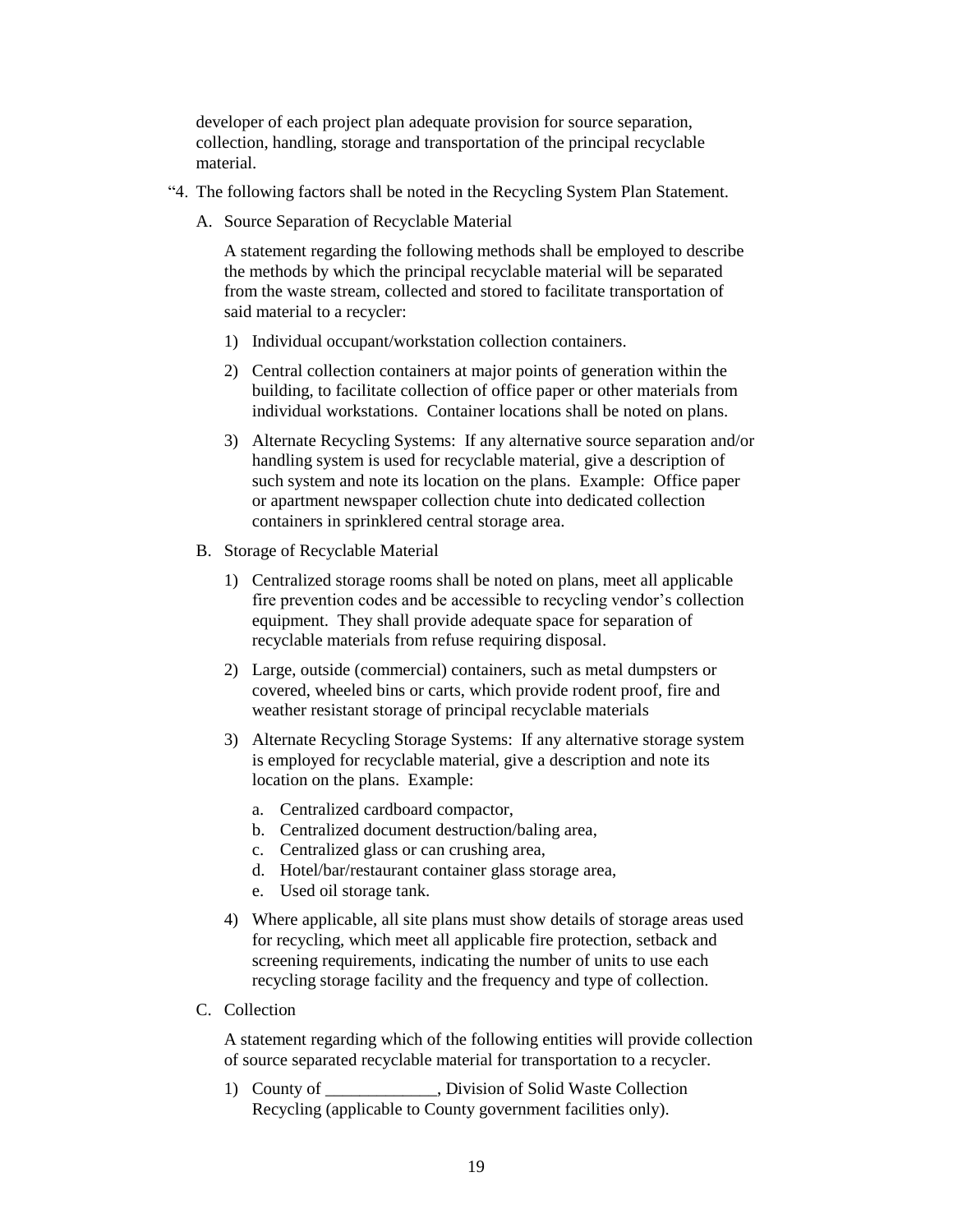- 2) Project developer/owner or property management.
- 3) Independent recycling contractor.
- 4) Private solid waste collector providing refuse collection will also provide recycling services."

### **City of Concord**

"All existing facilities and development over ten thousand (10,000) square feet shall design and implement city-approved Source Reduction/Recycling Plans for white paper, computer paper, glass, cans, cardboard, polystyrene, paper products, and other recoverable materials in accordance with the Guidelines for Source Reduction/Recycling Plans on file with the Planning Division of the City of Concord. The proposed Source Reduction/Recycling Plan shall be submitted for approval by the City at the time of filing a development application."

### **City of Concord**

"All new development, new occupancies requiring City approval, and physical expansions of buildings or uses exceeding ten thousand (10,000) square feet shall submit a Source Reduction/Recycling Plan addressing white paper, computer paper, glass, cans, cardboard, polystyrene, paper products, and other recoverable materials in accordance with the Guidelines for Source Reduction/Recycling Plans on file with the Planning Division of the City of Concord."

#### **City of Concord**

"Residential development which includes common facilities shall include a plan for recycling in the design of common areas."

#### **City of Toronto**

"As part of the Rezoning/Development Review process, all major development projects are now required to include waste reduction and recycling strategies as follows:

- (a) Submit a report, prior to the introduction of a bill in Council, on a Material Recovery and Waste Reduction plan satisfactory to the Commissioner of Public Works. The plan will address strategies for material recovery and waste reduction within the development; and
- (b) Design and construct the project to provide for material recovery and waste reduction in accordance with the report approved by the Commissioner of Public Works.

"The report required of the owner will include the following:

- (a) A description of the waste composition which shall be generated by the development and the expected quantity of each category of waste material;
- (b) A description of the policies, programmes, processes and equipment which will be put in place to carry out material recovery and waste reduction;
- (c) The provision of space required to store and process recovered materials;
- (d) The provision of loading and unloading area(s) for material vehicles, including adequate vertical, horizontal and longitudinal clearance for maneuvering of the vehicles;
- (e) Access routes for recycling vehicles; and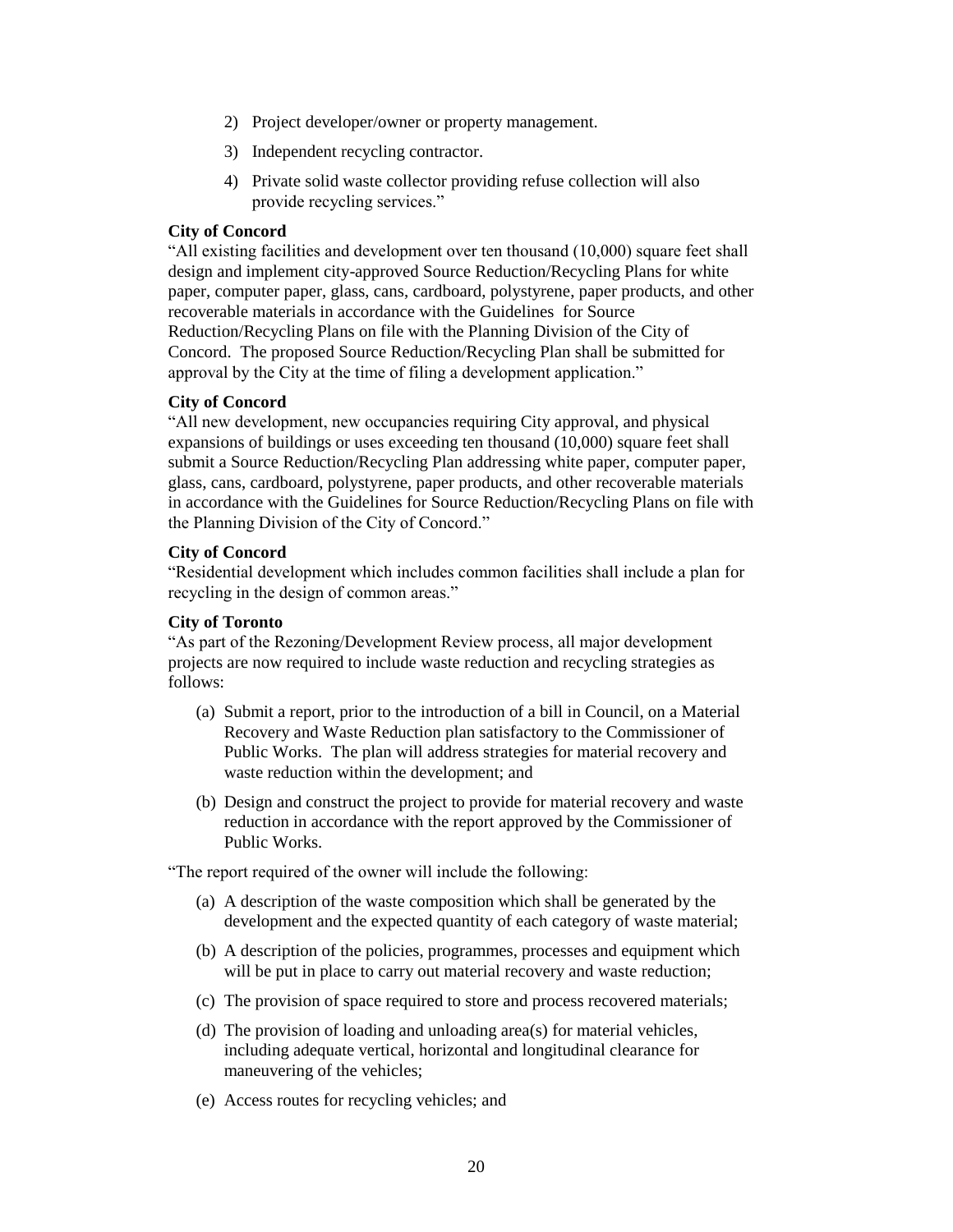(f) Separate accommodation for the recovery, safe storage, and disposal of hazardous waste, if any.

"The foregoing conditions will be secured in collateral agreements as part of the Rezoning/Development Review process."

# **City of Sacramento**

"A Statement of Recycling Information is required for each new commercial, office, industrial, public/quasi-public, and multi-family residential development consisting of five or more units prior to issuance of a building permit. A Statement of Recycling Information is required from each existing commercial, office, industrial, public/quasi-public, and multi-family residential use consisting of five or more units after proper notification and prior to the closing date for compliance. A Statement of Recycling Information shall include:

- a. Diagram to chart the flow of recyclable material from each portion of the development to the recycling and trash enclosure(s). Include location of receptacle(s), frequency of collection, and who is responsible for collecting and transporting recyclable materials. Identify specific materials to be targeted for recycling.
- b. Site plan to include the location and design specifications of the recycling and trash enclosure(s) and receptacle(s) that shall meet the Volume and Materials requirements...and the Design Guidelines...
- c. Construction Plan to specify any recycled material to be used in the construction of the proposed development. (For example, recycled brick, tile, or insulation made from recycled plastics).
- d. Demolition Plan to specify any proposed recycling of reusable or recyclable building material in the demolition of any structure on the subject site. Each demolition permit request shall be review by a Waste Reduction Coordinator or other designee of the Director of Public Works.
- e. Education/Public Relations Program to instruct users of the development about the benefits of recycling and how to recycle.

"A Statement of Recycling Information for new development that requires approval from the Planning Director or Planning Commission shall be reviewed by the Planning staff as part of the project application process. A Statement of Recycling Information for new development that does not require such approval shall be reviewed and approved by the Building staff as part of the Building Permit process. A Statement of Recycling Information for existing development shall be reviewed by Waste Reduction Coordinator or other designee of the Director of the Public Works Department.

"An area of the development, known as "Recycling Volume", shall be indicated on the plans for the collection and storage of recyclable materials."

# **City of Davis**

"The owner or owner's agent of each communally serviced residence shall submit a recycling collection site plan (hereafter "plan") to the public works department for providing space for recycling carts. To the extent possible, the plans must comply with the goal of siting three (3) recycling carts within, or next to, each trash enclosure. A minimum of three (3) carts must be sited at each complex. Existing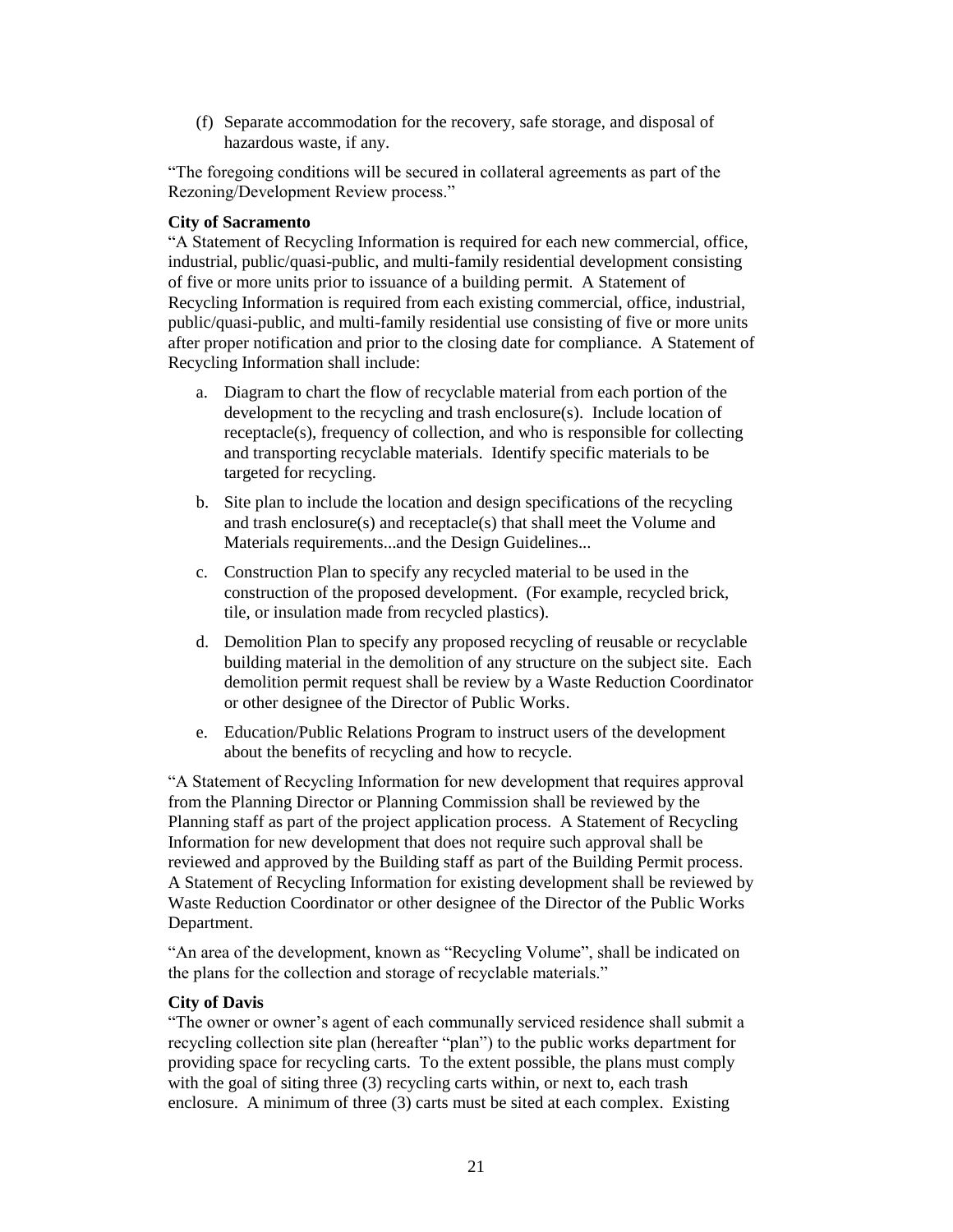trees or other significant landscaping features (grass is not considered a significant landscaping feature) and space currently designated for automobile or bicycle parking shall not be eliminated or reduced in size to accommodate recycling carts. Any plan that proposes to site fewer than three carts per trash enclosure shall submit written explanation as to the basis for requesting exemption from the goal."

# **City of Los Angeles**

"Prior to receiving a building permit, a Source Reduction and Recycling Plan for all projects shall be submitted based on projections of the waste stream by volume and weight based on the intended uses of the project at full occupancy. This calculation should also include projected yard waste, trimmings, and other wood waste. Using these figures, the project developer shall then develop an exterior and interior Source Reduction and Recycling Plan (SRRP). An attached site plan shall note the following locations:

- 1. Clearly marked waste and recycling collection and storage spaces by floor and by centralized locations for the entire complex.
- 2. Alternate recycling activities.

"If the following alternate sites are employed, the SRRP shall contain a statement describing how the complex will use them and the site plan shall note the location of these items.

- 1. Centralized cardboard compactor/baler.
- 2. Centralized can crushing area.
- 3. Hotel/bar/restaurant/container glass storage area.
- 4. Compost bin.

"The plan shall include a statement describing the methods by which the designated recyclables shall be separated from the waste stream, collected, and stored to facilitate transportation of said materials to a recycler or hauler providing such services. All storage and collection areas shall meet all applicable fire prevention codes, setbacks, visibility, and screening requirements and must be accessible for removal.

"In the case of a single family home, condominiums and multi-family complexes shall provide all tenants and occupants with the means to recycle and compost materials in a manner which is practical and accessible. This includes the design and allocation of collection and storage space in individual units or homes and a centralized waste collection and storage area for the entire development."

# **City of Los Angeles**

"A statement shall be included that instructs occupants about source reduction, recycling and procurement of recycled materials. This statement shall be incorporated into the ownership agreement, property management, and tenant agreement. This should include source reduction techniques, procurement of recycled products, and yard waste management techniques where appropriate."

# **City of San Diego**

"Within 90 days of the development's occupation by a tenant, the owner of the development, or the owner's representative, should prepare a Recycling Plan including identification of the following: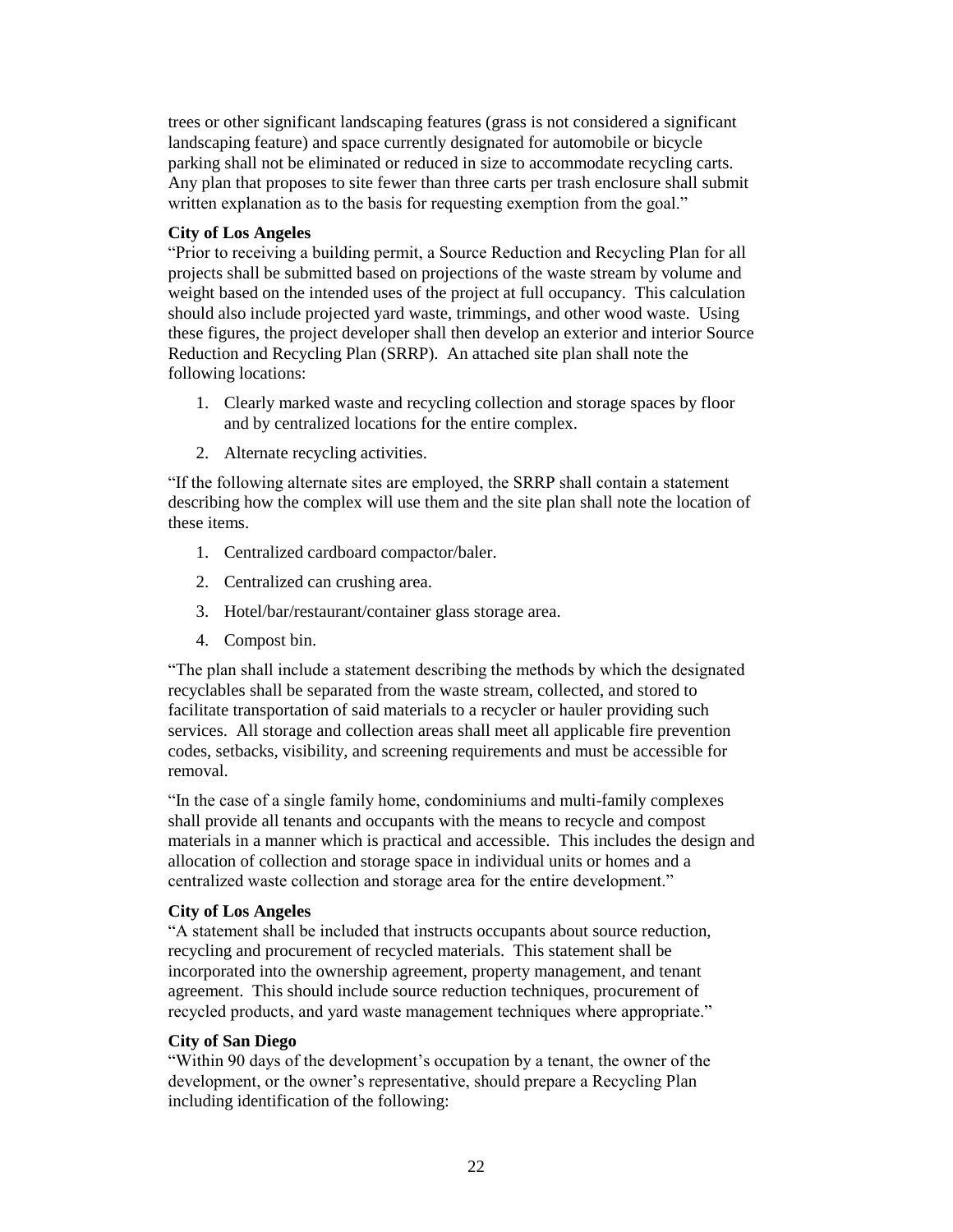- a. Materials to be recycled.
- b. Method of transport from interior work stations or residences to final collection areas.
- c. Collection frequency of recycling service provider.
- d. Method for informing tenants/occupants about the recycling program.
- e. Contact person (or Recycling Coordinator) for the project.

"The Building Inspection Department shall not issue any ministerial permit for new construction unless it complies with this section. The applicant must provide a complete set of plans illustrating compliance with the regulations provided herein."

#### **City of San Diego**

"The Planning Director or designee shall not issue any discretionary permit for new construction unless it complies with this section. The applicant must provide a complete set of plans illustrating compliance with the regulations provided herein."

# **California Environmental Quality Act**

# **City of Palo Alto**

"**Negative Declaration:** The project has no significant environmental impact. No Environmental Impact Report is required. The reasons for a Negative Declaration are: Adoption of an ordinance requiring the provision of storage area for recyclable materials for all new multiple-family residential, and non-residential developments will not have an adverse impact on the physical environment. The spatial requirements of such facilities may be incorporated into the solid waste storage areas of such projects and will not add significantly to the size of such projects. The provisions of recycling storage areas will encourage recycling which will have a beneficial impact on the environment by reducing the amount of solid waste requiring disposal in landfills, and will contribute to a reduction in the use of nonrenewable resources. Adoption of such an ordinance will support the City in achievement of the State mandate to reduce solid waste generation by 25 percent by 1995 and by 50 percent by 2000."

# **City of San Bruno**

"The City Council finds, pursuant to Title 14 of the California Administrative Code, Section 15378, that this ordinance is exempt from the requirements of the California Environmental Quality Act (CEQA) in that:

- A. It is not a project as provided by the Act, in that is does not have a potential for resulting in a detrimental physical change in the environment, directly or ultimately as provided in Title 14, Section 15378(a);
- B. In that it is further exempt under the definition of "project" in Section 15378(b)(3) in that it concerns general policy and procedure making;
- C. In that it can be seen with certainty that there is no possibility that the activity may have a significant effect upon the environment pursuant to Title 14, Section 15061(b)(3); and
- D. In that the action taken is an action by a regulatory agency that will both enhance and protect the environment and thereafter categorically exempt pursuant to Title 14, Section 15308."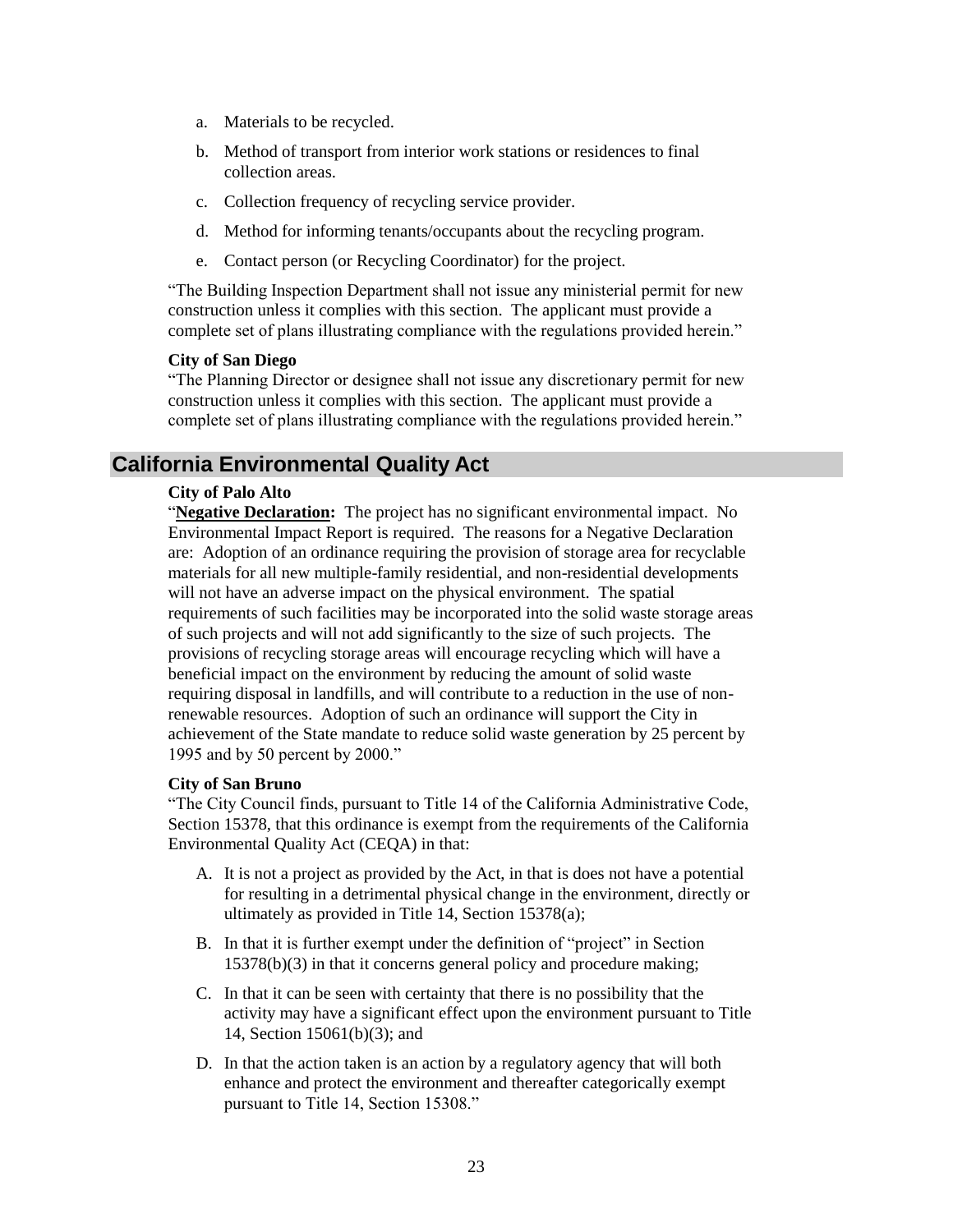# **City of Sunnyvale**

"EXEMPTION FROM CEQA. The City Council finds, pursuant to Title 14 of the California Code of Regulations, Section 15061 (b)(3) and 15378 (a), that this ordinance is exempt from the requirements of the California Environmental Quality Act (CEQA) in that it is not a Project which has the potential for causing a significant effect on the environment. This action is further exempt under the definition of Project in Section 15378 (b)(3) in that it concerns general policy and procedure making. The Council therefore directs that a Notice of Exemption be filed with the Santa Clara County Clerk in accordance with Section 14 of the Sunnyvale Guidelines for the implementation of CEQA adopted by Resolution No. 193-86."

# **County of Ventura**

"The City Council/Board of Supervisors finds, pursuant to Title 14 of the California Administrative Code, Section 15378, that this ordinance is exempt from the requirements of the California Environmental Quality Act (CEQA) in that:

- a) It is not a Project as provided by the Act, in that it does not have a potential for resulting in a detrimental physical change in the environment, directly or ultimately as provided in Title 14, Section 15378(a);
- b) In that it is further exempt under the definition of a Project in Section 15378(b)(3) in that it concerns general policy and procedure making;
- c) In that it can be seen with certainty that there is no possibility that the activity may have a significant effect upon the environment pursuant to Title 14, Section 15061 $(b)(3)$ ."

# **Accessibility**

All areas designated for collection and loading of recyclable materials must provide access for those who deposit recyclables as well as those responsible for collecting and loading the materials. Some ordinances specify dimensions for recycling areas, while others simply assert that unobstructed access must be provided.

# *Driveways, Travel Aisles, Clearance*

# **City of Sunnyvale**

"Driveways or travel aisles leading to enclosures shall be a minimum of 16 feet in width."

# **City of Sunnyvale**

"Driveways or travel aisles shall provide unobstructed access for collection vehicles and provide a minimum of 15 feet overhead vertical clearance."

# **City of Palo Alto**

"Driveways or travel aisles shall provide unobstructed access for collection vehicles and provide a minimum clearance of 15 feet vertical clearance."

# **City of Sunnyvale, City of Palo Alto**

"Driveways or travel aisles shall provide unobstructed access for collection vehicles..."

# **City of Sunnyvale**

"Where driveways do not extend from street to street, a turnaround area for collection vehicles shall be provided."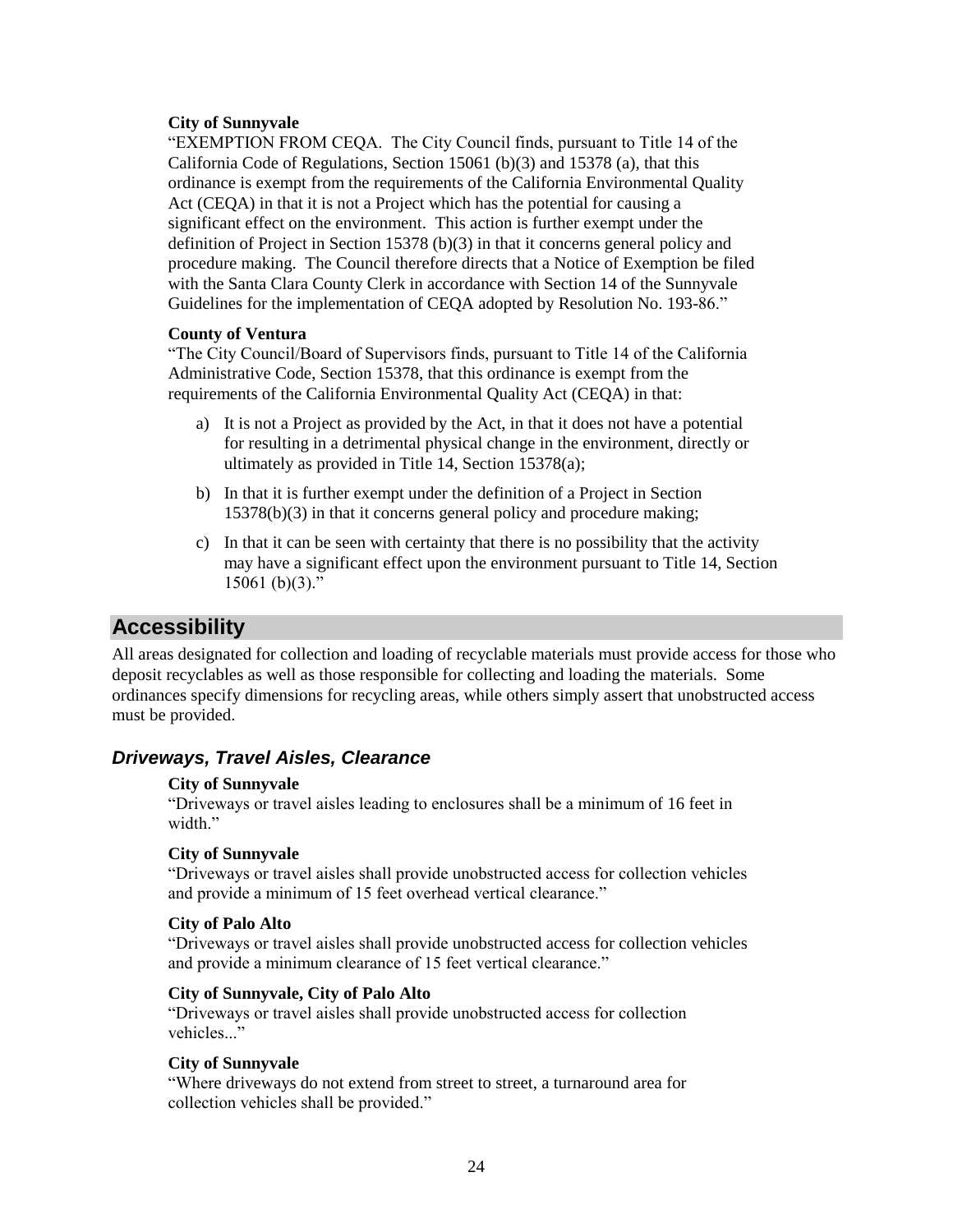#### **City of San Diego**

"In all cases where a lot or premises is served by an alley, all exterior storage areas shall be directly accessible to such alley."

#### **City of Sunnyvale**

"In loading areas, minimum overhead vertical clearance shall be 20 feet for loading operations."

#### **County of Ventura**

"If space is being allocated for a 20 or 40 cubic yard bin (288" x 120"), vertical clearance of 30 feet is required for a collection vehicle. Collection methods for other types of bins (e.g. front end loader for three cubic yard bins) require 25 feet of vertical clearance."

# **County of Santa Cruz**

"A recycling storage area at least  $3\frac{1}{2}$  by 6 feet in size, accessible for truck loading, shall be provided for the collection of recyclable materials."

# *General Access Standards/Guidelines*

#### **City of Santa Rosa**

"Adequate provision for access to the collection areas by reclamation/disposal agency equipment [is required]."

#### **City of Sacramento**

"Exterior enclosures should be designed to allow walk-in access without having to open the main enclosure gates."

### **City of San Carlos**

"Each recycling and trash enclosure shall be designed to allow convenient access by tenants without having to open the main enclosure gates."

# **City of San Diego**

"The storage area shall be accessible to all occupants and haulers."

#### **County of Ventura**

"Where required by law, each refuse/recycling enclosure shall be designed in a manner that complies with the equal access requirements of Title 24 and the Americans with Disabilities Act (ADA)."

# **City of San Diego**

"The storage area shall be accessible to all occupants and haulers."

#### **City of Sacramento**

"For multi-family residential developments, each recycling and trash enclosure or receptacles shall be designed to allow the convenient disposal of recyclable materials and trash by residents without having to open the main enclosure gates."

# *Accessibility Approval/Review*

# **City of Palo Alto**

". . . accessibility of recycling areas and enclosures shall be subject to approval by the Architectural Review Board, in accord with design guidelines adopted by that board"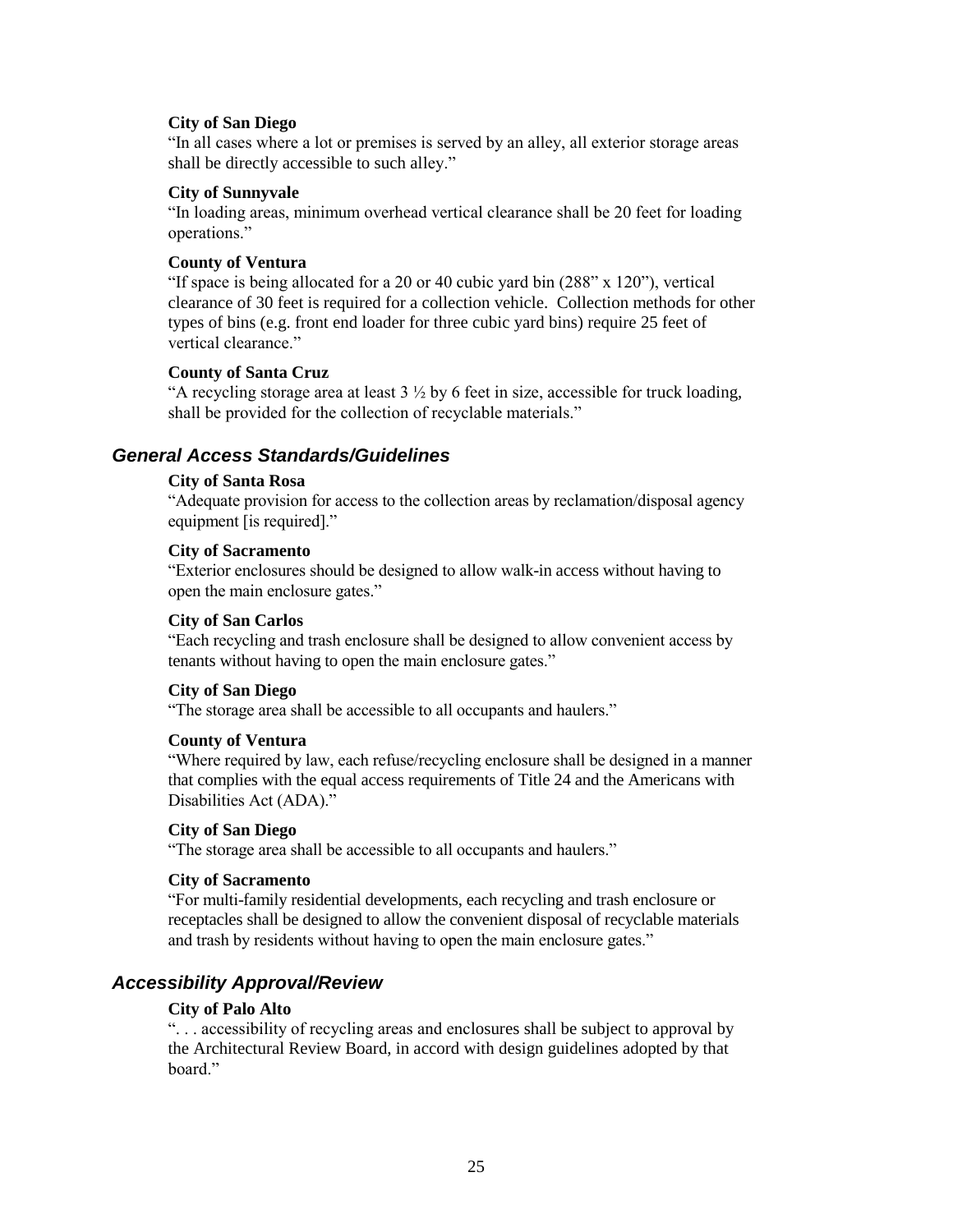# **Space Allocation**

How much space is adequate for the collection and loading of recyclable materials? This is a hard question to answer due to the variability in development types and collection methods. Some ordinances allow for individual evaluation of each development while others provide specific guidelines. Specific space requirements may make enforcement of an ordinance easier, but may also provide for little variation in recycling systems and building design.

# *General Space Standards/Guidelines*

# **County of Sacramento**

"Exterior enclosures for solid waste and recycling shall be of adequate size to contain a solid waste container and a recycling container."

# **County of Sacramento**

"Exterior enclosures for solid waste and recycling shall be of adequate size to contain a solid waste container and a recycling container."

# **City of Palo Alto**

"...adequate and accessible interior areas or exterior enclosures for the storage of recyclable materials in appropriate containers [is required]."

# **City of Sunnyvale**

"Recycling and trash enclosures shall be adequate in capacity, number and distribution to serve the development."

# **City of Sunnyvale**

"An adequate number of bins and containers shall be supplied for each enclosure, as determined by the director of community development and under the advice of the solid waste program manager."

# **City of Salinas**

"The property owner shall supply and maintain adequate bins and containers for recycling and waste disposal."

# **City of Sunnyvale**

"[The specified types of developments] shall provide adequate and accessible enclosures for the storage of recyclable materials, trash and refuse in proper containers."

# **City of San Carlos**

"Trash enclosures shall be of sufficient size to store trash receptacles. or trash bins, as specified by the local solid waste disposal company."

# **City of San Carlos**

"The enclosures shall be adequate in capacity, number, and distribution to serve the development's recycling needs."

# **City of Sunnyvale**

"Recycling and trash enclosures shall be adequate in capacity, number and distribution to serve the development. An adequate number of bins and containers shall be supplied for each enclosure, as determined by the director of community development and under the advice of the solid waste program manager."

# **City of Sacramento**

"The enclosures and receptacles shall be adequate in capacity, number, and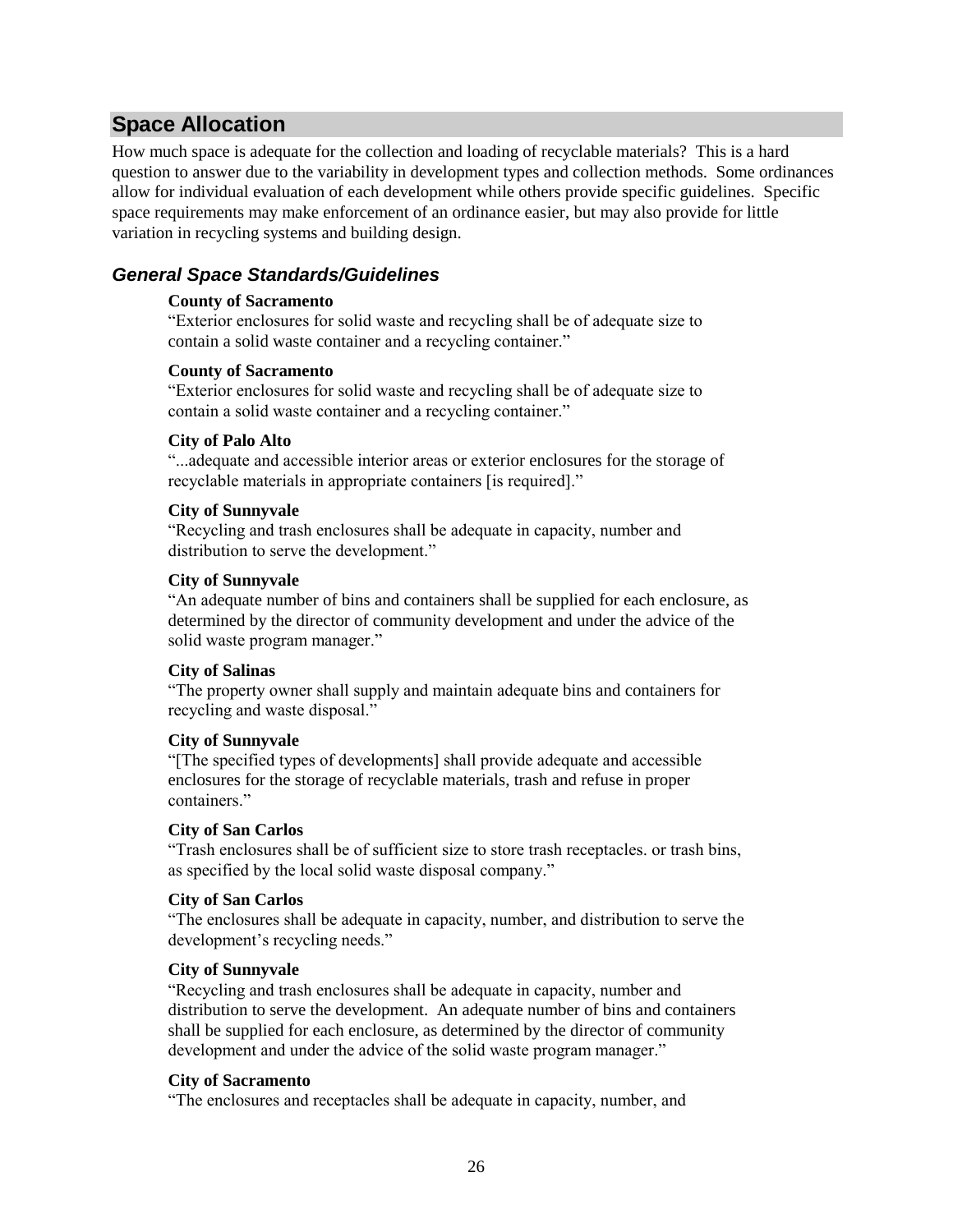distribution to serve the development."

#### **City of San Diego**

"Dimensions of the storage area shall accommodate containers consistent with current methods of collection."

### **City of Sunnyvale**

"An adequate number of bins and containers shall be supplied for each enclosure, as determined by the director of community development and under the advice of the solid waste program manager."

#### **County of Santa Cruz**

"The exact size and location of the recyclables storage area shall be determined on a case-by-case basis taking into account types and quantities of recyclable materials to be generated by the proposed land use and by the mode of collection."

#### **City of Salinas**

"Enclosures shall be adequate in capacity, number and distribution to achieve 50 percent recycling of the total recyclable wastes generated onsite."

# **City of Santa Rosa**

"Adequate space for source separation of recyclables and agency collection containers."

# **City of Palo Alto**

"Recycling areas or enclosures shall be adequate in capacity, number and distribution to serve the development."

### **City of Palm Desert**

"Solid waste and recycling enclosures shall be of adequate size to contain a solid waste container and a recycling container."

# **City of Palm Desert**

"Equal space within a solid waste and recycling enclosure shall be given to the recycling area and the solid waste area."

# **San Diego Association of Governments**

"Provide space in front of collection enclosure to stage container prior to collection."

# *Specific Space Standards/Guidelines*

# **County of Santa Cruz**

"A recycling storage area at least  $3 \frac{1}{2}$  by 6 feet in size, accessible for truck loading, shall be provided for the collection of recyclable materials."

# **City of Palm Desert**

"The normal solid waste and recycling enclosure area shall be a minimum of twentyone feet six inches deep with a six-foot high decorative wall and sight-obscuring gate."

#### **County of Ventura**

"When mixed commercial and residential land uses are allowed on one site, commercial space allocation criteria shall apply to the commercial portions of the site, and residential criteria shall apply to the residential portions of the site. When residential and commercial uses are combined in the same structure, residential space allocation requirements shall be applied."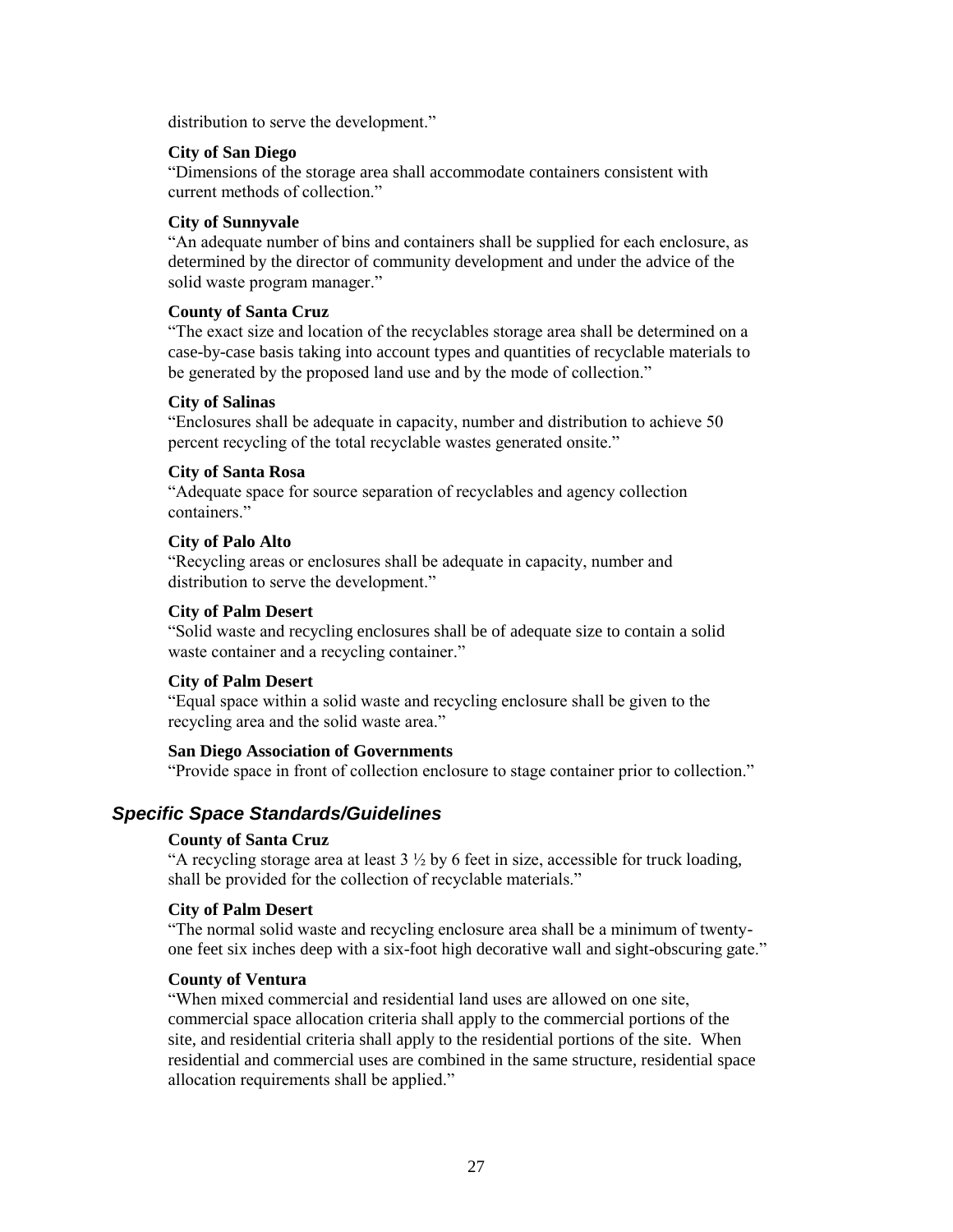# **City of San Diego**

"Residential Projects...

- 1. Internal Trash and Recyclable Material Storage Requirements. Each dwelling unit shall include an area with a minimum of five (5) cubic feet designed for the internal storage of trash and recyclable material. A minimum of two and one-half (2½) cubic feet shall be provided for the storage of trash and a minimum of two and one-half (2½) cubic feet for the storage of recyclable material.
- 2. Exterior Trash and Recyclable Material Storage Requirements.

... minimum exterior trash and recycling storage area requirements ... apply per building/structure."

# **City of San Diego**

"Non-Residential Uses and Projects...

. . . minimum exterior trash and recycling storage area requirements for nonresidential uses and projects . . . apply per building/structure."

# **City of Sacramento**

"Recycling Volume shall be provided as specified . . . for the use or uses to which the property is devoted. To determine the volume required and the suggested materials to be recycled for a land use:

- 1. Find the proposed use or uses in the first column.
- 2. Read the chart under "Recycling Volume Required" to find the minimum volume of receptacle capacity that must be provided to separate, store, and recycle materials. Read the chart under "Suggested Recyclable Materials" to find the suggested types of materials to be collected.
- 3. If there is more than one use, add the "Recycling Volume Required" for each use to find the total volume for the development.
- 4. Fractional Requirement: For volume required, fractional requirements up to one-half shall be omitted. One-half or over shall require additional volume."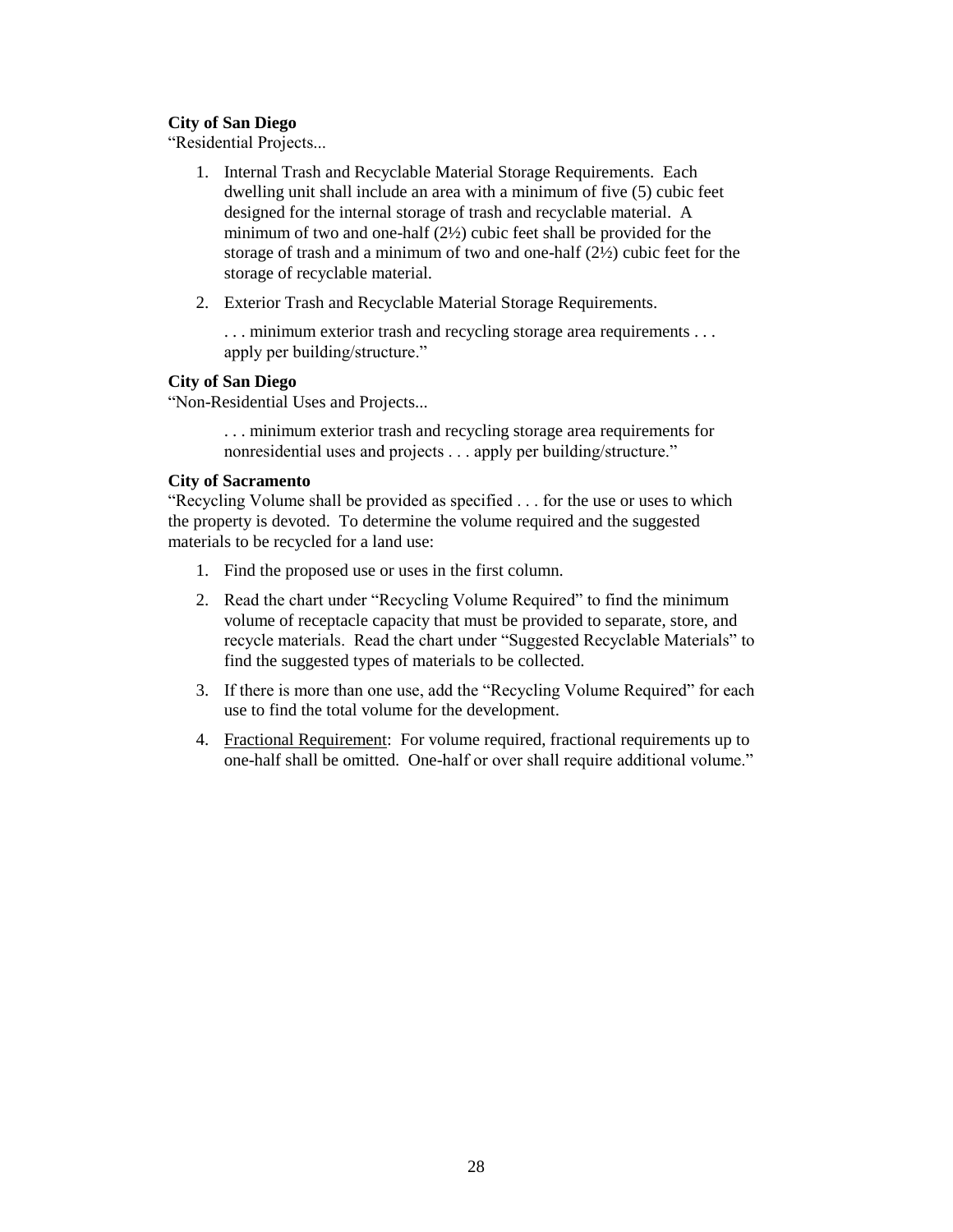### **City of Santa Monica**

# *"Space Requirements for On-Site Recycling*

| <b>Type of Occupancy</b>   | <b>Amount of Space Required Over and Above</b><br><b>Standard Refuse Bin Requirements</b>                        |  |
|----------------------------|------------------------------------------------------------------------------------------------------------------|--|
| Residential                |                                                                                                                  |  |
| $1-9$ units                | No requirements                                                                                                  |  |
| 10 or more units           | 100 square ft. for the first 10 units and 5 square ft.<br>for each additional unit                               |  |
| Commercial                 |                                                                                                                  |  |
| Up to $10,000$ sq. ft.     | No requirements                                                                                                  |  |
| $10,000$ sq. ft. and above | 100 sq. ft. for the first $10,000$ sq. ft. (gross) and 5 sq.<br>ft. for each additional $1,000$ sq. ft. (gross)" |  |

#### **San Diego Association of Governments**

"Provide enough space to accommodate all containers and persons servicing the collection area.

| <b>Container Type</b> | <b>Dimensions</b>         | <b>Square Feet</b> |
|-----------------------|---------------------------|--------------------|
| 40 yard bin           | $8'$ x 20–24' / $8'$ deep | $160 - 192$        |
| 20 yard bin           | $8'$ x 20–24' / $8'$ deep | $160 - 192$        |
| 3 yard bin            | $4'$ x $3'/3'$ -4' deep   | 12                 |
| 2 yard bin            | $4'$ x 2' / 3'-31/2' deep | 8                  |

| <b>Vehicle Type</b>                           | <b>Access Requirements/Concern</b>                                                                                                                                                  |
|-----------------------------------------------|-------------------------------------------------------------------------------------------------------------------------------------------------------------------------------------|
| Front loader                                  | 25 ft. vertical clearance. Roll off 25–30 ft. vertical<br>clearance. 60–70 ft. horizontal distance. The<br>greater vertical clearance, the smaller horizontal<br>distance required. |
| Stake bed                                     | Access to containers only. Forklift access may be<br>required.                                                                                                                      |
| Recycling vehicle/<br>Compartmentalized truck | Access to containers only."                                                                                                                                                         |

# *Deviation From Standards/Guidelines*

In order to account for variability of development projects and collection methods, an ordinance containing specific space requirements for recycling areas may provide for a deviation from those requirements. This allows for flexibility , but may also increase paperwork and staff hours in the processing variances.

# **City of Palm Desert**

"Deviation in size may be made by the Environmental Conservation Manager."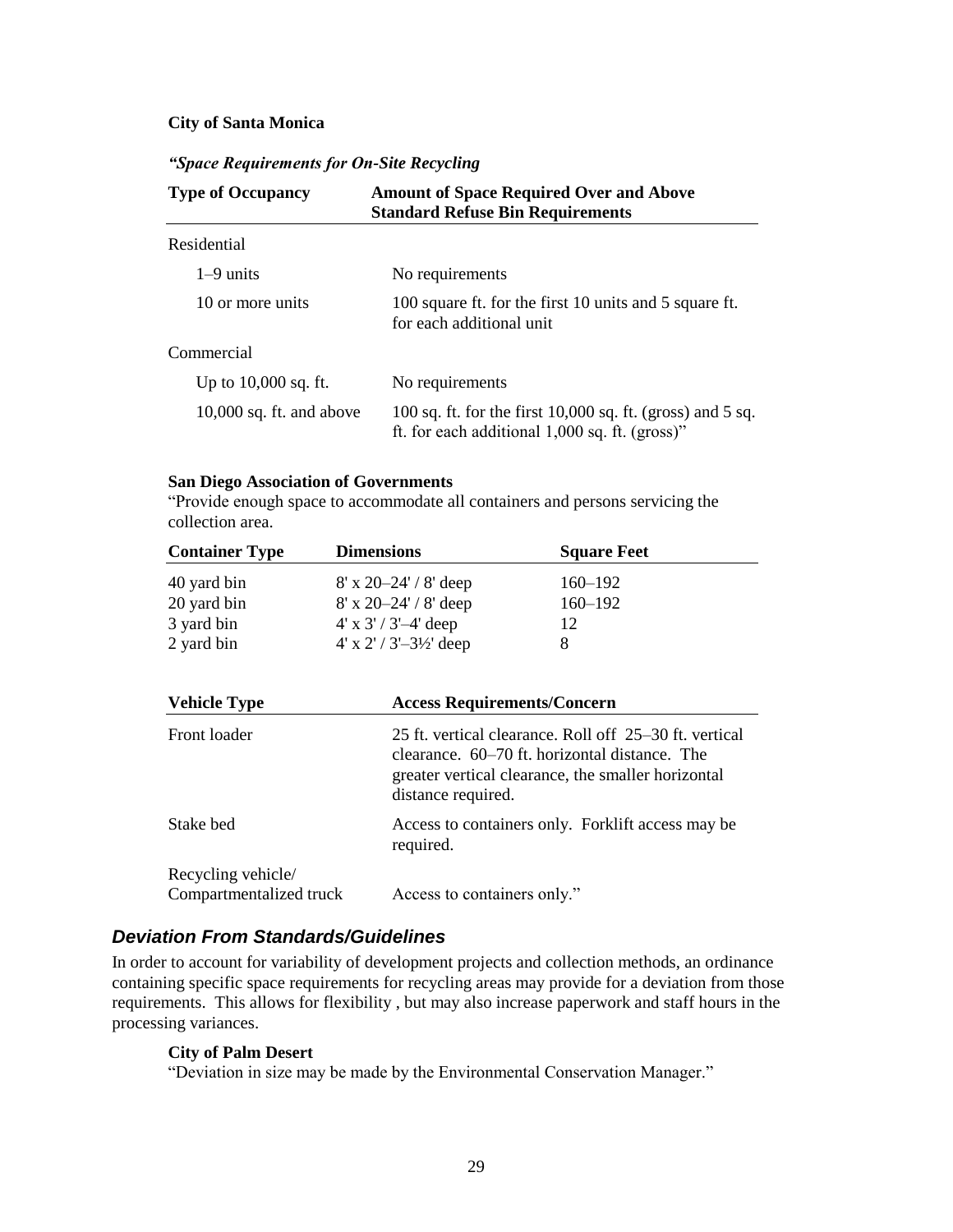# **Education**

# **County of Ventura**

"In multi-unit developments, at the time a lease or rental agreement is signed, the manager or homeowner's association representative, or other appropriate agent of the owner or owners of each residence that is subject to this ordinance shall inform all new tenants of the availability of recycling, the location of the recycling collection site(s), and the materials that may be recycled."

# **City of Davis**

"At the time a lease or rental agreement is signed, the manager or homeowner's association representative, or other appropriate agent of the owner or owners of each communally serviced residence that is subject to this section shall (1) inform all new tenants of the availability of recycling, the location of the recycling collection site(s), and the materials that may be recycled, and (2) provide all new tenants with a flyer describing the city's recycling programs. The flyers shall be provided to the managers and homeowners association by the city's waste removal and recycling entity."

# **Maintenance**

# **City of Sacramento**

"[Recycling areas] shall be maintained free of litter and any other undesirable materials<sup>"</sup>

# **City of Palo Alto**

"Recyclable materials shall not be allowed to accumulate such that a visual or public health or safety nuisance is created."

# **City of Sacramento**

"Maintenance of each recycling and trash enclosure shall be the responsibility of the property owner."

# **City of Sunnyvale**

"Maintenance of each recycling and trash enclosure is the responsibility of the property owner. The recycling and solid waste contractors are responsible for maintenance of their respective bins and containers. The property owner shall be responsible for the cleanup of the interior of each enclosure."

# **City of San Bruno**

"It is the duty of every person participating in the San Bruno Recycling Program to maintain receptacles in a reasonable safe and secure manner; and all such receptacles shall be so placed and kept at the designated collection location so as to be readily accessible for removal and collection therefrom and placed such that they will not be a public nuisance or in any degree offensive."

# **City of San Carlos**

"Maintenance of each recycling and trash enclosure and the bins and containers shall be the responsibility of the property owners."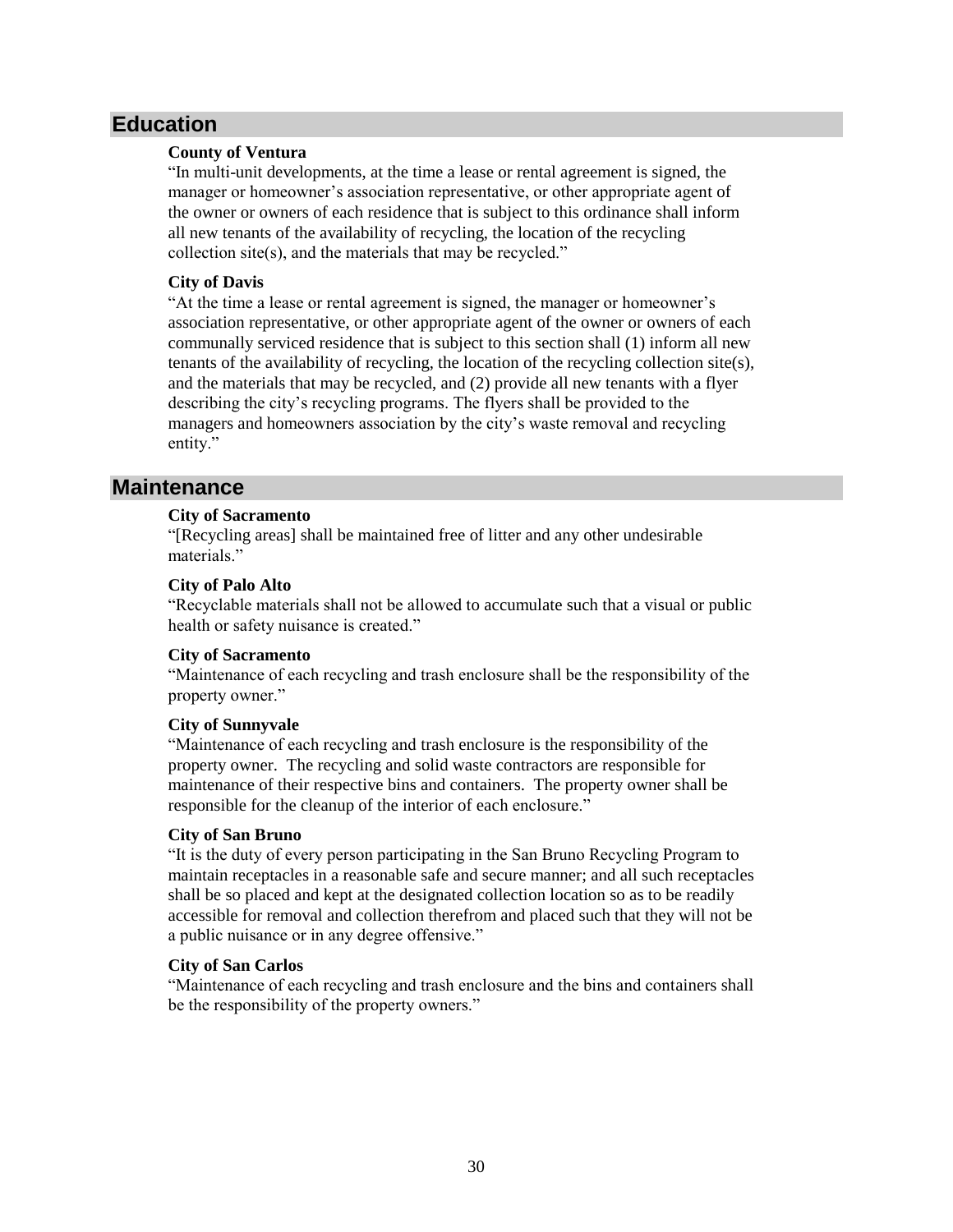# **Collection**

# **County of Ventura**

"The property owner is responsible for arranging the pickup of rubbish and recyclable materials. In cases where insufficient volume of recyclables is generated to merit a recycling bin, no recycling program is required. The allocated space, however, must continue to be preserved for the purpose in case a future use of that site merits a recycling bin."

# **City of Palo Alto**

"The property owner is responsible for arranging the pick up of recyclable materials."

# **City of Palo Alto**

"Recyclable materials shall not be allowed to accumulate such that a visual or public health or safety nuisance is created."

# **City of Scotts Valley**

[Collection schedules should] "prevent the occurrence of rodent and insect infestation or odor."

# **City of Sacramento**

"The property owner is responsible for contracting with the recycling broker(s) for regular pick-up of recyclable material. Recyclable materials shall not be allowed to accumulate such that a visual or public health or safety nuisance is created."

# **Variances**

# **City of Sacramento**

"**For new developments,** if compliance with the volume requirement or the materials to be recycled results in an unnecessary hardship to the owner, a Variance may be requested..."

# **City of Sacramento**

"**For existing developments,** if compliance with the volume requirement, the materials to be recycled, or the time period...[allowed to come into compliance] results in a practical difficulty or unnecessary hardship to the owner, a Variance may be requested."

# **City of Santa Rosa**

"In retrofitting existing developments, without recycling collection areas, the following exceptions may be permitted in order to achieve the recycling goals and objectives of the City.

- 1. Recycling collection areas will not be required to be screened from public view.
- 2. Recycling collection areas may occupy required parking spaces if no other serviceable location can be found on the site. Use of required parking spaces shall not render a development nonconforming with respect to parking under Chapter 20-04 of this Code. Prior to approval of a parking reduction, a public hearing shall be required.
- 3. Recycling collection areas may encroach into required interior side or rear yard setbacks. If no other placement alternative exists for the site, a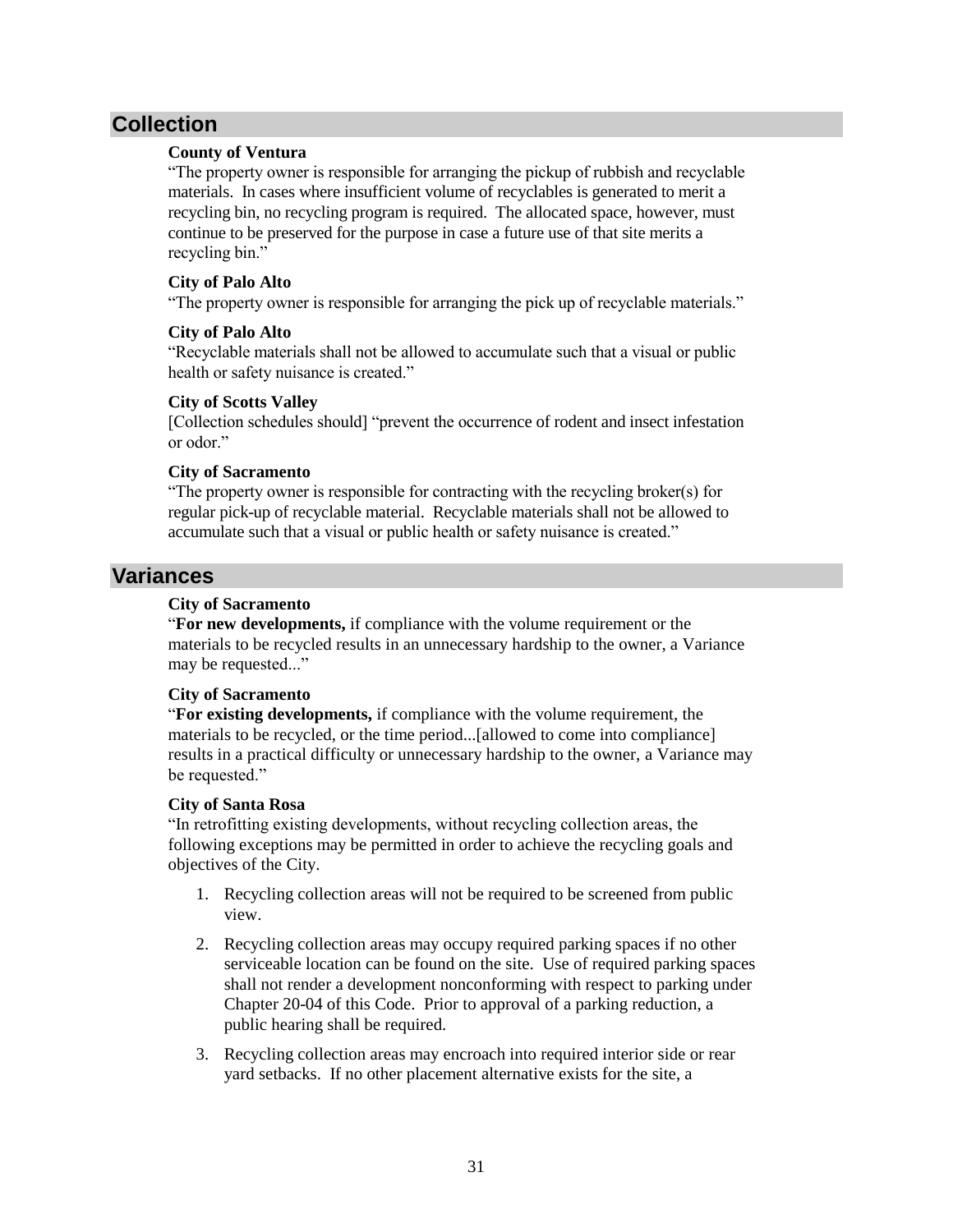recycling collection area may be located in the front yard or exterior side yard setbacks, however, they must be screened from view."

#### **City of Sacramento**

"If compliance with the Recycling Volume Requirement and the Design Guidelines results in an unnecessary hardship to the property owner of a new or existing development, a Planning Director's Variance may be requested. A variance shall not be approved unless the following findings of fact are made by the Planning Director:

- 1. The project will not be detrimental to public health, safety, or welfare nor result in a nuisance.
- 2. The project will provide adequate capacity, number, and distribution of recycling and trash enclosures and receptacles to serve the new or existing development."

# **City of San Carlos**

"The city recognizes the existence of hardships based upon the unique features inherent in each applicant's complex that may interfere with the goal of siting the recycling containers at each trash enclosure. As such, the Planning Department will work with each applicant and the City's recycling collection company to formulate an acceptable plant that allows for flexibility in the number of containers sited and their location(s). The City's primary goal is to institute accessible recycling collection program at each complex while minimizing undue hardships for the owner(s). The Planning Director or his/her delagee shall approve trash/recycling enclosures if they are satisfied that the plan conforms to the requirements and intent of this section and may impose any additional conditions, or make exceptions to parking, landscape, or setback requirements where there are no other feasible placement alternatives, deemed necessary to meet the intent of this ordinance.

- a. The applicant shall be notified in writing of the action taken by the Planning Department. An approved plan shall be fully implemented within six months after approval date. Applicants shall resubmit revised plans within one month should a plan be denied.
- b. Any determination of the Planning Department may be appealed to the Planning Commission. Appeals shall be initiated only upon written request to the City Clerk for a hearing before the Planning Commission and shall be in accordance with San Carlos Municipal Code Chapter 18.132."

# **City of Davis**

"Any determination of the public works director may be appealed to the planning commission. Appeals shall be initiated only upon written request for a hearing before the planning commission. Such appeal shall specify with reasonable certainty the portion or portions of the public works director's determinations with the applicant feels to be in error. Such appeal shall be accompanied by a fee set by resolution by the city council. In the absence of such request being filed within 15 days after the determination of the public works director, such determination is final."

# **County of Sacramento**

"Consideration may be given by the Zoning Administrator to allow flexibility on requirements for parking space and/or set-back requirements to facilitate the siting and provision of adequate space allocations for exterior recycling collection and storage areas."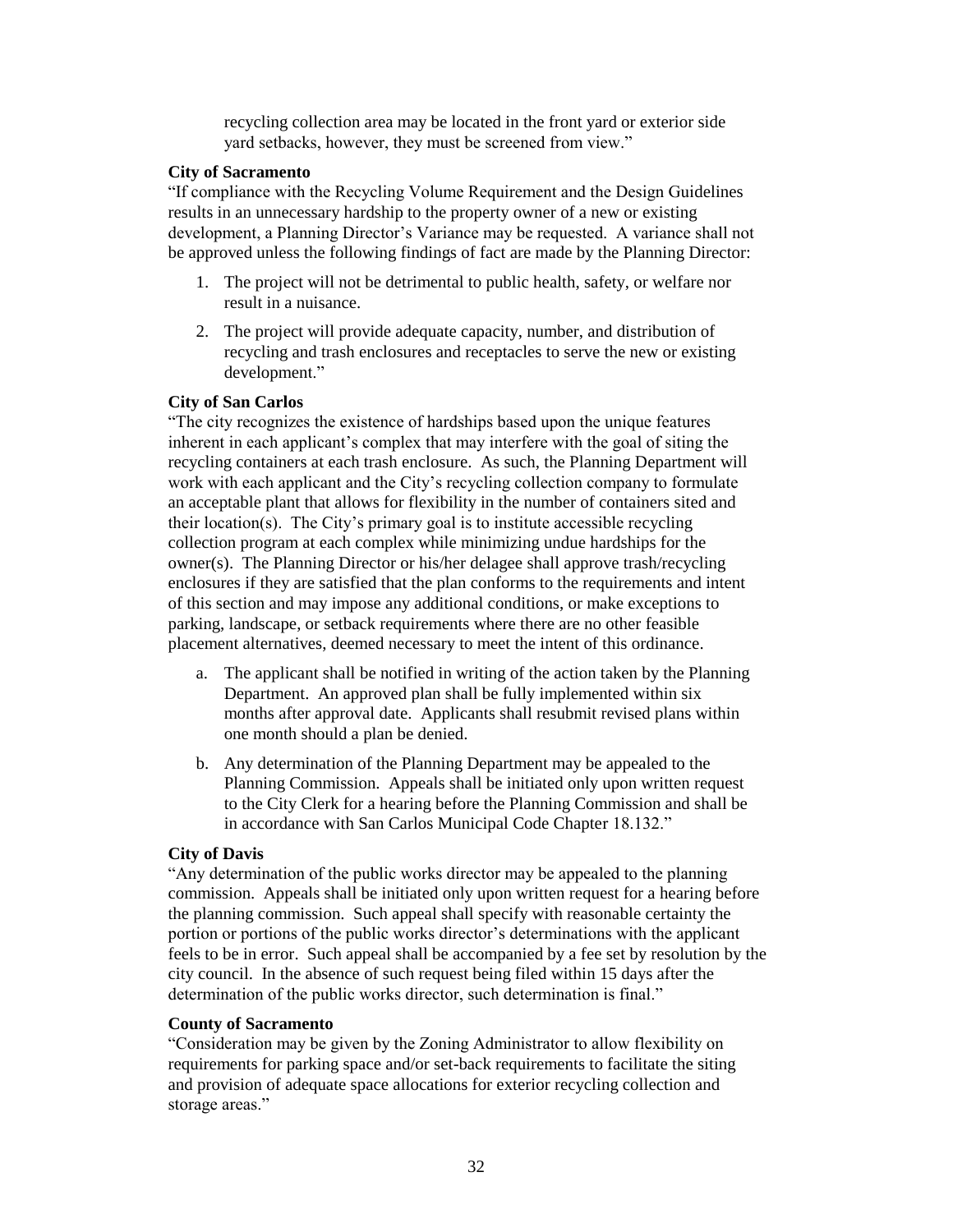### **City of Davis**

"The city recognizes the existence of hardships based upon the unique features inherent in each applicant's complex that may interfere with the goal of siting three recycling carts at each trash enclosure. As such, the public works department will work with each applicant and the city's waste removal entity to formulate an acceptable plan that allows for flexibility in the number of carts sited and their location(s). The city's primary goal is to institute an accessible recycling collection program at each complex while minimizing undue hardships for the owner(s). The public works director shall approve the plan if the director is satisfied that the plan conforms tot he requirements and intent of this section and that any additional conditions or requirements stipulated by the director and deemed necessary in the public interest have been or will be met."

#### **City of Davis**

"The applicant shall be notified in writing of the action taken by the public works director. An approved plan must be fully implemented within six months after approval date. Applicants must resubmit revised plans within one month after a plan is denied."

#### **City of Santa Rosa**

"No person shall use any established collection area for another purpose unless the director of Community development or the Director's designated representative waives the requirements of this section under circumstances wherein it is necessary to prevent or lessen practical difficulties or unnecessary hardships inconsistent with the objectives of this section."

### **City of San Carlos**

"...the requirements of this Ordinance may be applied by the City Council or Planning Commission as a condition to the granting of a use permit or variance in any commercial, manufacturing, industrial, retail, planned community, or multifamily zoning district. The Director of Planning has the power to grant an exception to the requirement for a trash enclosure if it is determined that any use in the proposed structure will not generate enough trash to necessitate the use of a garbage can, trash bin, or number of trash receptacles to require screening and enclosure."

# **Scavenging**

# **City of San Bruno**

"It is unlawful for any person to keep, deposit, bury, or dispose of any recyclable materials, except as in this chapter provided, in or upon any private or public property, street, alley, sidewalk, gutter, park, or upon the banks of any stream or creek in the City of San Bruno, or in or upon any of the waters thereof; and every person in the City of San Bruno who disposes of recyclable materials shall dispose of same only in the manner provided in this chapter."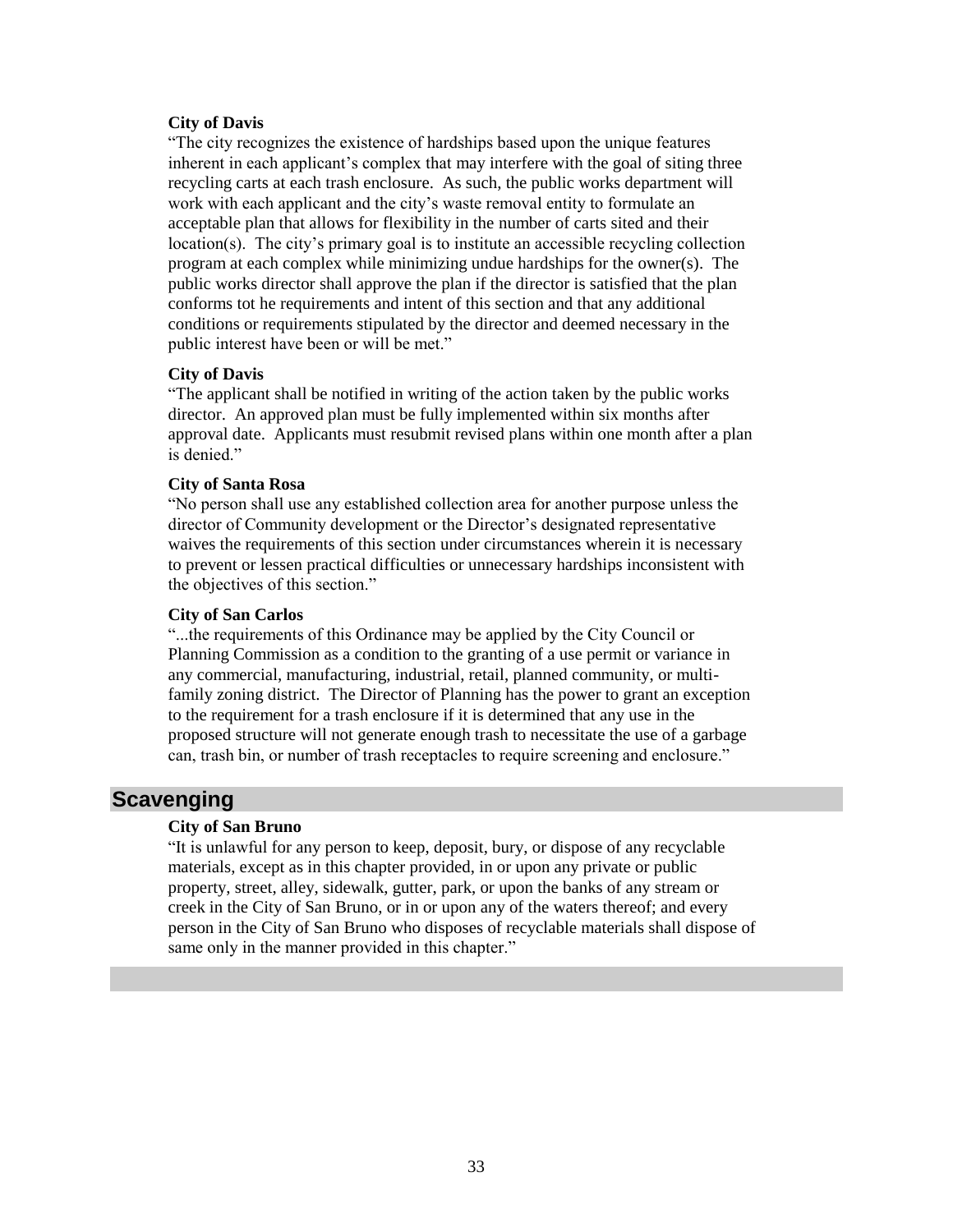# **Composting**

# **County of Ventura**

"All development projects with landscaped area in excess of one fifth of an acre (8,712 square feet) must set aside an unplanted, unpaved area of at least ninety six square feet to enable on-site composting projects to be initiated. During the period in which no composting is taking place in this space allocated for composting, grass or other easily removable groundcover may be planted in this space."

### **County of Sacramento**

"The recommended minimum exterior space allocation for backyard composting is 1.5 cubic yards."

# **Coastal Zones**

# **City of San Diego**

"This ordinance shall take effect and be in force on the thirtieth day from and after its passage, however, the provisions of this ordinance shall not be applicable within the Coastal Zone until the thirtieth day following the date the California Coastal Commission unconditionally certifies this ordinance as a local coastal program amendment. If this ordinance is not certified, or is certified with suggested modifications by the California Coastal Commission, the provisions of this ordinance shall be null and void within the Coastal Zone."

# **City of San Diego**

"In areas of the City of San Diego other than the Coastal Zone, no permits for development inconsistent with he provisions of this ordinance shall be issued unless application therefore was made prior to the date of adoption of this ordinance."

# **City of San Diego**

"Within the Coastal Zone, no permits for development inconsistent with the provisions of this ordinance shall be issued unless application therefore was made prior to the date the California Coastal Commission unconditionally certified this ordinance as a local coastal program amendment."

# **Miscellaneous**

# **City of Sacramento**

"A parking space that has been converted to recycling receptacles area shall be marked for recycling and shall be adequately barricade by the installation of concrete wheel stops or other method to prevent use as a parking space."

# **City of Palo Alto**

"Recycling chutes, if they are used, should be fire-proof, cleanable, and secure."

# **County of Santa Cruz**

"Accessory uses shall be located and designed for ease of access by service vehicles and tenants, and in such a way as to minimize conflicts with circulation, parking, and other site uses."

# **County of Fairfax, Virginia**

"The developer of any commercial or industrially-zoned project which meets any threshold of the Business Recycling Plan shall provide all tenants and/or occupants with the means to recycle the principal recyclable material comprising the greatest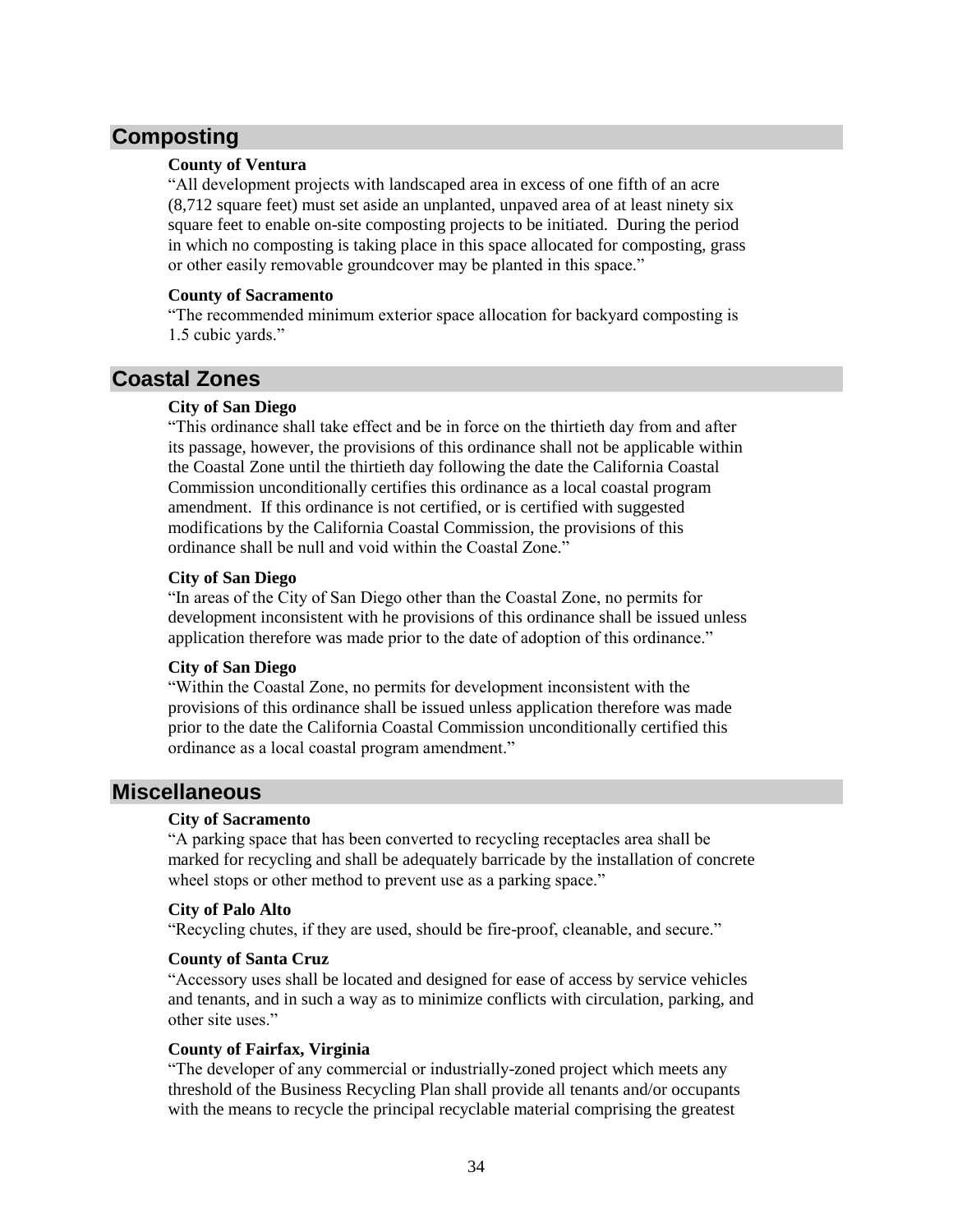percentage of the combined waste stream in a manner which is practical, available, and accessible."

# **City of San Carlos**

"The area directly in front of any trash enclosure should be less than a 2 percent slope to make manipulation of the trash bin as easy as possible."

### **City of Palo Alto**

"The recommendation for the final approval of the design elements of any project remains with the architectural review board, pursuant to Chapter 16.48 of the Palo Alto Municipal Code. The architectural review board retains the authority to interpret guidelines on a project-by-project basis. If these guidelines are not followed, it will be necessary for the applicant to demonstrate how the project meets the objectives set forth in the guidelines."

#### **City of Scotts Valley**

"It shall be unlawful to place recyclable material in garbage containers for disposal as refuse."

# **City of Sacramento**

"The property owner of each existing development shall have two years from notification by the City of Sacramento to implement the addition of the required recycling receptacles and the required modification or addition of the trash enclosure and screening."

# **City of San Carlos**

"Individually serviced residences when utilizing the local recycling program may place recyclables at curbside on the day of the week that garbage is collected on the once per week schedule. Each recyclable shall be separately containerized in containers provided by, and in the manner designated by, the Recycling Collection Company. Communally serviced residences shall make recycling containers available for use by tenants and shall be required to provide and maintain space onsite for recycling containers as specified...The City's recycling collection company shall supply the recycling containers."

# **City of Sacramento/City of San Carlos**

"Restaurants, bars, and food establishments are encouraged to use reusable soda canisters whenever possible instead of individually packaged glass bottles and cans."

# **City of Sacramento**

"The use of balers to compact and bale cardboard, office paper, computer paper, and other products is encouraged. The sharing of balers among tenants within an office, commercial, or retail center is also encouraged."

# **City of San Carlos**

"Any violation or failure to comply with any of the requirements of this Ordinance shall be deemed a nuisance as shall be punishable as set forth in...the Municipal Code<sup>"</sup>

# **City of San Carlos**

"The City Attorney may seek legal, injunctive, or other equitable relief to enforce this Ordinance."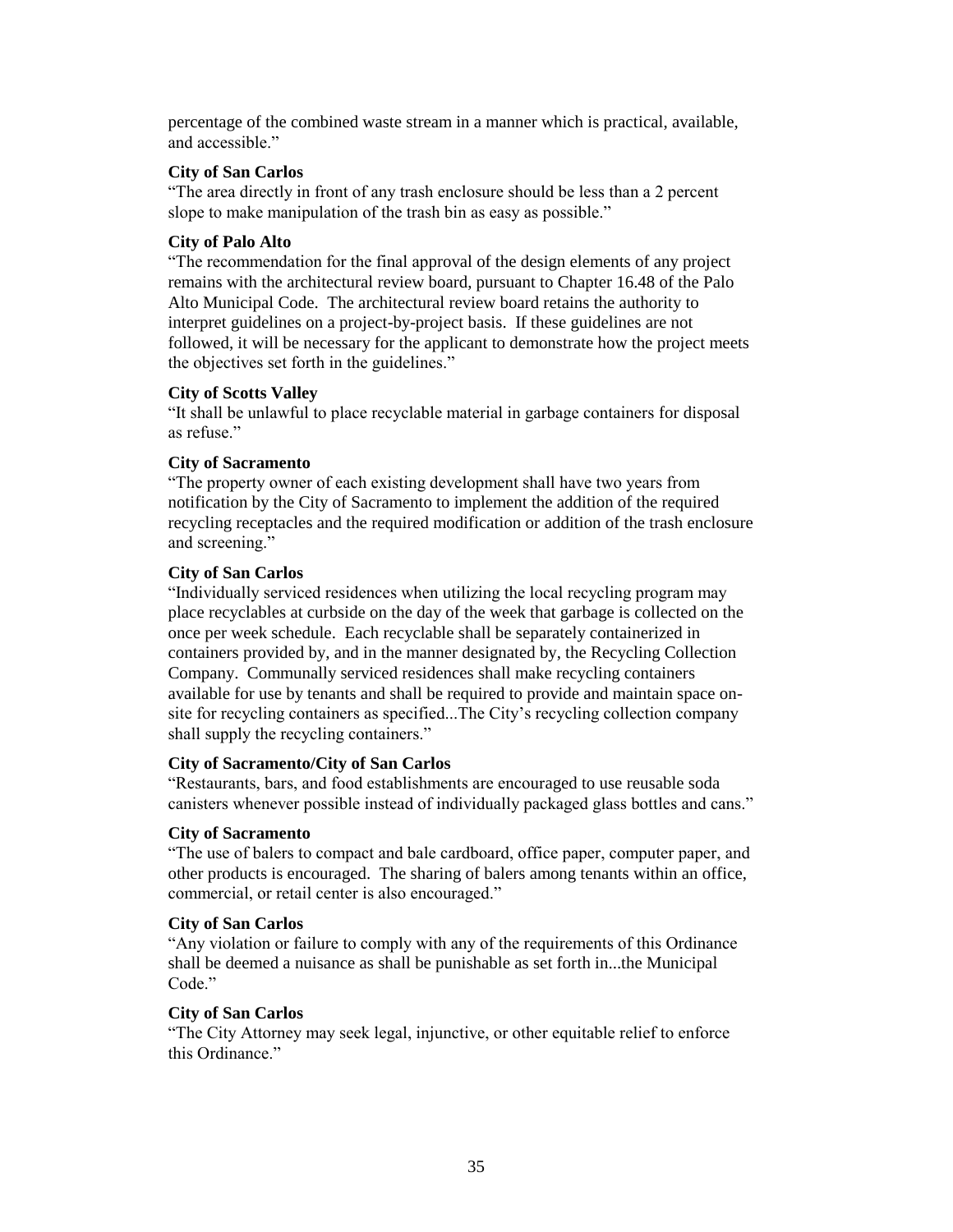# **City of San Carlos**

"The remedies and penalties provided in this section are cumulative and not exclusive."

# **City of Davis**

"Issuance of a building permit for an existing communally serviced residence shall be conditioned upon provision of a recycling enclosure(s) that conforms to the standards set by the city for new development or an approved plan to accommodate recycling carts."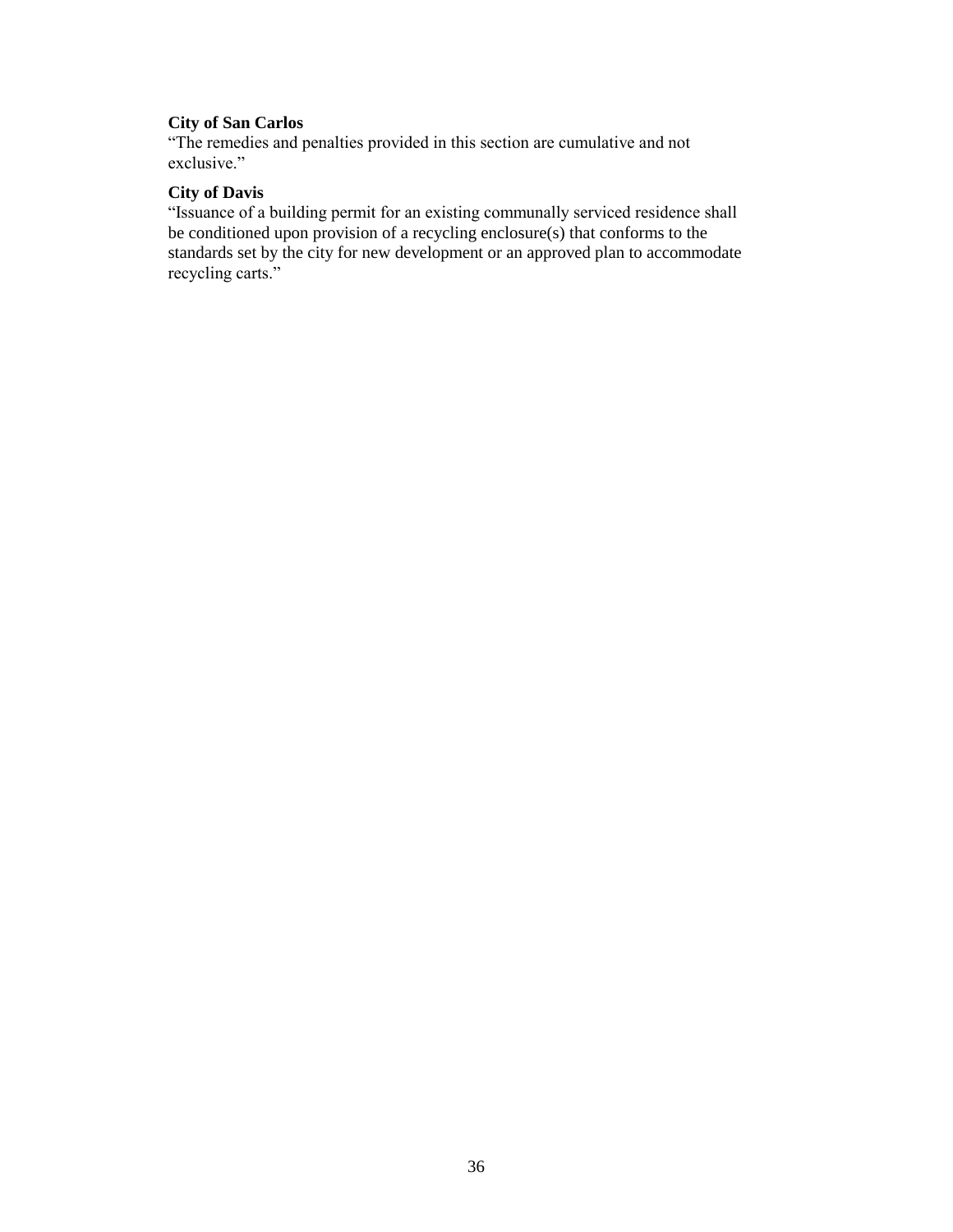# **Appendix A**

# **Model Ordinance Relating to Areas for Collecting and Loading Recyclable Materials in Development Projects**

# *Section I: Purpose*

Cities and counties must divert 50 percent of all solid waste by January 1, 2000, through source reduction, recycling, and composting activities.

Diverting 50 percent of all solid waste requires the participation of the residential, commercial, industrial, and public sectors.

The lack of adequate areas for collecting and loading recyclable materials that are compatible with surrounding land uses is a significant impediment to diverting solid waste and constitutes an urgent need for state and local agencies to address access to solid waste for source reduction, recycling, and composting activities. This ordinance has been developed to meet that need.

# *Section II: Definitions*

The following definitions shall apply to the language contained in this ordinance:

- A. **Development Project.** Means any of the following:
	- 1. A project for which a building permit is required for a commercial, industrial, or institutional building, marina, or residential building having five or more living units, where solid waste is collected and loaded and any residential project where solid waste is collected and loaded in a location serving five or more living units.
	- 2. Any new public facility where solid waste is collected and loaded and any improvements for areas of a public facility used for collecting and loading solid waste.
	- 3. The definition of development project only includes subdivisions or tracts of single-family detached homes if, within such subdivisions or tract there is an area where solid waste is collected and loaded in a location which serves five or more living units. In such instances, recycling areas as specified in this ordinance are only required to serve the needs of the living units which utilize the solid waste collection and loading area.
- B. **Improvement.** An improvement adds to the value of a facility, prolongs its useful life, or adapts it to new uses. Improvements should be distinguished from repairs. Repairs keep facilities in good operating condition, do not materially add to the value of the facility, and do not substantially extend the life of the facility.
- C. **Floor Area of a Marina.** The floor area of a marina shall be defined as the space dedicated to the docking or mooring of marine vessels.
- D. **Public Facility.** The definition of public facility includes, but is not limited to buildings, structures, marinas, and outdoor recreation areas owned by a local agency.
- E. **Recycling Area (areas for recycling).** Space allocated for collecting and loading of recyclable materials. Such areas shall have the ability to accommodate receptacles for recyclable materials. Recycling areas shall be accessible and convenient for those who deposit as well as those who collect and load any recyclable materials placed therein.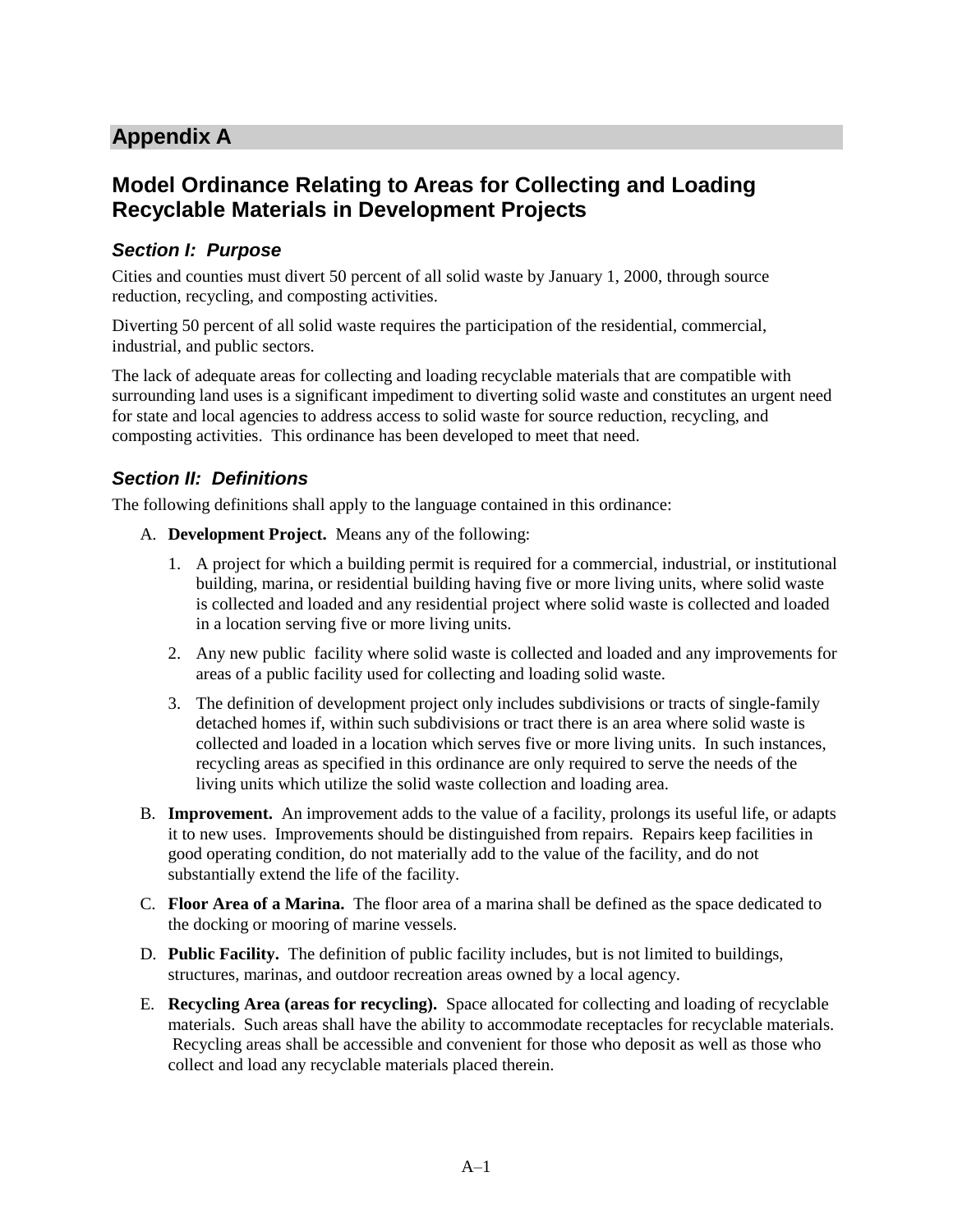# *Section III: General Requirements*

- A. Any new development project for which an application for a building permit is submitted on or after September 1, 1994, shall include adequate, accessible, and convenient areas for collecting and loading recyclable materials.
- B. Any improvements for areas of a public facility used for collecting and loading solid waste shall include adequate, accessible, and convenient areas for collecting and loading recyclable materials.
- C. Any existing development project for which an application for a building permit is submitted on or after September 1, 1994, for a single alteration which is subsequently performed that adds 30 percent or more to the existing floor area of the development project shall provide adequate, accessible, and convenient areas for collecting and loading recyclable materials.
- D. Any existing development project for which an application for a building permit is submitted on or after September 1, 1994, for multiple alterations which are conducted within a 12-month period which collectively add 30 percent or more to the existing floor area of the development project shall provide adequate, accessible, and convenient areas for collecting and loading recyclable materials.
- E. Any existing development project for which multiple applications for building permits are submitted within a 12-month period beginning on or after September 1, 1994, for multiple alterations which are subsequently performed that collectively add 30 percent or more to the existing floor area of the development project shall provide adequate, accessible, and convenient areas for collecting and loading recyclable materials.
- F. Any existing development project occupied by multiple tenants, one of which submits on or after September 1, 1994, an application for a building permit for a single alteration which is subsequently performed that adds 30 percent or more to the existing floor area of that portion of the development project which said tenant leases shall provide adequate, accessible, and convenient areas for collecting and loading recyclable materials. Such recycling areas shall, at a minimum, be sufficient in capacity, number, and distribution to serve that portion of the development project which said tenant leases.
- G. Any existing development project occupied by multiple tenants, one of which submits on or after September 1, 1994 an application for a building permit for multiple alterations which are conducted within a 12-month period which collectively add 30 percent or more to the existing floor area of that portion of the development project which said tenant leases shall provide adequate, accessible, and convenient areas for collecting and loading recyclable materials. Such recycling areas shall, at a minimum, be sufficient in capacity, number, and distribution to serve that portion of the development project which said tenant leases.
- H. Any existing development project occupied by multiple tenants, one of which submits within a 12-month period beginning on or after September 1, 1994 multiple applications for building permits for multiple alterations which are subsequently performed that collectively add 30 percent or more to the existing floor area of that portion of the development project which said tenant leases shall provide adequate, accessible, and convenient areas for collecting and loading recyclable materials. Such recycling areas shall, at a minimum, be sufficient in capacity, number, and distribution to serve that portion of the development project which said tenant leases.
- I. Any costs associated with adding recycling space to existing development projects shall be the responsibility of the party or parties who are responsible for financing the alterations.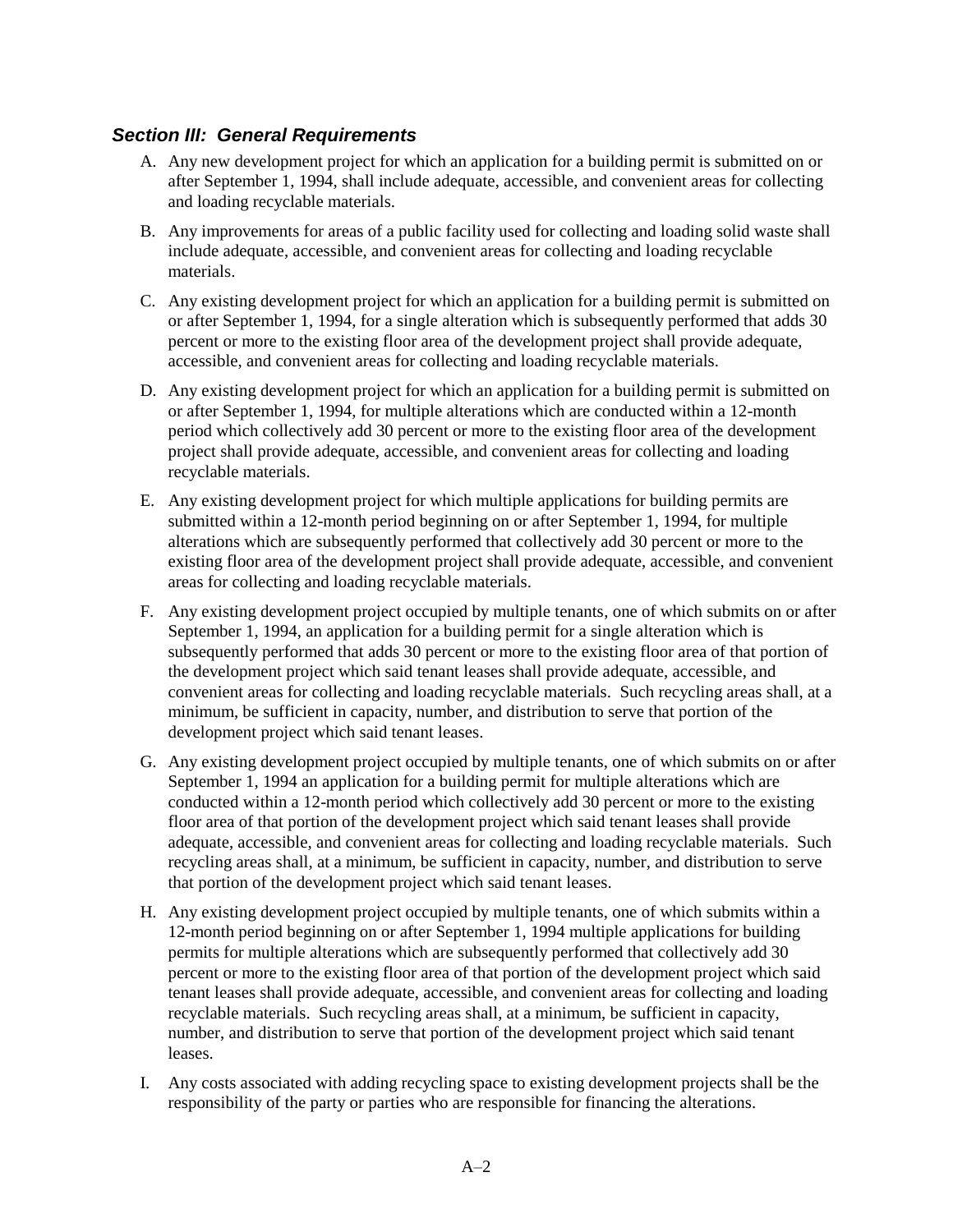# *Section IV: Guidelines for All Development Projects*

- A. Where local standards exist, recycling areas should be designed to be architecturally compatible with nearby structures and with the existing topography and vegetation, in accordance with such standards.
- B. The design and construction of recycling areas shall not prevent security of any recyclable materials placed therein.
- C. The design, construction, and location of recycling areas shall not be in conflict with any applicable federal, State, or local laws relating to fire, building, access, transportation, circulation, or safety.
- D. Recycling areas or the bins or containers placed therein must provide protection against adverse environmental conditions, such as rain, which might render the collected materials unmarketable.
- E. Driveways and/or travel aisles shall, at a minimum, conform to local building-code requirements for garbage collection access and clearance. In the absence of such building-code requirements, driveways and/or travel aisles should provide unobstructed access for collection vehicles and personnel.
- F. A sign clearly identifying all recycling and solid waste collection and loading areas and the materials accepted therein shall be posted adjacent to all points of direct access to the recycling areas.
- G. Developments and transportation corridors adjacent to recycling areas shall be adequately protected for any adverse impacts such as noise, odor, vectors, or glare through measures including, but not limited to maintaining adequate separation, fencing, and landscaping.

# *Section V: Additional Guidelines for Single-Tenant Development Projects*

- A. Areas for recycling shall be adequate in capacity, number, and distribution to serve the development project.
- B. Dimensions of the recycling area shall accommodate receptacles sufficient to meet the recycling needs of the development project.
- C. An adequate number of bins or containers to allow for the collection and loading of recyclable materials generated by the development project should be located within the recycling area.

# *Section VI: Additional Guidelines for Multiple-Tenant Development Projects*

- A. Recycling areas shall, at a minimum, be sufficient in capacity, number, and distribution to serve that portion of the development project leased by the tenant(s) who submitted an application or applications resulting in the need to provide recycling area(s) pursuant to Section III of this ordinance.
- B. Dimensions of recycling areas shall accommodate receptacles sufficient to meet the recycling needs of that portion of the development project leased by the tenant who submitted an application or applications resulting in the need to provide recycling area(s) pursuant to Section III of this ordinance.
- C. An adequate number of bins or containers to allow for the collection and loading of recyclable materials generated by that portion of the development project leased by the tenant(s) who submitted an application or applications resulting in the need to provide recycling area pursuant to Section III of this ordinance should be located within the recycling area.